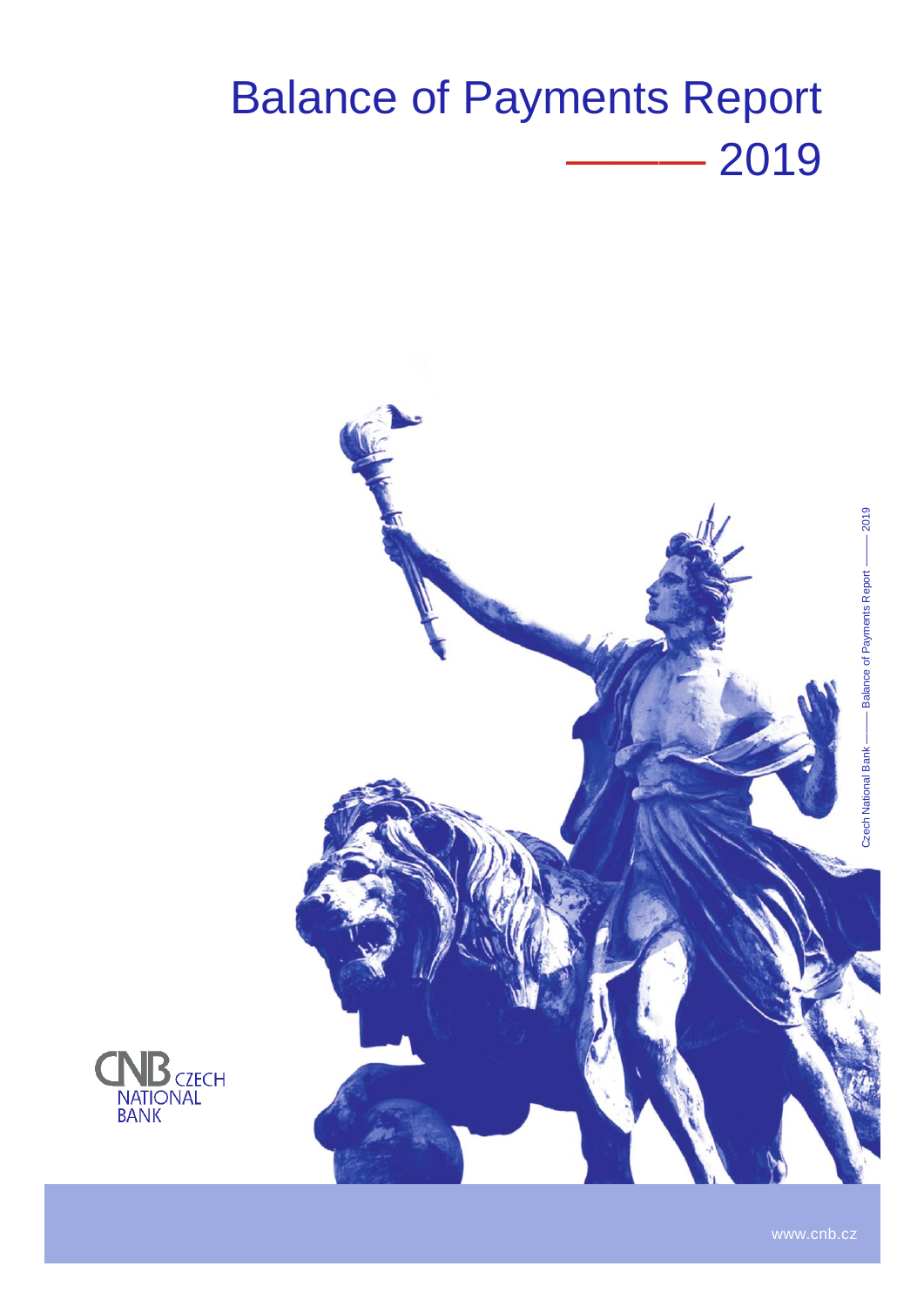## **Contents**

|        | <b>I. SUMMARY</b>                                                    | 3              |
|--------|----------------------------------------------------------------------|----------------|
|        | <b>II. CURRENT ACCOUNT</b>                                           | 4              |
| II.1   | <b>GOODS AND SERVICES</b>                                            | $\overline{4}$ |
| II.1.1 | Goods                                                                | 5              |
| II.1.2 | <b>Services</b>                                                      | 8              |
| II.2   | <b>PRIMARY INCOME</b>                                                | 10             |
| II.3   | <b>SECONDARY INCOME</b>                                              | 11             |
|        | <b>III. CAPITAL ACCOUNT</b>                                          | 13             |
|        | <b>IV.FINANCIAL ACCOUNT</b>                                          | 14             |
| IV.1   | <b>DIRECT INVESTMENT</b>                                             | 14             |
| IV.2   | <b>PORTFOLIO INVESTMENT</b>                                          | 16             |
| IV.3   | <b>FINANCIAL DERIVATIVES</b>                                         | 17             |
| IV.4   | <b>OTHER INVESTMENT</b>                                              | 17             |
| IV.5   | <b>RESERVE ASSETS</b>                                                | 18             |
|        | V. THE INVESTMENT POSITION OF THE CZECH REPUBLIC                     | 20             |
|        | <b>VI.EXTERNAL DEBT OF THE CZECH REPUBLIC</b>                        | 23             |
|        | <b>VII. THEMATIC ANALYSES</b>                                        | 24             |
| VII.1  | THE BALANCE OF PAYMENTS AND ITS IMPORTANCE FOR A CENTRAL BANK        | 24             |
| VII.2  | CYCLICALLY ADJUSTED CURRENT ACCOUNT                                  | 28             |
| VII.3  | INTERNATIONAL TRADE AND LONG-TERM ECONOMIC GROWTH                    | 33             |
|        | <b>VIII. STATISTICAL ANNEX: THE BALANCE OF PAYMENTS IN 2015-2019</b> | 36             |
|        | <b>ABBREVIATIONS</b>                                                 | 37             |
|        | <b>GLOSSARY</b>                                                      | 39             |

This publication offers an analysis of the evolution of the main items of the Czech Republic's balance of payments in the past year, supplemented with short academic articles focusing on the balance of payments and international trade. As we use preliminary balance of payments data subject to revisions, the data from previous years may differ in different issues of this publication. The electronic version, including the previous issues, can be downloaded from the CNB website <https://www.cnb.cz/en/monetary-policy/>

#### **Editors and authors**

The publication is produced by the External Economic Relations Division of the CNB's Monetary Department and is freely distributable. Authors: Oxana Babecká (editor), Ladislav Prokop and Vladimír Žďárský. This issue also features articles written by Volha Audzei, Jan Brůha, Luboš Komárek and Ivan Sutóris.

**Cut-off date for data:** 30 April 2020 **Publication date:** 1 June 2020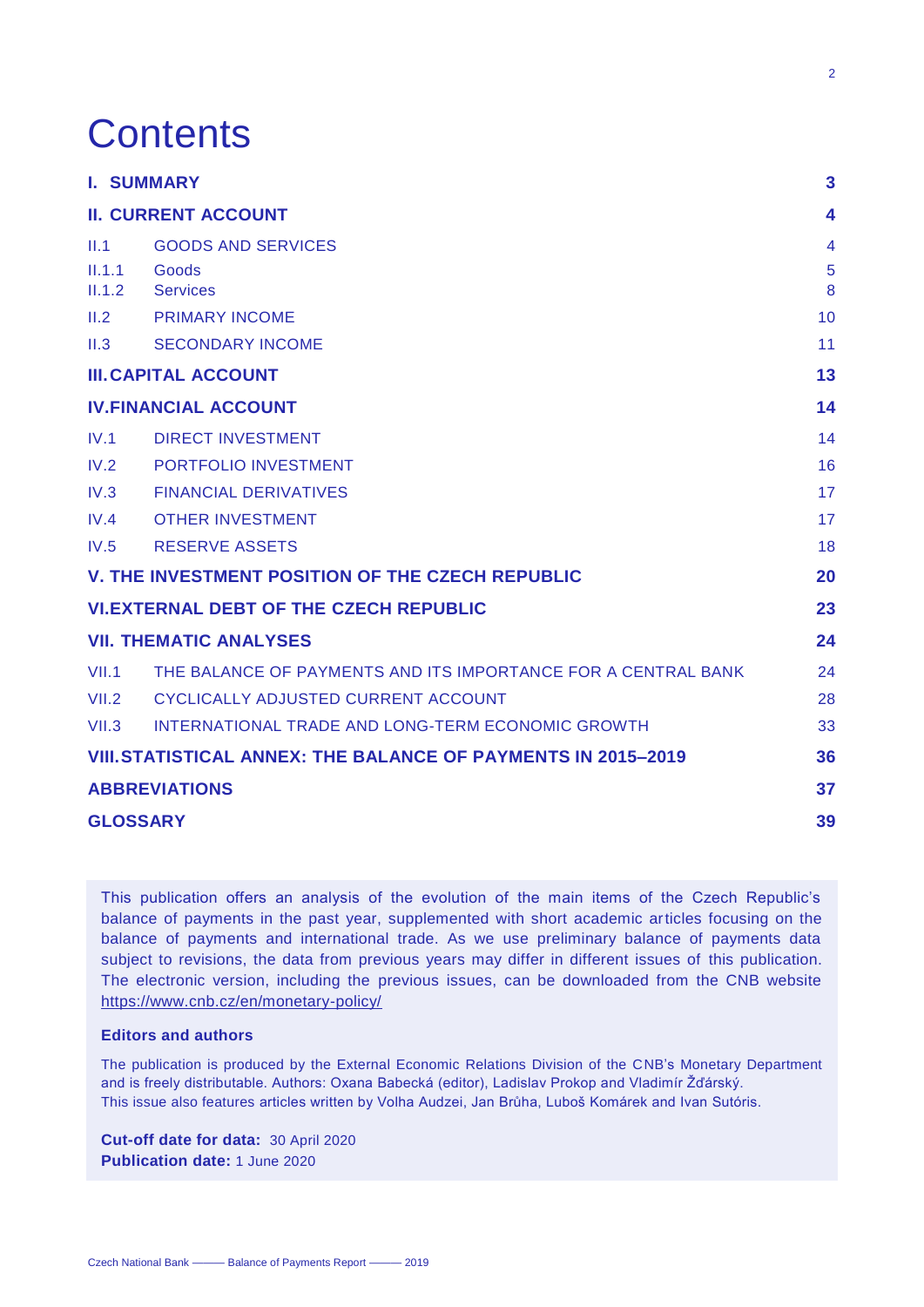### Foreword

#### Dear Readers,

In front of you lies a new CNB Balance of Payments Report, which will be published regularly every year in early June. The Czech National Bank aims to use this publication to present unique information to experts and academics from the recording of flows between the Czech Republic and the rest of the world. Nevertheless, neither this information nor publication is entirely new. Sections on the balance of payments can also be found in the key monetary policy document, the Inflation Report. Moreover, an eponymous publication with extensive statistical annexes used to be published years ago. The current publication has been expanded to include thematic analyses and enriched by economic research studies, which I believe add spice to this intellectual meal.

So, what does this publication offer? The Balance of Payments Report contains information about external economic (im)balances and the level of their sustainability, explains and anticipates pressures affecting the exchange rate, and offers, for example, measures of long-term competitiveness. As you can see, it is quite a lot.



I personally consider the balance of payments information to be a unique source of insight, which X-rays the economy and especially its relations with the external environment from a different angle. I believe this publication will help many readers to tap into the secrets of the balance of payments, which in itself is not a simple discipline. Those of you who are familiar with the latest International Monetary Fund manual (BPM6), based on which this publication is compiled, will surely agree.

I hope you will enjoy the publication.

Vojtěch Benda, CNB Bank Board member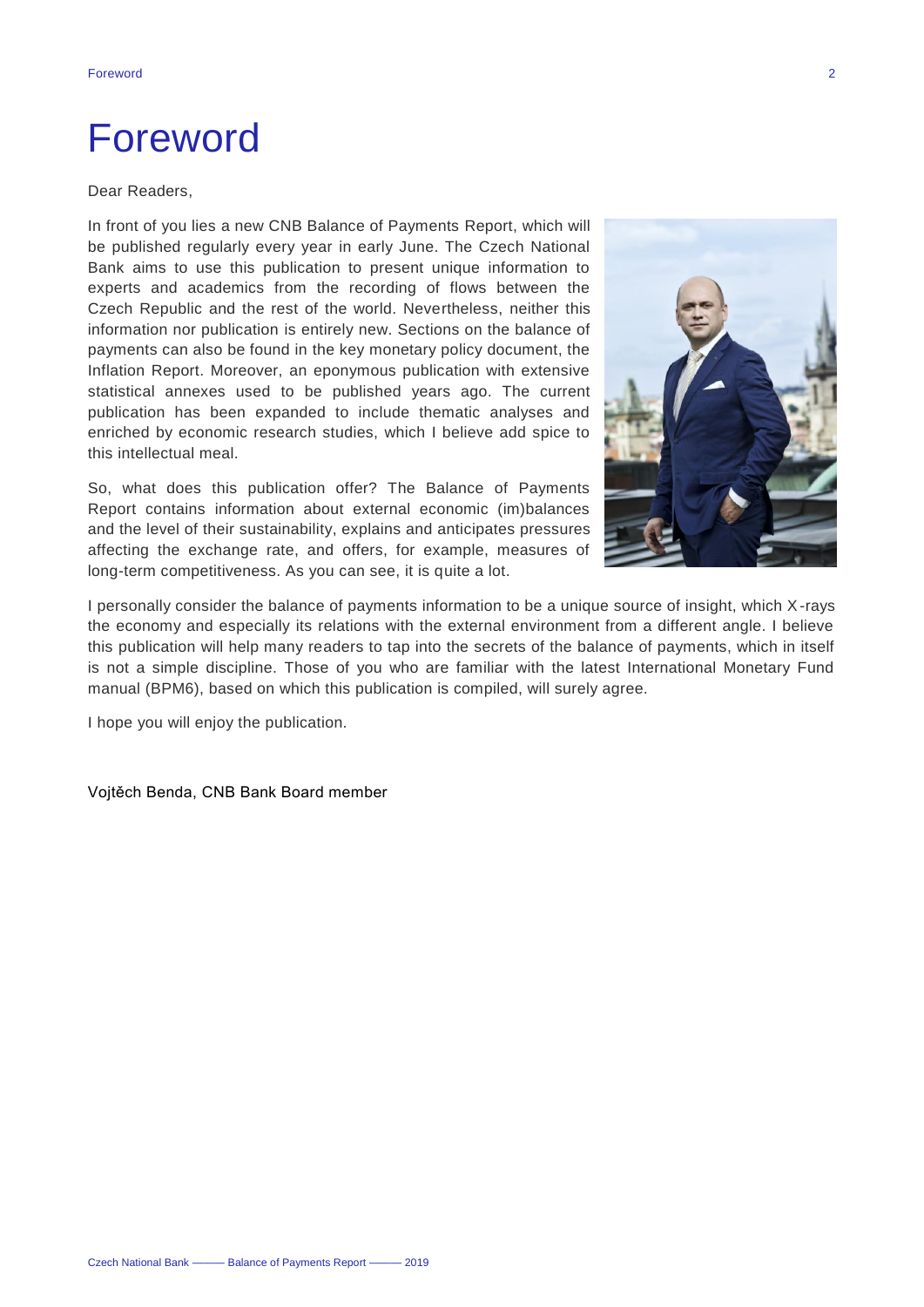#### <span id="page-3-0"></span>**I. SUMMARY**

**The Czech Republic's balance of payments was characterised by a switch from a slight current account surplus to a moderate deficit in 2019.<sup>1</sup>** This change was due mainly to growth in the primary income deficit (growth in direct investment earnings of non-residents<sup>2</sup> and a drop in the surplus on compensation of employees) and, to a lesser degree, a decline in the services surplus. Counteracting the growth in the current account deficit was renewed growth in goods surplus, achieved amid only weak growth abroad and, conversely, continued strong growth in domestic demand (the increase in the surplus was associated mainly with a fall in the prices of energy commodities). The secondary income deficit was virtually unchanged. As regards the Czech Republic's external balance in 2019, the trajectory of its current account, which remains close to zero relative to gross domestic product, can still be considered completely safe.<sup>3</sup>

**The capital account surplus remained almost unchanged year on year**, as growth in income from the EU virtually offset sizeable net growth in expenditure on emission permits. According to preliminary results, the current account and the capital account ended in very slight deficits of 0.1% of GDP overall. The observed stability of the exchange rate of the koruna against the euro thus essentially continued to reflect the existing good external competitiveness of the Czech economy.

**The unwinding of the until recently quite sizeable current account and capital account surpluses has significantly reduced the room for a net outflow of capital on the financial account.** The very small net outflow of capital from the Czech Republic was linked chiefly with a drop in non-residents' deposits in the domestic banking sector and growth in the CNB's reserve assets (associated with a surplus on operations vis-à-vis the EU and returns on international reserves). The slightly rising interest rate differential of the koruna vis-à-vis major currencies essentially maintained the extent of koruna positions, created in the Czech Republic by non-residents before the exit from the CNB's exchange rate commitment, at the level recorded in late 2018. Moreover, it stimulated residents to a further gradual reduction of foreign debt asset holdings and simultaneously aroused their interest in cheaper foreign funding, particularly in the form of foreign currency bond issues. The net inflow of direct investment capital continued, albeit at a slightly lower volume. It was linked solely with the surplus on reinvested earnings. In real capital flows, a net capital outflow very slightly predominated. The developments in the area of cross-border capital flows thus did not create any room for major movements of the koruna either.

<sup>1</sup> from 0.4 % to -0.4% of GDP

<sup>2</sup> The year-on-year growth in the primary income deficit and the annual change in the current account were due largely to a deficit in reinvested earnings (a year-on-year rise of almost CZK 50 billion). This item is an estimate, which was revised to an extent of up to several tens of billions of korunas in the past.

<sup>3</sup> In the Macroeconomic Imbalance Procedure (MIP), a movement within a range (of between -4% and +6 % of GDP) is considered to be the equilibrium.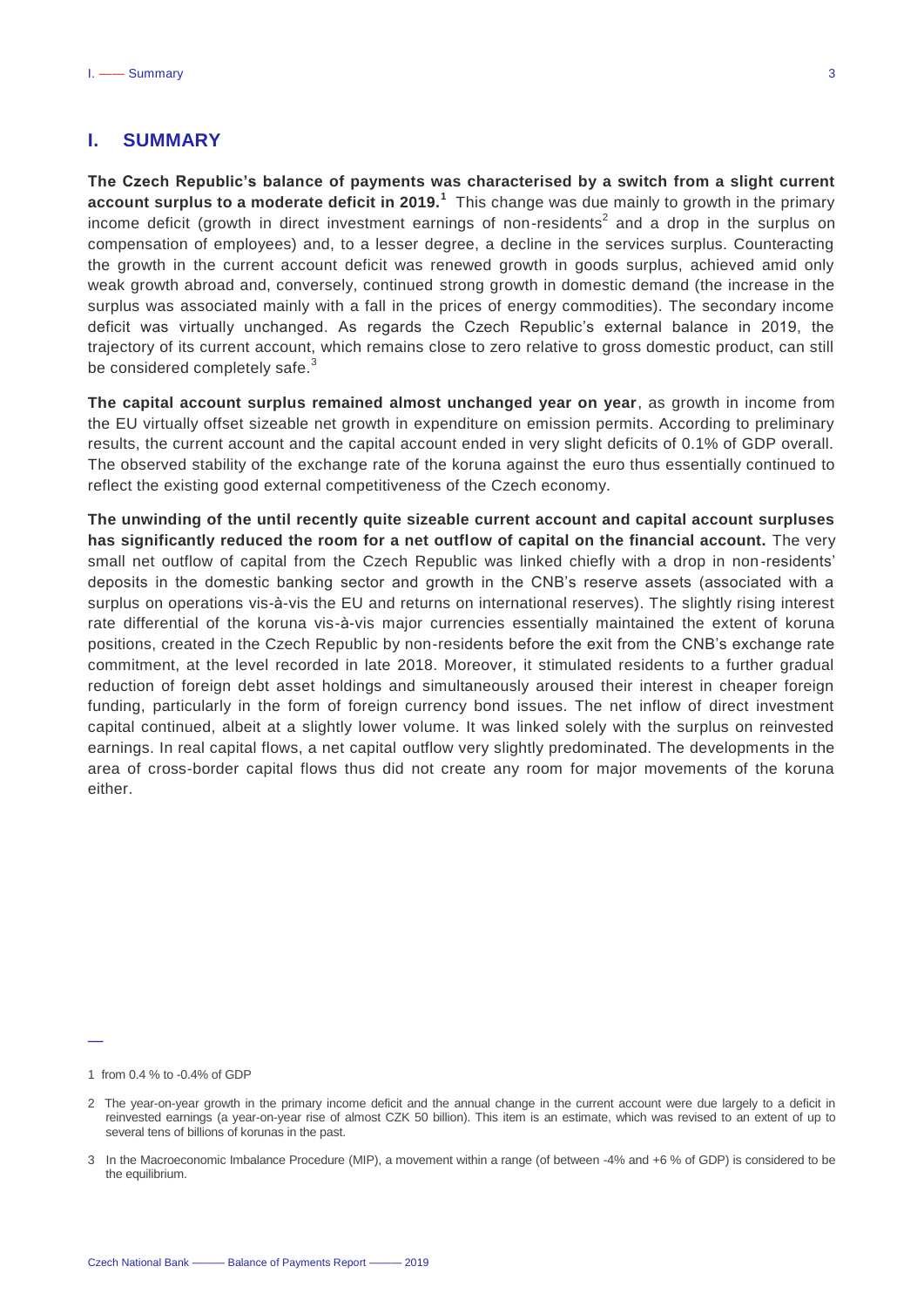#### <span id="page-4-0"></span>**II. CURRENT ACCOUNT**

**After five years of larger or smaller surpluses, the current account switched to a deficit in 2019, which was associated mainly with a widening of the primary income deficit.** The current account deficit amounted to CZK 21.3 billion, with the current account balance falling by almost CZK 44 billion year on year (see Chart 1). The current account-to-GDP ratio declined by 0.8 pp compared to the previous year to -0.4% (see Chart 2). The switch of the current account from a surplus to a deficit was due mainly to a widening of the primary income deficit. The year-on-year growth in foreign investors' earnings reinvested in the Czech Republic had a particularly strong impact. Compensation of employees and interest on portfolio investment paid to non-residents also increased. Rapid growth in expenditure on research and development services also contributed markedly to the drop in the current account. By contrast, counteracting the drop in the current account balance was the growth in the goods surplus, which was – despite weakening external demand – associated with renewed growth in exports of motor vehicles and a simultaneous decline in total goods imports, partly related to a drop in fue l prices. A yearon-year increase in receipts from computer services also contributed markedly to the decline in the overall deficit.

The high long-term goods and services surpluses, and the goods surplus in particular, are linked mainly with the activities of domestic corporations owned by non-residents. Their export performance is reflected not only in high goods and services surpluses, but also in their profits, which largely eliminate the impact of the goods and services surplus on the current account. Other transfers abroad by non-residents (particularly the growth in the volume of wages paid to foreign workers) have also been recently lowering the current account balance.

#### **Chart 1: Current account and capital account**



#### **Chart 2: Ratios of current account, capital account and goods to GDP**

(% of GDP)



(CZK billions)

Source: CNB Source: CNB Source: CNB, CZSO, CNB calculations

#### <span id="page-4-1"></span>II.1 GOODS AND SERVICES

**As usual, the goods and services balance recorded a high surplus in 2019, which increased year on year due to rapid growth in the goods surplus.** The overall surplus amounted to CZK 343.4 billion, with the goods surplus making up about two-thirds. Overall, it rose by more than CZK 20 billion year on year, with about half of the growth in the goods surplus being offset by a decline in the services surplus. The year-on-year growth in total trade turnover amounted to 2.4%, a slowdown of 1.6 pp from a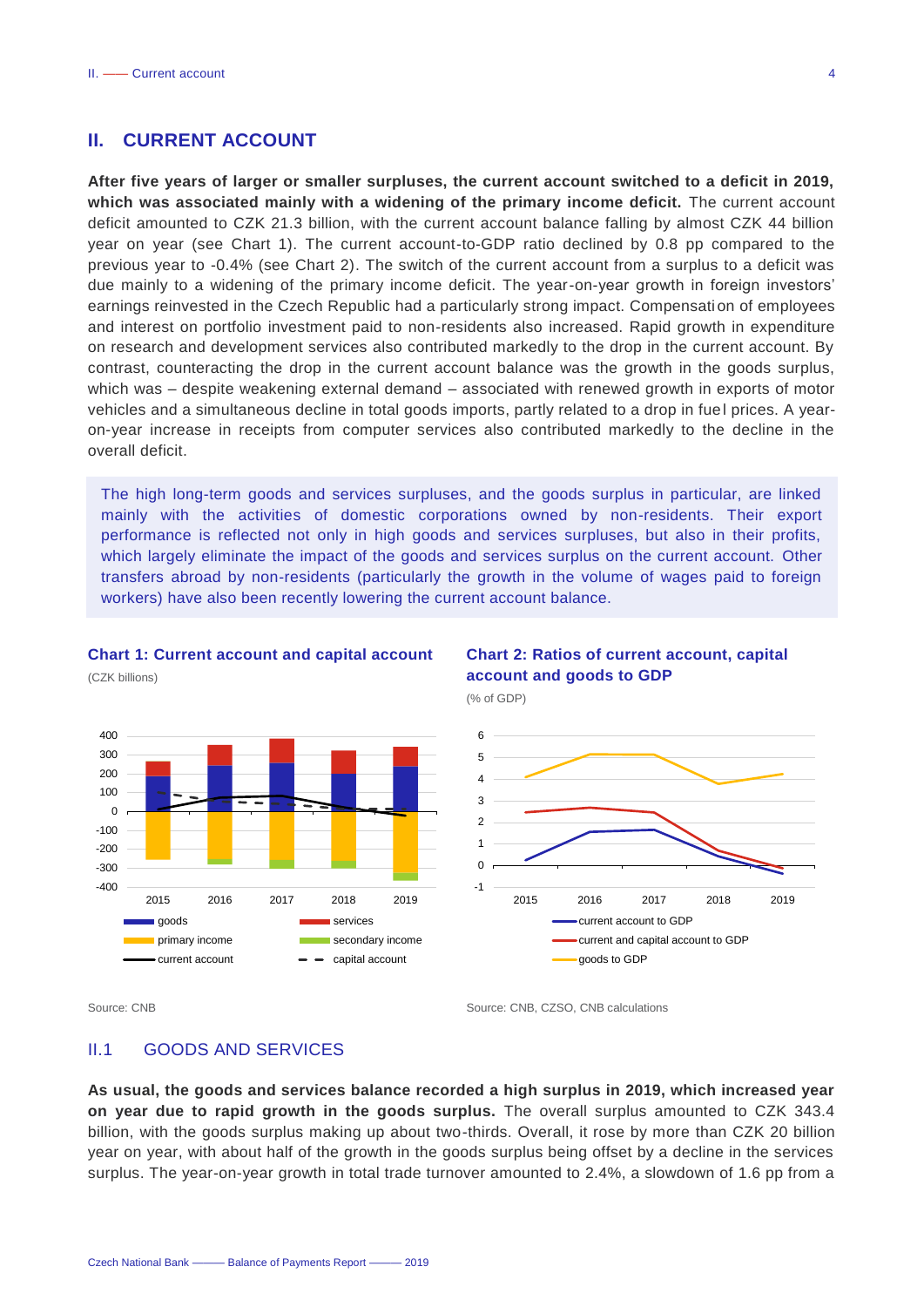year earlier. The growth in the overall surplus was simultaneously linked with a renewed lead of growth in exports over growth in imports (of 0.3 pp).

#### <span id="page-5-0"></span>**II.1.1 Goods**

**The goods balance was affected mainly by a drop in fuel prices, slower growth in total domestic demand and a simultaneous weakening of external demand.** The goods surplus increased to CZK 239.8 billion following a one-year annual decline. $<sup>4</sup>$  About one-quarter of the surplus growth of almost</sup> CZK 39 billion was related to price developments resulting from a positive year-on-year change in the terms of trade for the deflators of goods exports and imports. Developments in real terms, affected by the different impacts of domestic and external demand, accounted for around three-quarters of the growth.

**As regards the export and import price indices,<sup>5</sup> the goods balance<sup>6</sup> was affected the most by the impact of the positive year-on-year change in the terms of trade for miscellaneous manufactured articles.** As the category of miscellaneous manufactured articles is significant in terms of volume, the year-on-year drop in the surplus in real terms was largely offset by price developments at an already relatively small positive change in the terms of trade<sup>7</sup>. Prices in the category of mineral fuels and lubricants and in the category of manufactured goods classified by material (semi-finished products) also made a significant contribution to the growth in the overall surplus at current prices. By contrast, a deep and negative change in the terms of trade in the category of inedible non-energy raw materials was the biggest factor acting in the opposite direction, i.e. towards a decline in the overall surplus. However, the total impact of price developments changed in the course of the year due mainly to fuel and machinery prices. The terms of trade recorded the highest positive change in Q3, while in the remaining quarters of the year the positive year-on-year change in the terms of trade was only very moderate.

**The dynamics of goods exports during the year were affected the most by weakening foreign demand and exports of motor vehicles.** Exports increased year-on-year in the first three quarters, but in Q4 they recorded a moderate decline. The peak of the growth in Q3 and the subsequent drop at the end of the year were strongly affected by the previous year's base, first in connection with deferred motor vehicle exports due to the formalities related to stricter emission limits and then the actual export of the deferred deliveries. Moreover, growth in effective external demand slowed below 1% in Q4 and the slight year-on-year depreciation of the koruna against the euro observed in the previous three quarters turned into slight appreciation. Exports of goods thus recorded an increase of 2.2% in 2019 as a whole, which was a slight slowdown (of 0.6 pp) from a year earlier.

**Turning to product classification,<sup>8</sup> motor vehicles (including car parts, excluding motorcycles) continued to be the most important export category.** Their exports exceeded CZK 1,000 billion, accounting for 27.7% of total goods exports (see Chart 3). Together with the other four categories (machinery and equipment; computer, electronic and optical products; electrical equipment and fabricated metal products), these five largest-volume categories made up almost two-thirds (63.9%) of total exports. The growth in motor vehicle exports was also the biggest contributor to the year-on-year

6 at current prices

<sup>4</sup> However, the surplus remained slightly below the levels recorded in 2016 a 2017.

<sup>5</sup> broken down according to the SITC goods classification

<sup>7</sup> The highest positive year-on-year change in the terms of trade (of 7.8%) was recorded in the category of beverages and tobacco.

<sup>8</sup> The analyses of the goods (product) and territorial structures are conducted on the basis of statistics on international trade in goods.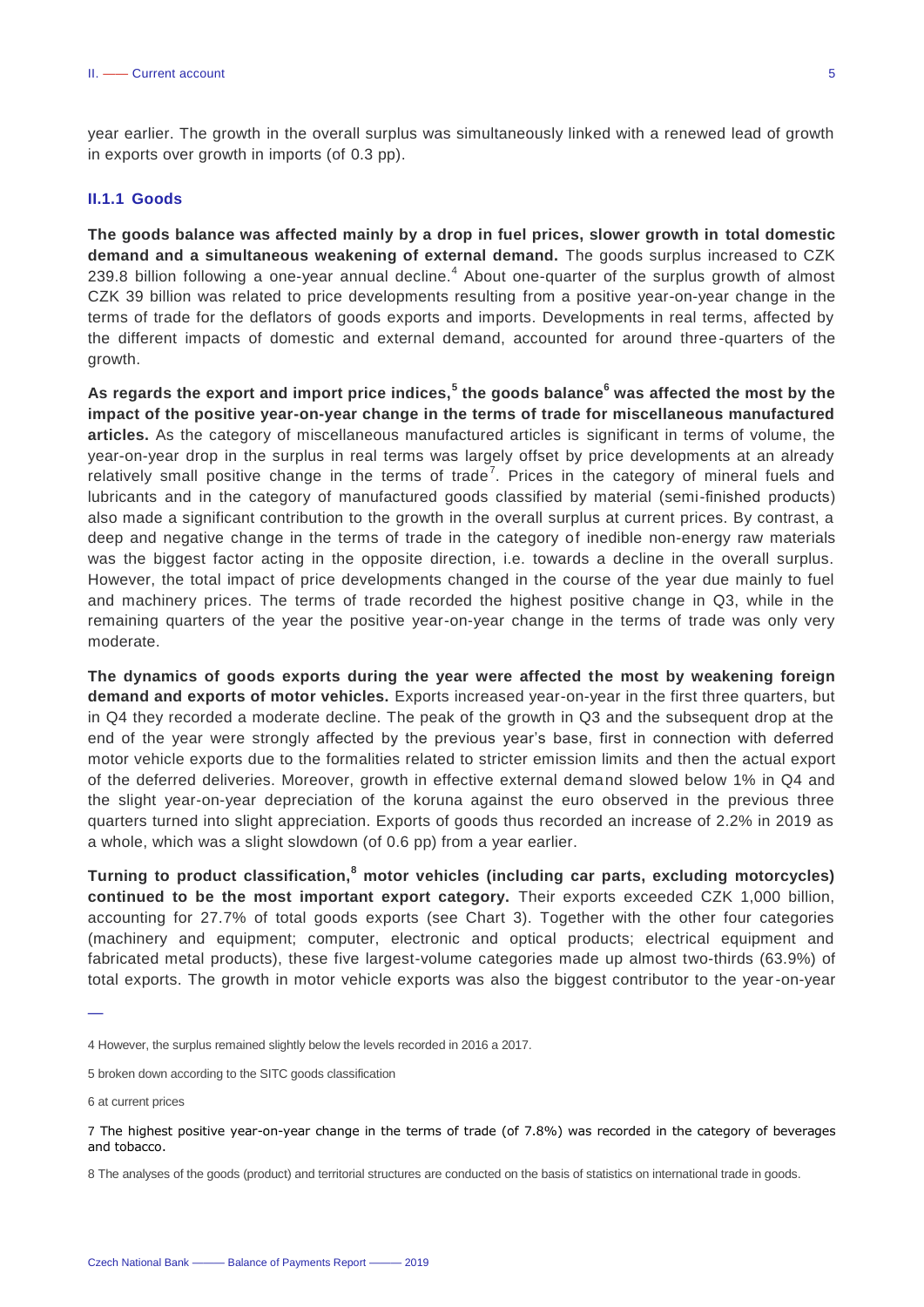growth in total export (of CZK 38 billion, or 3.9%) by a large margin. Exports of this category simultaneously became the driver of total goods exports again after a one-year hiatus. By contrast, the deepest decline was recorded for exports of basic metals (of CZK 11.3 billion, or 7.6%).

**Turning to the territorial structure, most goods exports continued to go to the EU(28).** Exports to the EU accounted for 83.5% of total exports, up by 1.4% year on year. The largest trading partner was , as usual, Germany, which accounted for almost one-third (31%) of total exports. However, its share in exports declined marginally year on year. Germany was trailed by Slovakia and Poland some way behind. The largest increases were recorded for exports to Slovakia (of CZK 12.7 billion) and Germany. As regards non-EU Member States, the highest exports headed to the Russian Federation and the USA. However, they each had only a 2.3% share in total exports.





Source: CZSO, CNB calculations Source: CZSO, CNB calculations Source: CZSO, CNB calculations

**During 2019, the growth dynamics of imports was affected especially by weakening domestic demand and a drop in prices of fuels, especially gas.** As in the case of exports, imports of goods recorded growth in the first three quarters. In Q4, the slowing growth switched to a slight decline despite relatively strong growth in domestic demand and a weaker drop in fuel prices in this quarter. The drop in imports was due probably to weak external demand and increasing uncertainty regarding future economic developments abroad associated with a decline in investment imports and, owing to high import intensity of exports, also with a decline in imports for intermediate consumption. Goods imports grew by 1.2% in 2019 as a whole, a slowdown of 3.7 pp from a year earlier.

**As in the case of exports, motor vehicles (including car parts, excluding motorcycles) represented the largest import category in terms of product classification.** However, their imports accounted for just 15.7% of total goods imports (see Chart 4). Together with the other four most important import categories (computer, electronic and optical products; machinery and equipment; chemicals and chemical products and electronic equipment), the share of these five categories in total imports slightly exceeded one-half (52.8%). The commodity structure of imports is thus diversified more evenly than that of exports. The year-on-year growth in total imports was due most of all to growth in food product imports (of CZK 11.5 billion, or 7.8%) and growth in motor vehicle imports. By contrast, the deepest decline in absolute terms was recorded for imports of basic metals (of almost CZK 17 billion, or 6.1%).

**Turning to the territorial structure, most goods imports continued to come from the EU(28).**  Imports from the EU accounted for 66.1% of total imports. However, they declined by 0.9% year on year, due mainly to a sharp drop in imports from Slovakia. The largest trading partner was Germany,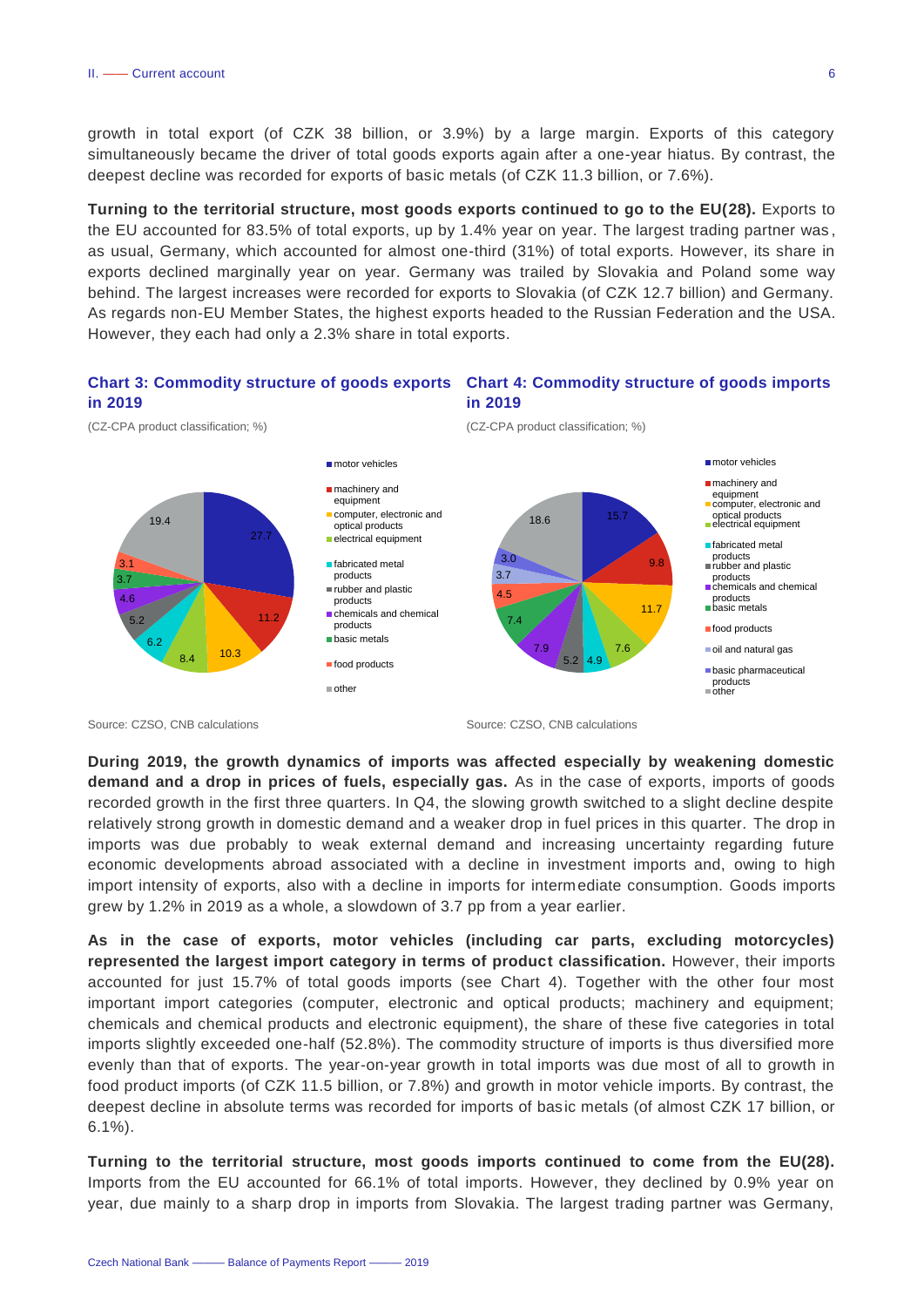whose share in total imports exceeded one-quarter (26%). A long way behind were imports from Poland and Slovakia. As regards non-EU Member States, the largest imports came from China. They accounted for 11% of total imports, which made China the second-largest import partner. By territory, imports from China also recorded the highest absolute year-on-year growth (of CZK 20 billion, or 5.4%).

**Turning to the product classification, the biggest contributor to the overall surplus was the motor vehicle surplus.** It amounted to CZK 466 billion, a year-on-year increase of more than CZK 27 billion. This also represents the biggest contribution to the year-on-year growth in the overall balance (see Chart 5). By contrast, the oil and gas deficit, which exceeded CZK 126 billion, contributed the most to the decrease in the overall surplus. Basic metals, and chemicals and chemical products also recorded deficits of more than CZK 100 billion. An increase in the deficit on computer, electronic and optical products (of more than CZK 8 billion) was the strongest factor fostering a year-on-year decrease in the surplus.

#### **Chart 5: Major commodity categories by surplus/deficit**

(CZ-CPA product classification; CZK billions)



#### **Chart 6: Trade in goods with the largest partners by surplus/deficit**

(territorial structure; CZK billions)



**Turning to the territorial structure, the Czech Republic continued to generate a high trade surplus with the EU; however, the surplus was reduced significantly by a trade deficit with non-EU Member States.** The goods surplus with the EU exceeded CZK 735 billion, up by more than CZK 62 billion on a year earlier. The highest surplus was as usual recorded in trade with Germany (of almost 223 billion, see Chart 6). Large trade surpluses were also recorded with Slovakia and the United Kingdom. The rapid year-on-year growth in the trade surplus with Slovakia (of almost CZK 30 billion) also represented the biggest contribution to the growth in the overall surplus. By contrast, trade with non-EU Member States recorded a deficit of 570 billion, an increase of more than CZK 10 billion. Trade with China accounted for the largest part (CZK 344 billion) of this deficit. The widening of the trade deficit with China (of CZK 19 billion) was also the strongest factor counteracting the growth in the overall surplus. The deficit in trade with China thus represented the largest territorial imbalance in trade in goods.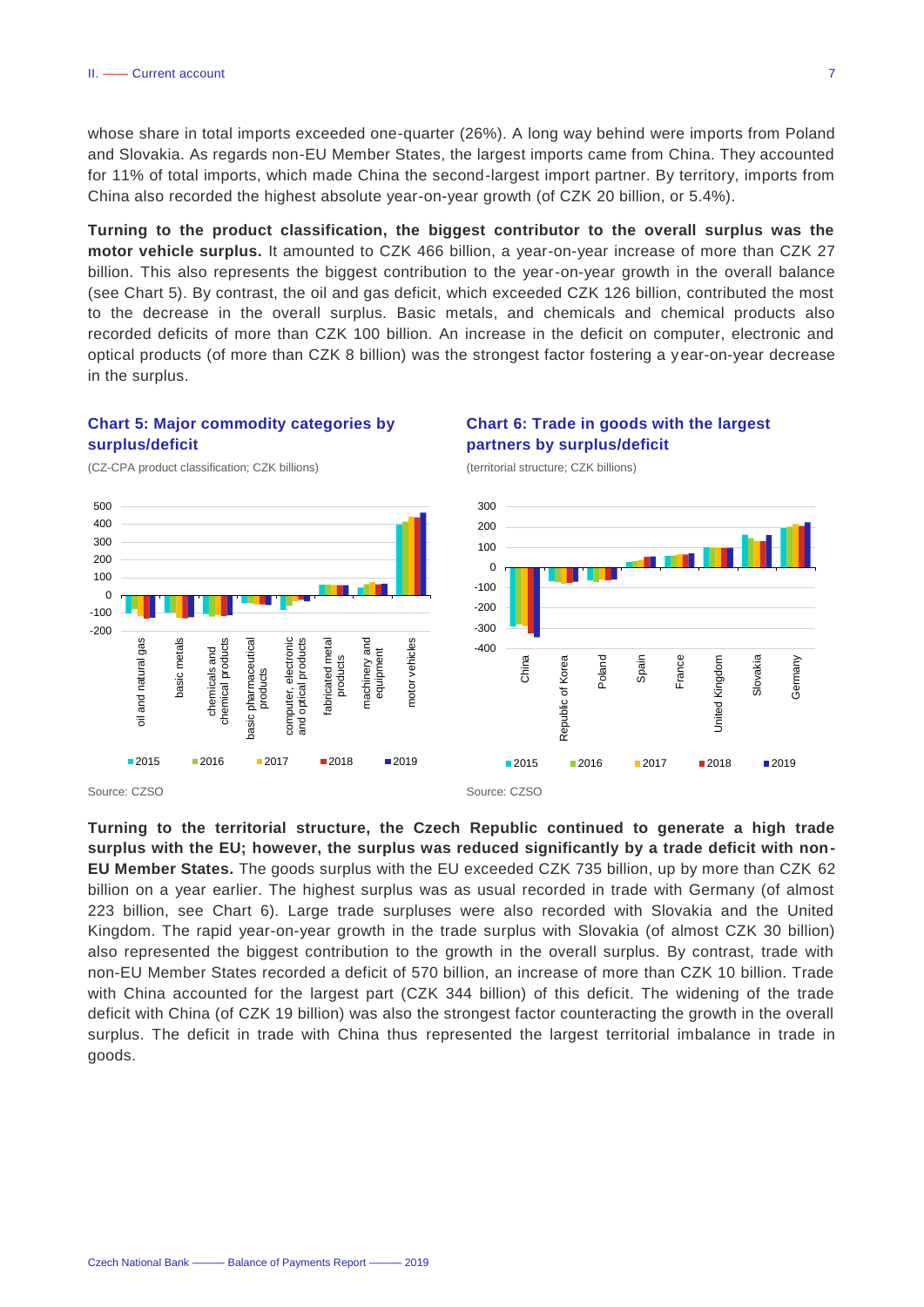The large goods surplus has long been associated with the domestic specialisation in the car industry and car parts.<sup>9</sup> It has been produced on the "open" EU market. The dominance of manufacturing and its high export orientation (coupled with relatively narrow branch and territorial diversification) makes the Czech Republic extremely dependent on external developments.

#### <span id="page-8-0"></span>**II.1.2 Services**

**Although the share of services in total goods and services turnover was a mere 15.6% in 2019<sup>10</sup> , their surplus accounted for a major part of the overall balance.** It amounted to CZK 103.7 billion, having declined annually for the second consecutive year, this time by more than CZK 17 billion. The total surplus was a result of import growth outpacing, quite significantly, export growth (by 4.4 pp). The decline in the nominal surplus was a consequence of developments in real terms, one-third of which was, however, offset by a favourable price effect related to a positive annual change in the terms of trade.

**Growth in credits from services gradually slowed during the year, reflecting thus mostly weakening external demand.** Credits from services nonetheless recorded an annual increase of 4.4% for the year as a whole, having accelerated slightly compared to a year earlier. From the perspective of a detailed breakdown, the largest credit items included travel (especially personal), transport (road freight transport in particular) and other business services (mainly professional – accounting, auditing – and management consulting services). These three categories accounted for around two-thirds of total credits (67.3%). The annual increase in total credits in absolute terms was clearly attributable to grow th in credits from computer services (up by more than 15 billion, i.e. more than a half of the increase).

**Turning to the territorial structure, a major share of credits (two-thirds) was attributable to EU(28) countries.** Germany remained the largest trading partner, accounting for almost one-fifth of total credits (19.1%), followed by the USA and Slovakia. The largest absolute increase in credits was also recorded in trade with the USA and was a result of an increase in credits from computer services.

**Fast growth in debits for services reflected a still sizeable rise in domestic demand at the start of the year, but was mainly due to high one-off debits at the end of the year.** Debits for services recorded an annual increase of 8.8% for the year as a whole, up by 2.4 pp compared to a year earlier. As in the case of credits, the largest debit items included other business services (especially professional and management consulting services), transport (road freight transport in particular) and travel (mainly personal). These three categories accounted for almost three-quarters of total debits (73.6%). Annual growth in total debits in absolute terms was due mainly to other business services, especially electromobility-related debits for research and development.

**Turning to the territorial structure, a major share of debits for services also went to the EU(28), exceeding 72%.** Germany was the largest trading partner, accounting for a quarter of total debits (25.5%), followed by Slovakia and the United Kingdom. The highest absolute increase in debits (almost CZK 22 billion, almost a half of the total increase) was recorded due to a high one-off debit for research and development in trade with Germany in Q4.

<sup>9</sup> In 2019, the surplus in the category of motor vehicles was more than three times higher than the overall surplus on international trade in goods.

<sup>10</sup> In 2018, this ratio had been 15%.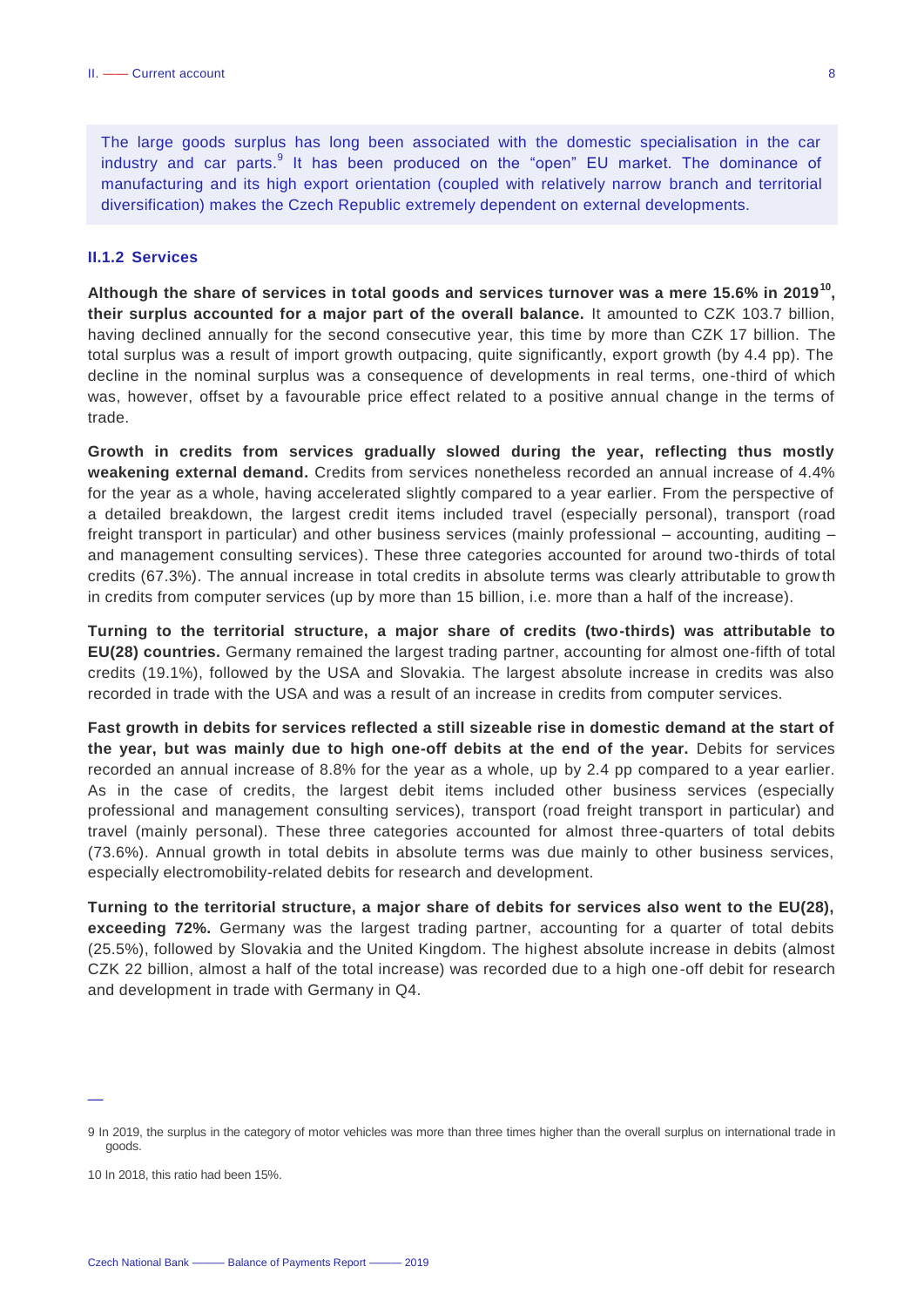**The total surplus was mainly attributable to a surplus in computer services (exceeding CZK 50 billion) and a surplus on manufacturing services<sup>11</sup> (amounting to CZK 42 billion).** Travel and transport also recorded major surpluses. Conversely, the largest deficits were recorded for research and development (over CZK 20 billion) and for charges for the use of intellectual property (Chart 7). The year on year decline in the total surplus was linked mainly with a fall in the deficit on research and development (of more than CZK 14 billion) and a lower surplus on transport.

#### **Chart 7: Services**

(CZK billions)



#### **Chart 8: Services trade with the largest partners by surplus/deficit**

(CZK billions)



**Turning to the territorial structure, the total services surplus was mainly attributable to the surplus on trade with EU non-members.** The largest trade surpluses were recorded with the USA (CZK 21.3 billion), Switzerland (CZK 19.6 billion), Belgium and Russia. On the other hand, the largest deficits were recorded for trade with Germany (CZK -18 billion) and China (CZK -15 billion; see Chart 8). The year on year decline in the total surplus was also largely due to a decline in the balance with Germany (more than CZK 18 billion), which switched from a slight surplus to a sizeable deficit.

Despite having a relatively lower weight than goods, services have long been an important item, especially as regards their contribution to the overall current account balance. The surplus is predominantly due to four industries: manufacturing services, computer services, travel and transport. Compared to goods, services are exported to a greater extent outside the EU countries (non-EU countries account for about one-third of total credits); the share of non-EU countries is even more pronounced in terms of building surpluses. Moreover, the proportion of domestic owners in building surpluses is significantly higher than in the case of goods. Greater industry and territorial diversification of the services surplus than in the goods surplus and a higher proportion of domestic owners thus to some extent reduce the risk of changes in the external environment for the Czech Republic.

<sup>11</sup> i.e. services associated with the processing of goods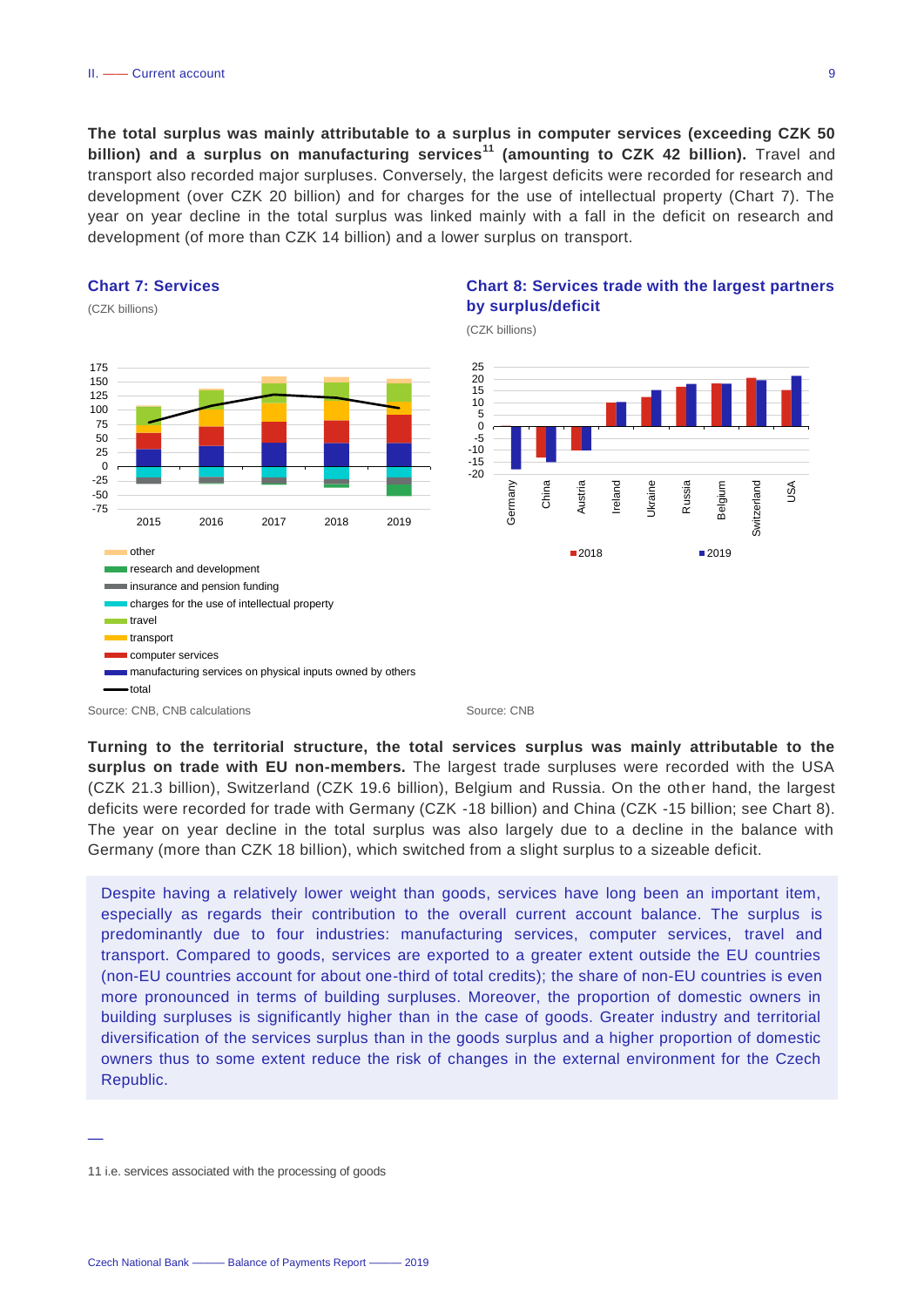#### <span id="page-10-0"></span>II.2 PRIMARY INCOME

**Primary income reached a record deficit in 2019, which was due mainly to a greater decline in investment income (see Chart 9).** The total deficit amounted to CZK 324.1 billion and, as in previous years, was due mainly to direct investment income. Above all, continued relatively favourable economic developments in services in the Czech Republic were reflected in non-residents' direct investment income, especially in the outflow of dividends abroad. The increase in the total deficit (up by almost CZK 64 billion) was due mainly to sharp growth in direct investment income (reinvested earnings) of foreign investors in the Czech Republic, growth in compensation of foreign employees, whose number rose further due to the exhaustion of the Czech labour market, and growth in portfolio investment (debt securities) income of non-residents, associated with an increase in the CNB's interest rates. Primary income credits, but mainly debits, rose again after having decreased the previous year. Credits increased by almost 10%, while debits went up by more than 17%. However, a revision to primary income, which will be published next March, may significantly affect the growth in credits and debits as well as the total deficit, due mainly to the revision of direct investment income based on the CNB's regular annual survey of foreign direct investment in the Czech Republic.

#### **Chart 9: Primary income**

(CZK billions) -400 -350 -300 -250 -200 -150  $-100$ -50  $\Omega$ 50  $100$ 2015 2016 2017 2018 2019 other primary income (links with the EU) **ninvestment** income **Compensation of employees** total primary income

#### **Chart 10: Component balances under investment income**

(CZK billions)



#### Source: CNB Source: CNB

**The component deficit on direct investment income traditionally exceeded the level of the total deficit on primary income.** It reached over CZK 370 billion, representing a year-on-year deepening of almost CZK 43 billion. The net outflow of dividends (almost CZK -272 billion) was again the largest part of direct investment income, being almost entirely associated with the outflow of dividends abroad. In terms of sector structure, the total outflow of dividends was due mainly to services, especially financial and insurance activities. By territory, dividends paid on direct investment were largely channelled to the EU(28) region (more than 94%), especially the Netherlands, Luxembourg and Germany (see Table 1). While the dividend deficit recorded a slight annual decrease, the deficit on reinvested earnings (of more than CZK 87 billion) deepened by more than CZK 48 billion due to robust reinvestment growth in the Czech Republic. These developments, based on preliminary data, seem to reflect a persisting attractiveness of some economic activities in the Czech Republic associated with real investment and reinvested funds from extraordinary income from transactions made in the given year. Income on interest, the third component balance under direct investment income also ended in a slight deficit (see Chart 10).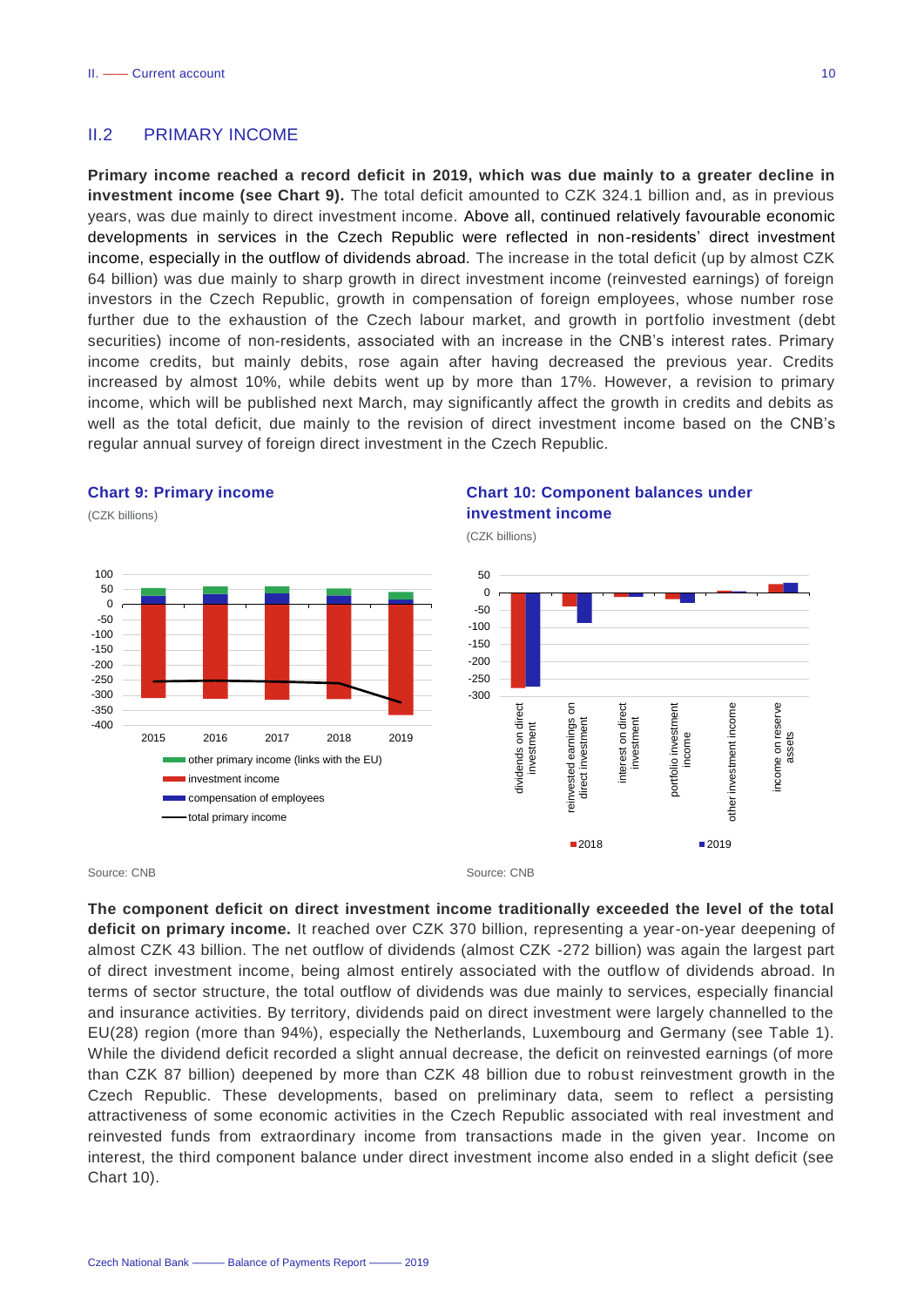#### **Table 1: Structure of FDI dividend outflows in the Czech Republic in 2019**

 $($ % $)$ 

| <b>SECTORAL BREAKDOWN</b>                                      |       |              | <b>TERRITORIAL BREAKDOWN</b> |  |  |
|----------------------------------------------------------------|-------|--------------|------------------------------|--|--|
| <b>Total</b>                                                   | 100.0 | Total        | 100.0                        |  |  |
| <b>Manufacturing total</b>                                     | 40.1  | EU(28) total | 94.2                         |  |  |
| motor vehicles (excl. motorcycles), trailers and semi-trailers | 17.2  | Netherlands  | 20.5                         |  |  |
| oil, chemical, pharmaceutical, rubber and plastic products     | 6.7   | Luxembourg   | 20.1                         |  |  |
| Services total                                                 | 54.6  | Germany      | 15.6                         |  |  |
| financial and insurance activities                             | 29.8  | Austria      | 12.5                         |  |  |
| wholesale and retail trade; repairs of motor vehicles          | 9.4   | France       | 5.8                          |  |  |
| information and communication services                         | 8.7   | Belgium      | 5.7                          |  |  |

Source: CNB, CNB calculations

**As regards investment income, a deficit was also recorded by portfolio investment income, while income on other investment and on reserve assets recorded surpluses.** The portfolio investment income deficit exceeded CZK 29 billion, having increased annually by CZK 11 billion. It was due mainly to interest on debt securities and dividends on equity securities paid to foreign investors. The deeper deficit was due mainly to annually higher interest on bonds paid to non-residents. Income on other investment ended in a small surplus (of over CZK 4 billion). Income on reserve assets also recorded a fairly large surplus (of almost CZK 29 billion).

**As usual, the total primary income deficit was partly moderated by a surplus on compensation of employees and a surplus on other primary income.** The surplus on compensation of employees, comprising mainly wages, amounted almost to CZK 17 billion, having decreased by more than CZK 13 billion due to fast growth in debits. Debits channelled to Slovakia and Ukraine rose the most (both by CZK 5 billion). At the same time, Ukraine had the highest share in total spending (almost 43%)<sup>12</sup>. Conversely, the surplus on other primary income, including relations to the EU budget, was similar as in previous years (CZK 25.1 billion), having increased only slightly.

The primary income balance is affected primarily by a long-running high share of foreign ownership in the domestic economy. The direct investment income deficit is thus a key item of primary income. But it has long been partly moderated by surpluses on compensation of employees<sup>13</sup> and transfers from the EU.

#### <span id="page-11-0"></span>II.3 SECONDARY INCOME

—

**The secondary income balance recorded a deficit for the fourth consecutive year, which deepened slightly compared to the previous year.** The secondary income deficit reached CZK 40.6 billion, representing a year-on-year increase of almost CZK 1 billion (see Chart 11). Amid double-digit growth in total credits and total debits, the overall deficit and the balance structure remained broadly unchanged from the previous year.

<sup>12</sup> Germany recorded the highest share of compensation of employees in credits (almost 56 %).

<sup>13</sup> However, these surpluses have recently declined due to the tight Czech labour market.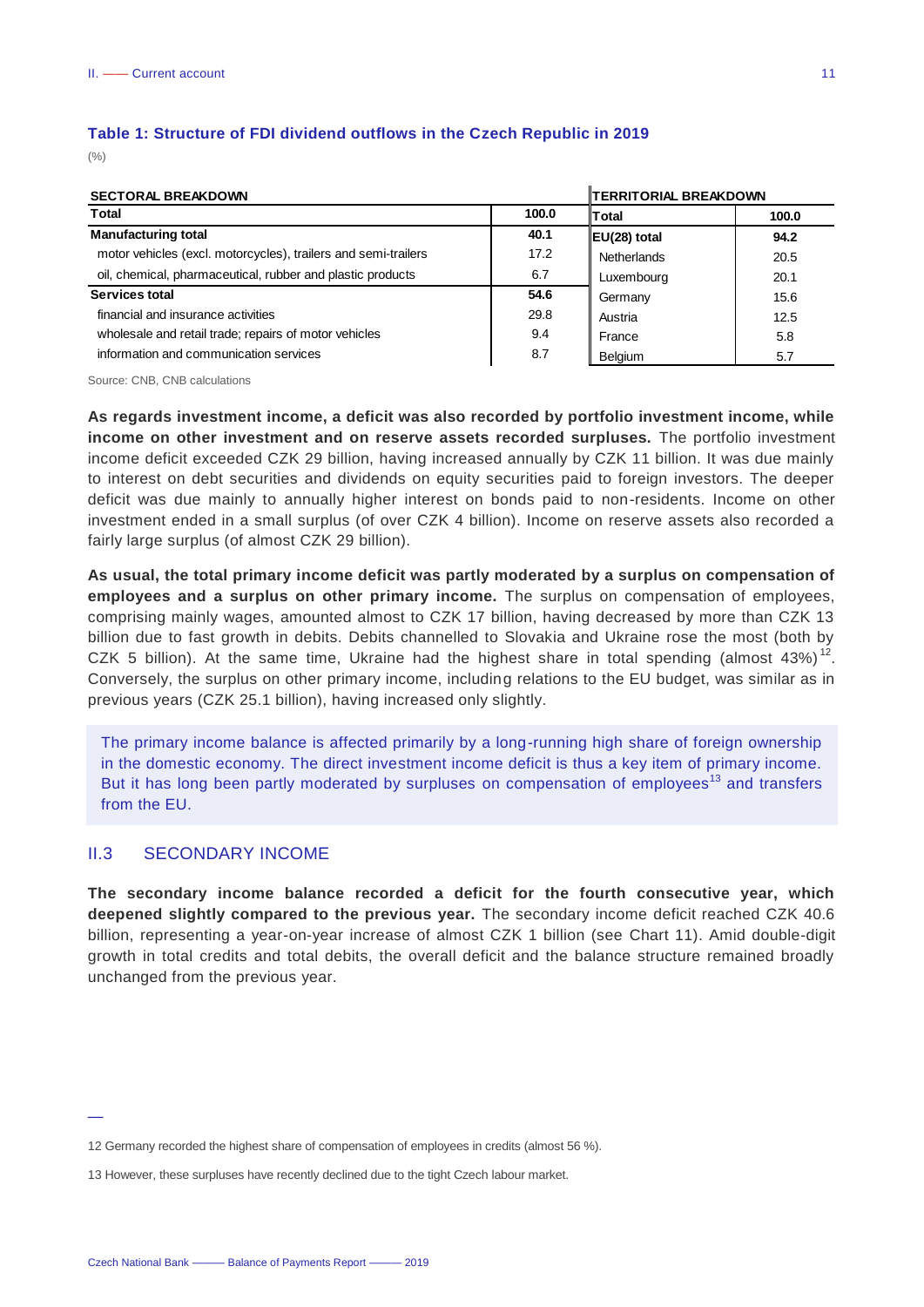

#### **Chart 11: Secondary income**

#### **Chart 12: Capital account**

(CZK billions)



#### Source: CNB, CNB calculations Source: CNB, CNB calculations

**Net drawdown of income from the EU budget, reported under secondary income, recorded again a deficit, which had increased marginally.** Total income from the EU (reported under current international cooperation) increased slightly but at the same time debits picked up slightly (especially the EU's own VAT- and GNI-based resources). As it did a year earlier, the net position of income from the EU thus recorded a small deficit (of over CZK 5 billion; see Table 2).

**The overall secondary income deficit was mainly attributable to a deficit on income not connected with the EU budget, related mainly to income of other (non-government) sectors.** It totalled almost CZK 36 billion, having increased very slightly from a year earlier. It was due mainly to a deficit recorded for social contributions, which exceeded CZK 10 billion.

#### **Table 2: Czech Republic's transfers with the EU in 2019**

(CZK billions)

|                                       | 2019    |                  |         | difference 2019-2018 |                  |         |
|---------------------------------------|---------|------------------|---------|----------------------|------------------|---------|
| Name                                  | credits | debits           | balance | credits              | debits           | balance |
| Other primary income                  | 32.4    | 7.4              | 25.1    | 3.0                  | 0.5              | 2.5     |
| Taxes on production and on imports    | 0.0     | 7.4              | $-7.4$  | 0.0                  | 0.5              | $-0.5$  |
| Subsidies on production               | 0.5     | 0.0              | 0.5     | 0.2                  | 0.0 <sub>l</sub> | 0.2     |
| Other subsidies on production         | 32.0    | 0.0 <sub>l</sub> | 32.0    | 2.8                  | 0.0 <sub>l</sub> | 2.8     |
| Secondary income                      | 40.9    | 46.0             | $-5.1$  | 1.7                  | 2.1              | $-0.3$  |
| Current international cooperation     | 40.9    | 2.0 <sub>l</sub> | 38.9    | 1.7                  | 0.8              | 1.0     |
| EU's own VAT- and GNI-based resources | 0.0     | 44.0             | $-44.0$ | 0.0                  | 1.3              | $-1.3$  |
| <b>Capital transfers</b>              | 45.8    | 0.0 <sub>1</sub> | 45.7    | 23.7                 | 0.0 <sub>l</sub> | 23.7    |
| Investment subsidies                  | 45.8    | 0.0 <sub>l</sub> | 45.7    | 23.7                 | 0.0              | 23.7    |
| <b>TOTAL</b>                          | 119.1   | 53.5             | 65.7    | 28.5                 | 2.6              | 25.8    |

Source: CNB, CNB calculations

The secondary income balance is affected primarily by a gradually increasing deficit on private transfers and fluctuations in financial relationships between the Czech Republic and the EU (fluctuations in credits amid slightly increasing payments).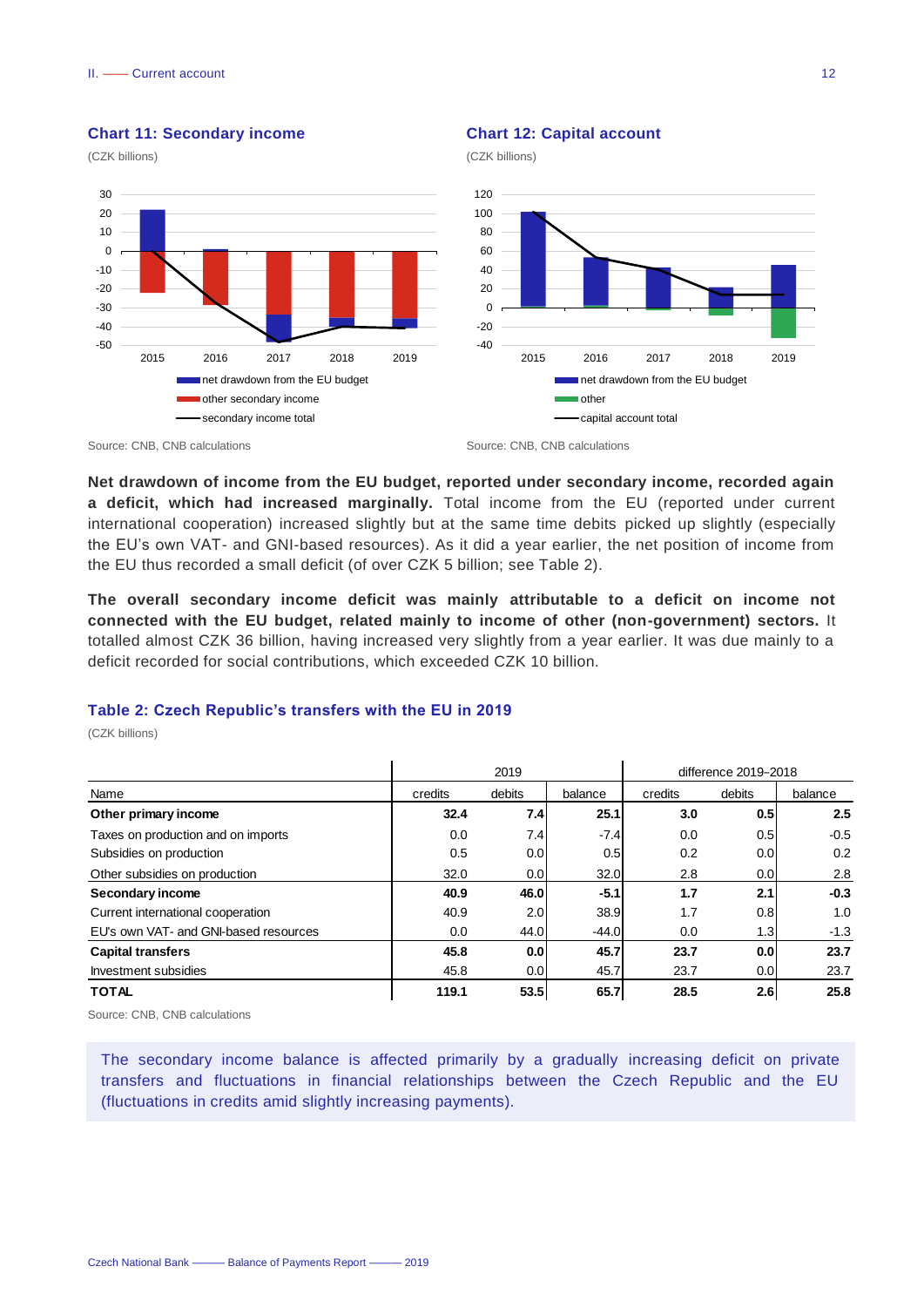#### <span id="page-13-0"></span>**III. CAPITAL ACCOUNT**

**As in the previous year, the capital account was mostly affected by drawdown of funds from the EU budget and emission allowance trading.** The capital account surplus amounted to CZK 14.1 billion, recording only a slight annual increase (see Chart 12). However, with the overall surplus remaining flat, both relevant components showed sizeable increases. Total credits and debits also showed very fast growth.

**Turning to the overall balance, a surplus (or credits) on funds from the EU budget remained the largest item.** It amounted to CZK 45.7 billion, which represented a renewed increase in investment grants after a year of subdued net drawdown (to approximately double the level in the previous year, i.e. up by almost CZK 24 billion).

**The role of the non-produced non-financial assets item associated mainly with emission allowance trading has increased significantly within the capital account over the last two years.**  The increasing importance of emission allowance trading was reflected both in growing trade turnover and the increasing balance. The component balance of non-produced non-financial assets recorded a deficit of almost CZK 33 billion in 2019, which had more than tripled year on year, offsetting thus the favourable impact of higher net drawdown of EU funds.

The capital account balance is affected predominantly by income from the EU. Some one-off operations are also recorded on the capital account, such as the write-off of external debt or the payment ensuing from the international arbitrage decision in the past. The quite extensive activities related to emission allowance trading have been significant recently.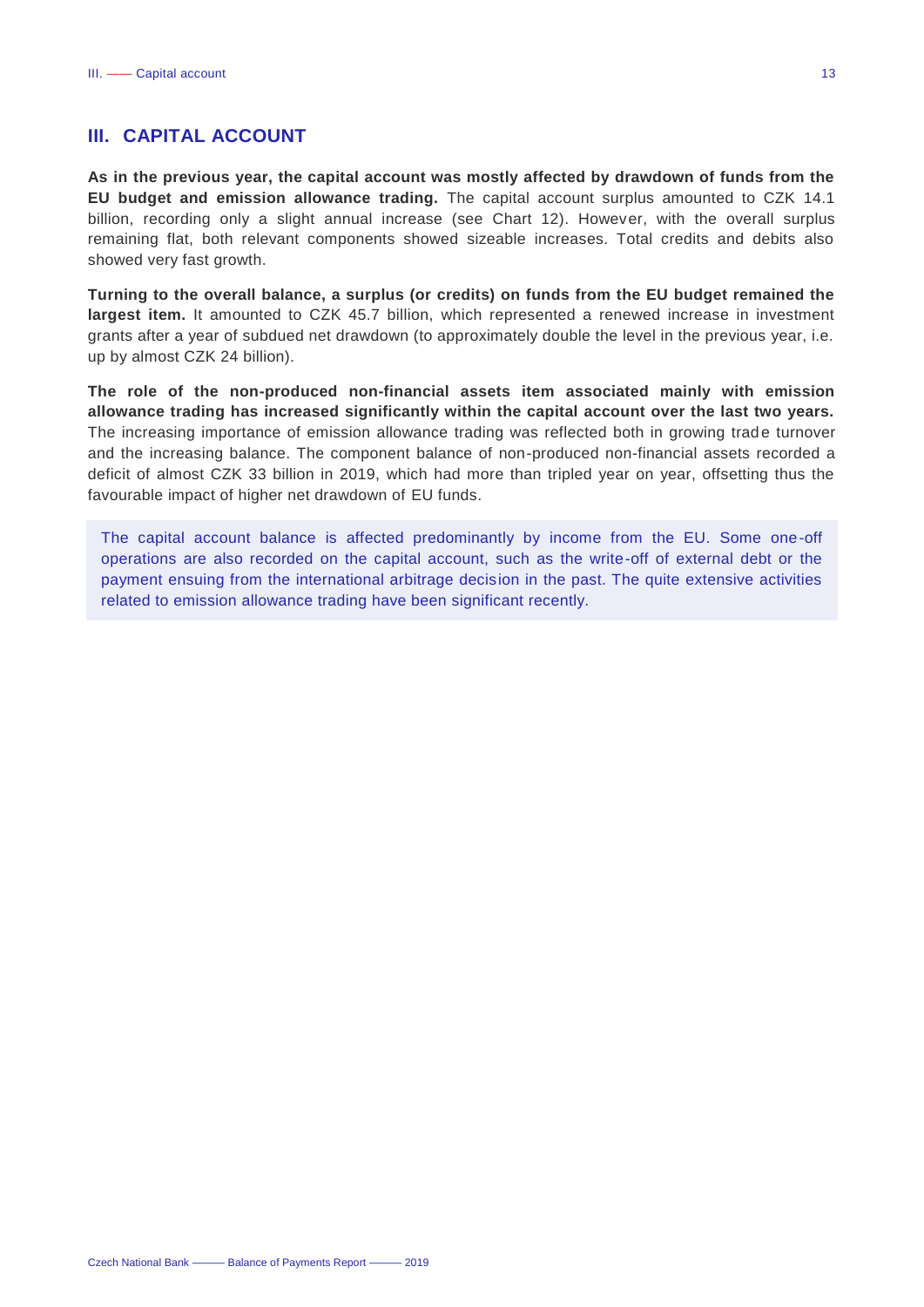#### <span id="page-14-0"></span>**IV. FINANCIAL ACCOUNT**

**The financial account recorded a slight net outflow of capital of CZK 32.8 billion last year (see Chart 13), which is around 0.6% of GDP (see Chart 14).** This was due mainly to growth in the CNB's reserve assets and a net outflow of capital under other investment. The total net outflow of capital was moderated by a net inflow of capital under direct and portfolio investment.

**Chart 14: Ratios of financial account and direct** 

#### **Chart 13: Financial account**



Note: A positive result represent a net outflow, a negative result a net inflow, or their ratio to GDP. Source: CNB, CZSO, CNB calculations

#### <span id="page-14-1"></span>IV.1 DIRECT INVESTMENT

—

**The net inflow of capital to the Czech Republic continued under direct investment. It was associated solely with reinvested earnings reflecting previously realised, significantly higher investment by non-residents in the Czech Republic than by residents abroad.<sup>14</sup>** The net inflow amounted to CZK 61.0 billion, being thus lower than the estimated balance of reinvested earnings<sup>15</sup>  $(CZK 87.3$  billion<sup>16</sup>). Adjusted for reinvested earnings, a slight net outflow of capital abroad prevailed within direct investment in 2019 (see Chart 15).

**Reinvested earnings accounted for almost 85% of total investment on the side of the capital inflow to the Czech Republic (CZK 213.6 billion; see Chart 16).** The inflow of other (debt) capital amounted only to around 4% of the inflow. Investment in equity capital in the Czech Republic (CZK 25.0 billion) accounted for around 12% of total direct investment by non-residents in the Czech Republic.

**The role of reinvested earnings in the outflow of direct investment abroad (CZK 152.7) was not as dominant as in the inflow.** But it was by far the largest item, accounting for 60% of the total outflow of capital. Investment in equity capital amounted to almost 20% of total investment by residents abroad. Loans provided under direct investment accounted for the remaining more than 20% of total investment.

<sup>14</sup> The value of investment by non-residents in the Czech Republic was almost three times the size of investment by residents abroad at the end of 2018.

<sup>15</sup> They reflect the difference between the generated profit and dividends paid.

<sup>16</sup> The definitive figure for 2019 based on statistical statements will be available in March 2021.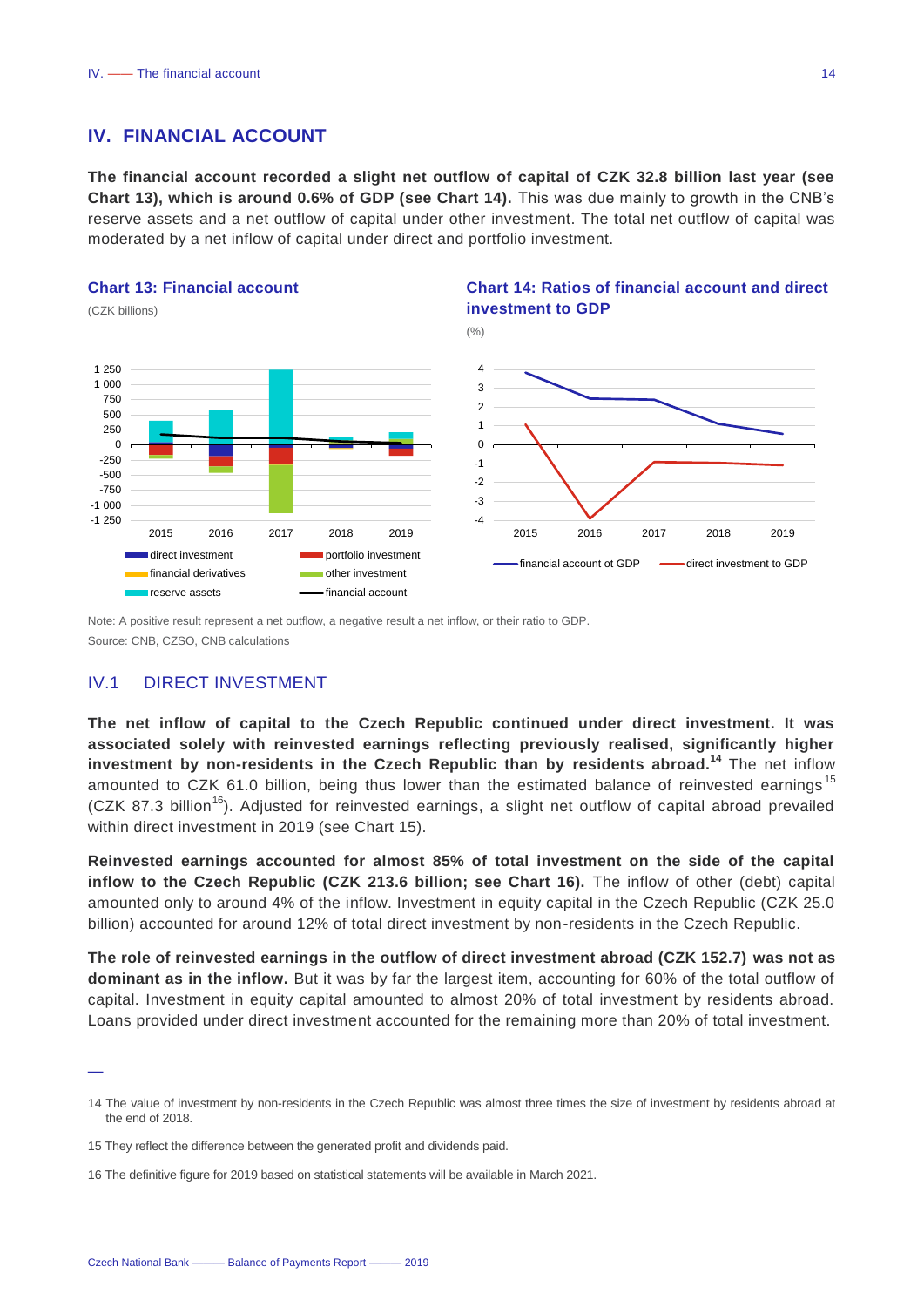



#### **Chart 16: Direct investment structure**

(in CZK billions)



Source: CNB, CNB calculations Source: CNB, CNB calculations

**As regards the sector structure of direct investment (see Chart 17), more than 95% on the inflow side was investment in services (especially finance and insurance).** Financial and insurance services accounted for about 60% of the total inflow of capital. About two-thirds of this were reinvested earnings, the rest was investment in equity capital. About 12% of total investment was property investment and around 10% was investment in professional, scientific and technical activities. Thus, it cannot be said that the inflow of capital fostered the necessary structural changes in the Czech economy. Direct investment by residents abroad was also channelled mainly to services (almost 85%), especially finance and insurance (more than 80% of all direct investment by residents), with around 10% being investment in manufacturing (especially food production and manufacture of machinery and equipment).

#### **Chart 17: The largest direct investment flows by Chart 18: The largest direct investment flows by sector in 2019**

(directional principle; NACE classification; CZK billions)





(directional principle; immediate investor principle; CZK billions)



Source: CNB, CNB calculations **Source: CNB, CNB calculations** Source: CNB, CNB calculations

**By territory, as in previous years, EU countries were predominant; both on the inflow side (accounting for more than 80%), and on the outflow side (more than 90%).** In 2019, most direct investment (by country of the immediate investor) was channelled to the Czech Republic from the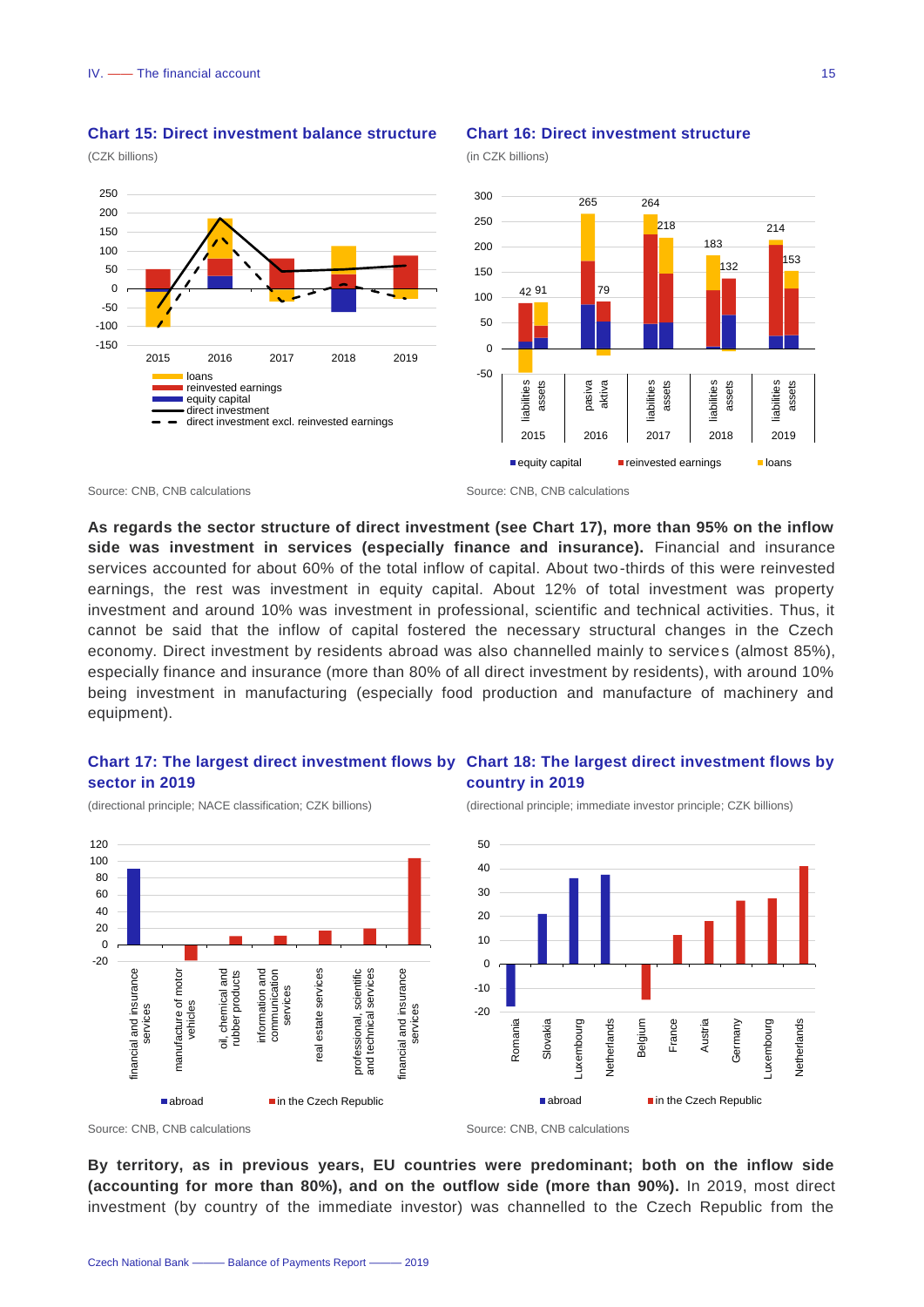Netherlands, Luxembourg, Germany and Austria (totalling almost 65%). Czech investment abroad went to the Netherlands, Luxembourg and Slovakia (almost 85% in total), with the Netherlands and Luxembourg playing the role of "tax havens".

The developments in the direct investment balance in individual years are due to the volumes of direct investment realised in the past by non-residents in the Czech Republic and by residents abroad. The ensuing reinvested earnings account for the bulk of today's investment flows. But they are not true cross-border capital flows. The inflow of new foreign direct investment to the Czech Republic has been constrained mainly by the reduction in the maximum value of investment incentives below the level in the other V4 countries in recent years. The more limited labour force availability and slightly higher wages compared to the other V4 countries, which usually compete with the Czech Republic for investment, also play a role. The total net direct investment inflow has also been affected by fairly significantly increasing financial strength of domestic investors in recent years, which is reflected in the growing volume of acquisitions abroad and also in purchases of domestic firms from non-residents. These factors will limit the net inflow of direct investment in future.

#### <span id="page-16-0"></span>IV.2 PORTFOLIO INVESTMENT

**Within portfolio investment, a high net inflow of capital totalling CZK 117.6 billion was recorded in 2019.** This was due mainly to purchases of domestic bonds by non-residents and, to a much lesser extent, a decrease in residents' holdings of foreign debt assets. Debt capital flows were affected chiefly by the interest rate differential between the key currencies and the Czech koruna, which moreover increased further during last year. Equity security flows were virtually negligible, on the part of residents abroad as well as non-residents in the Czech Republic; in both cases, a marginal decrease in holdings was recorded. This reflected visible uncertainty of portfolio investors regarding future economic developments.

**The asset side showed a gradual retreat from residents' holdings of foreign securities, with a net inflow of capital into the Czech Republic amounting to CZK 17.1 billion.** While the volume of foreign bonds held by residents continued to decline (by around CZK 15 billion), the trend in residents' holdings of foreign equity can be regarded as stagnation from the economic point of view. The ongoing reduction of foreign bond holdings was largely connected with the high interest rate differential of the koruna against the euro, or more precisely its further increase, which was making euro-denominated bond holdings much less attractive to residents. From a sectoral perspective, a decline in the banking sector outweighed the other sectors. Holdings of foreign equity securities by residents fell by around CZK 2 billion (see Chart 19). As regards individual sectors, the disinvestment in the area of foreign equity securities was due to other sectors (the business sector).

**The liabilities side (which recorded a net inflow of capital totalling CZK 100.6 billion) was dominated by higher growth in non-residents' holdings of domestic bank and, above all, corporate bonds.** This growth totalled almost CZK 80 billion. It was mainly due to an increase in the volume of residents' foreign currency issues held by non-residents (corporate and bank bonds), usually long-term ones in the corporate sector and short-term ones in the banking sector. The relatively high volumes of foreign currency bonds are probably due to the significantly lower funding costs compared with the domestic currency or to an effort to obtain funds for new acquisitions abroad. The government sector recorded a slight increase in non-residents' holdings of koruna-denominated bonds, with very mixed developments observed over the course of the year. In the first half of the year, the volume of government bonds held by non-residents rose apace, but it declined in the second half of the year and the decrease in Q4 can be labelled as rapid. However, this was probably due to the maturities of the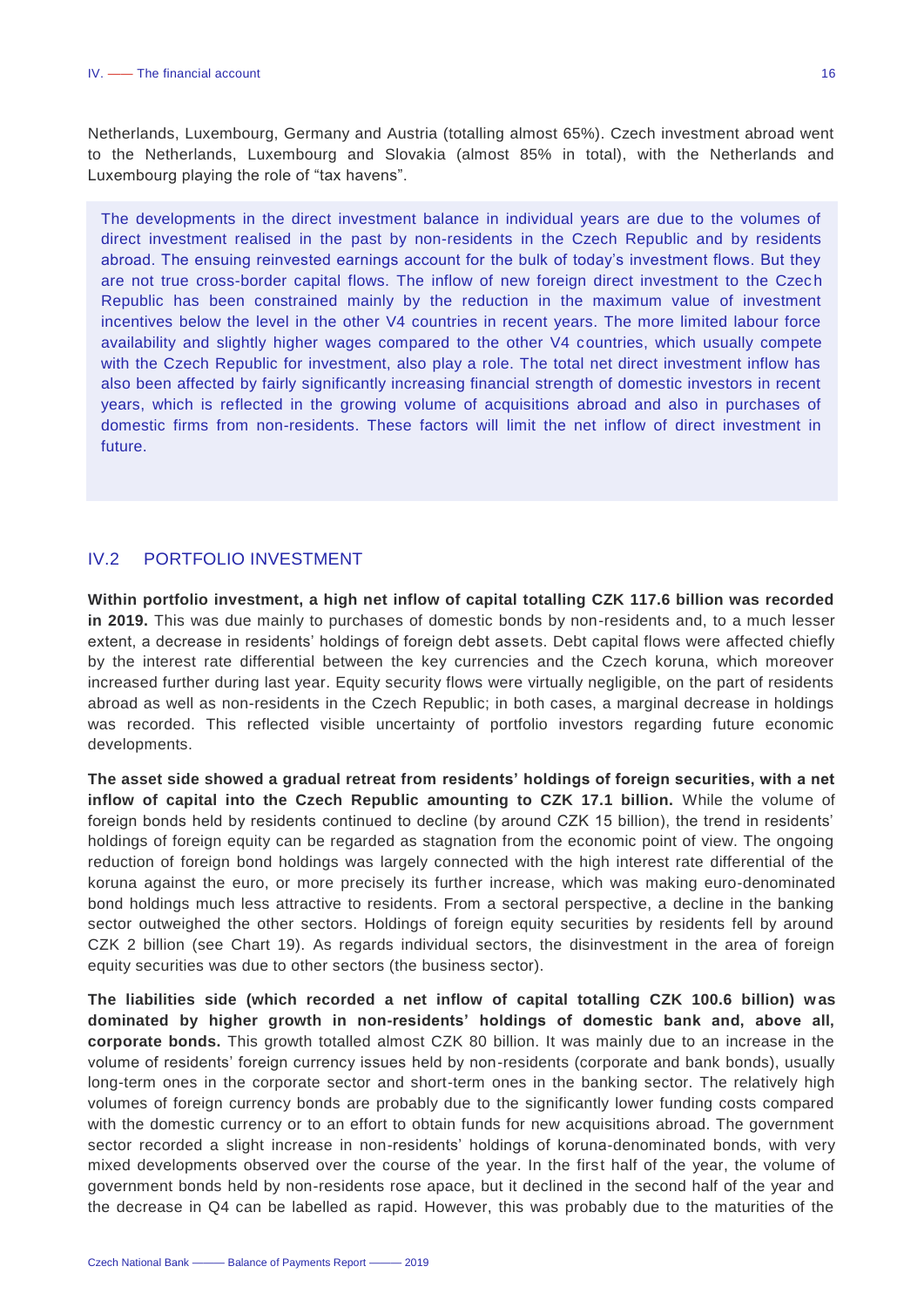individual bonds and their availability rather than an intention on the part of non-residents. Overall, nonresidents' holdings of koruna government bonds picked up by about CZK 20 billion in 2019.





#### **Chart 20: Portfolio investment balance by sector**



Note: DS – debt securities, EIFS – equity and investment fund shares (equity securities). Positive values represent a net outflow, negative values represent a net inflow.

Source: CNB, CNB calculations

The evolution of **debt capital** flows is affected on the asset side mainly by the interest rate differential of the koruna against the euro. On the liabilities side, given the high share of foreign short-term capital placed in domestic koruna government bonds, the interest rate differential of the koruna against the dollar is also important. The flows of capital placed in **equity securities** are significantly dampened on the liabilities side by the very limited offer of liquid domestic issues. Investor activity on both the asset and liabilities side was curbed last year by gradually increasing uncertainty regarding the future course of the global economy.

#### <span id="page-17-0"></span>IV.3 FINANCIAL DERIVATIVES

**Transactions related to settlement of financial derivatives trading led to a net outflow of capital from the Czech Republic totalling CZK 1 billion in 2019.** By the standards of this item, this was a relatively significant year-on-year change. Moreover, a net outflow of capital, albeit a negligible one, is unusual for this item.<sup>17</sup>

#### <span id="page-17-1"></span>IV.4 OTHER INVESTMENT

**A net outflow of other investment amounting to CZK 102.1 billion was linked mainly with a decrease in the volume of non-residents' deposits with commercial banks.** A moderate net outflow of capital was recorded for the government sector and the central bank as well. Overall, a net inflow of CZK 28.3 billion was recorded on the asset side and an outflow of CZK 130.4 billion on the liabilities side.

<sup>17</sup> In recent years it occurred only once (in 2016).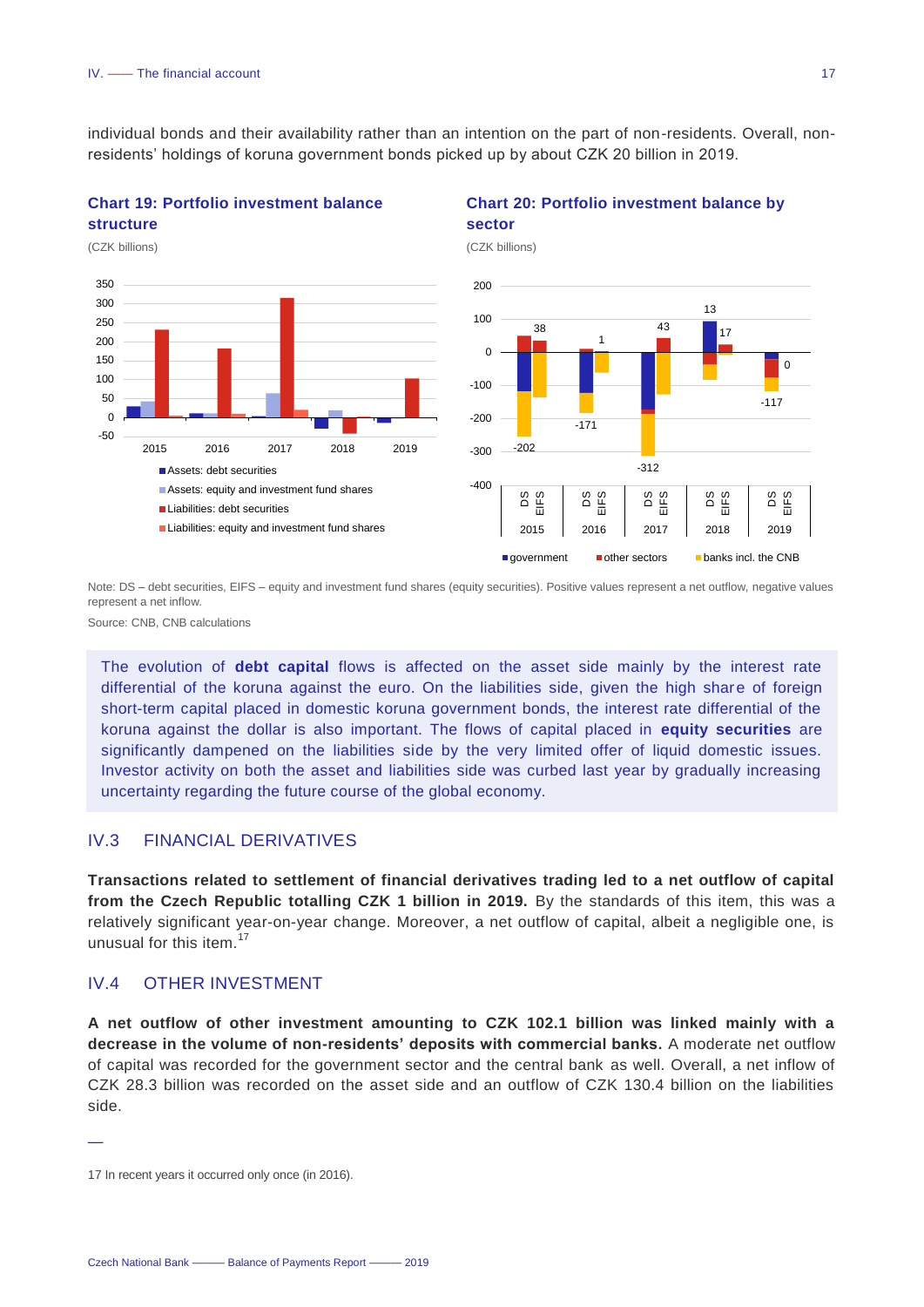The **government sector** saw a relatively large net outflow of capital abroad, to the tune of CZK 34.6 billion. The outflow was connected with repayments of short-term, and to a lesser extent also long-term, loans from abroad.<sup>18</sup>

The **central bank** recorded a slight net outflow of CZK 9.5 billion.

Overall, the **other sectors** borrowed funds from abroad totalling CZK 43.3 billion. This predominantly involved net drawdown of trade credits. The rest (roughly 10%) was associated with the acceptance of long-term financial loans from abroad.

#### **Chart 21: Other investment balance by sector**





#### **Chart 22: Change in reserve assets**

(CZK billions)



Note: Positive (negative) values represent a net outflow (inflow). Source: CNB, CNB calculations Source: CNB, CNB calculations

The **banking sector** saw a net capital outflow of CZK 101.4 billion, which was due chiefly to changes in deposits involving above all a decline in non-residents' deposits, especially short-term ones, with domestic banks. The change concerned mainly foreign currency transactions, whereas the decrease in non-residents' koruna deposits was a negligible CZK 6 billion. No major changes were recorded for loans; a smaller decrease in loans of CZK 8 billion was recorded only on the asset side.

Most transactions within other investment in 2019 can be regarded as technical (trade credits), costoptimising (replacement of a loan with a government bond, some bank operations, long-term corporate loans) or based on the decision of a foreign counterparty (outflow from the CNB, decline in bank deposits).

#### <span id="page-18-0"></span>IV.5 RESERVE ASSETS

—

**Growth in reserve assets reached a relatively buoyant CZK 108.3 billion, of which 60% reflected the Czech Republic's surplus vis-à-vis the EU and the rest was income on reserve assets (see Chart 22)**. Both items increase the CNB's international reserves. In the case of income from the EU, this is so on the basis of an earlier agreement between the Czech government and the CNB aiming to

<sup>18</sup> The loans repaid were partly replaced by the aforementioned increase in non-residents' holdings of koruna bonds (within portfolio investment).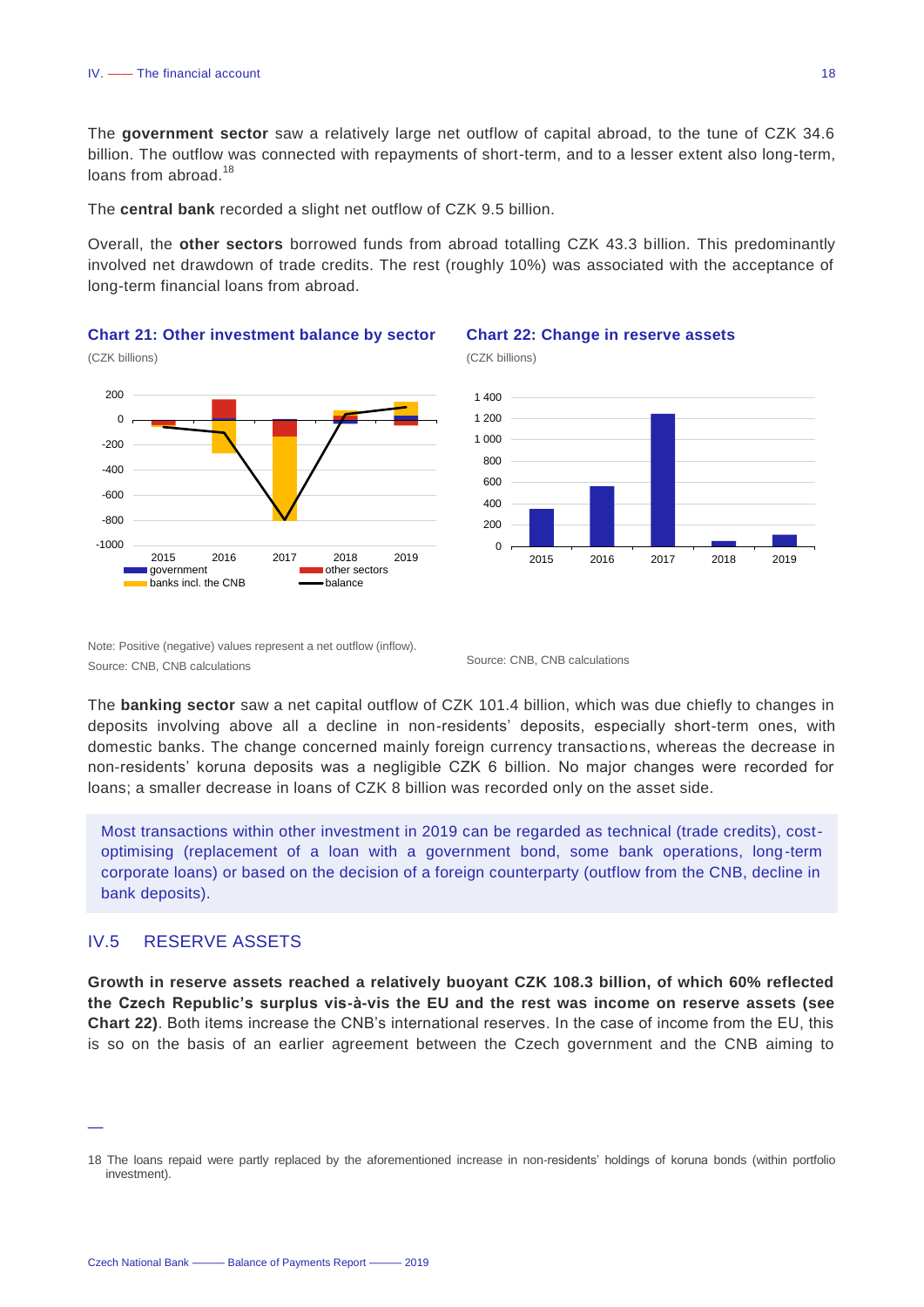prevent an impact on the supply of, and demand for, foreign currency and, in turn, the exchange rate of the koruna.<sup>19</sup>

The increase in reserve assets owing to operations with the EU is based on the agreement between the Czech government and the CNB aiming to prevent an impact on the koruna exchange rate due to temporary net income from the EU. The marked fluctuations in the extent of the outflow are connected with the highly uneven drawdown of funds (cumulating at the end of the individual periods). In the new seven-year programme, net drawdown of EU funds is expected to fall markedly to around CZK 20 billion a year on average.<sup>20</sup> Income on the CNB's international reserves is an additional source of growth in reserve assets. This income reflects above all changes in interest rates on the reserve currencies relative to their share in the CNB's reserves (EUR, USD, CAD, AUD, SEK, JPY, GBP) and dividend income from equity holdings.

<sup>19</sup> Leaving this income on the market would generate appreciation pressures on the koruna, possibly pushing it above the level reflecting the competitiveness of the Czech economy. In the past, these operations were used e.g. to eliminate government income from sales of state property to non-residents. As regards the balance on operations vis-à-vis the EU, this in fact involves a temporary subsidy to the Czech economy, which is less developed than the EU average, by the richer EU countries. As a result of the real convergence of the Czech economy, these subsidies are going down gradually over time and will come to a complete halt in the future.

<sup>20</sup> Owing to a decline in the volume of subsidies (due to the exit of the United Kingdom, a net payer, from the EU) and a rise in Czech contributions (due to the convergence of the Czech GDP with the EU average).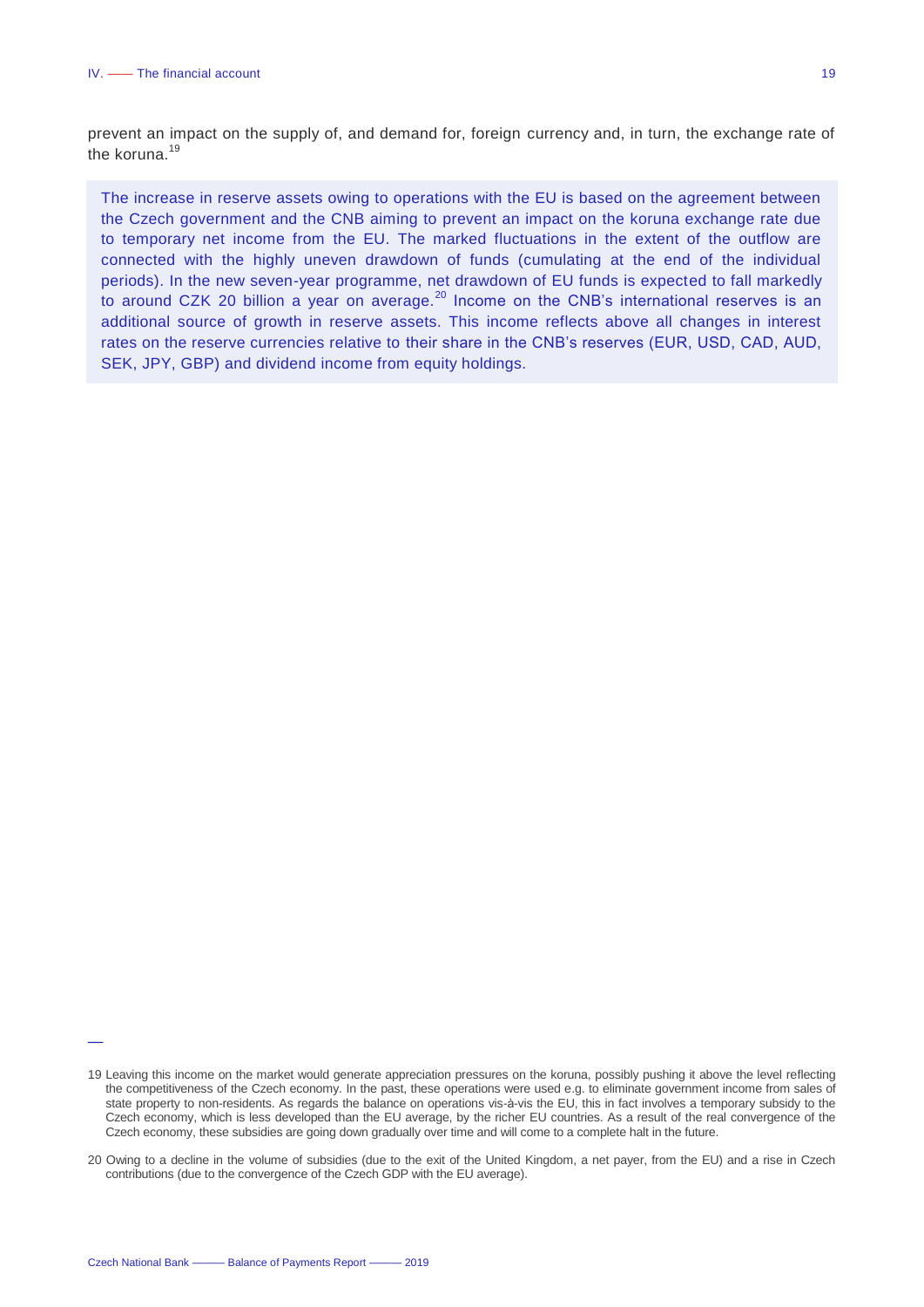#### <span id="page-20-0"></span>**V. THE INVESTMENT POSITION OF THE CZECH REPUBLIC<sup>21</sup>**

**The Czech Republic's investment position stood at CZK -1,168.4 billion, i.e. -20.7% of GDP, as of 31 December 2019 (see Chart 23 and 24).<sup>22</sup>** The negative investment position is due solely to the Czech Republic's high debt in the area of direct investment, which is generally regarded as much less risky than debt connected with the use of debt instruments. Adjusted for the effect of direct investment, the Czech Republic has a significant net creditor position totalling CZK 1.6 trillion.

### **and breakdown by debtor**



#### **Chart 23: Czech Republic's investment position Chart 24: External debt and investment position relative to GDP**

(% of GDP)



—

(CZK trillions; end of period balance)

**The change in the investment position in 2019 can be regarded as a relatively significant decrease in debt. Unlike in the previous years, however, it was due exclusively to one-off effects (asset revaluation and exchange rate movements).** In contrast to the previous years, the Czech economy did not generate virtually any surplus. The relatively swift elimination of the surplus<sup>23</sup> was associated with rapid growth in domestic demand amid a significant slowdown in external demand; however, the predominant cause (roughly 70%) lay in specific effects related to EU environmental policy (emission permits, contributions of domestic firms to foreign parent companies for measures to cut emissions) and impacts related to growth in domestic interest rates (growth in dividends in the financial sector $^{24}$  paid out to foreign parent companies and indirectly also higher expenditure related to the financing of the government's koruna debt and transferred abroad). Thus, the decrease in the debtor position in 2019 was due chiefly to asset revaluation (around 60%) and the rest was due to exchange

Source: CNB, CNB calculations **Source: CNB, CNB calculations** Source: CNB, CNB calculations

<sup>21</sup> In addition to a yearly view of the external balance of the Czech Republic, it is also useful from the point of view of longer-term risks to look at the Czech Republic's investment position. The investment position reflects the total value of residents' financial assets in the form of receivables from non-residents and the value of residents' liabilities to non-residents as of a given date. The difference between the values of these assets and liabilities is the country's net international (investment) position. Besides reflecting all past financial flows between residents and non-residents, it covers exchange rate effects and effects linked with other changes in assets and liabilities reflecting changes in their value over time (revaluation).

<sup>22</sup> For the purposes of MIP assessment, values of up to -35% of GDP are considered safe.

<sup>23</sup> which had still exceeded CZK 120 billion in 2017

<sup>24</sup> predominantly owned by non-residents in the Czech case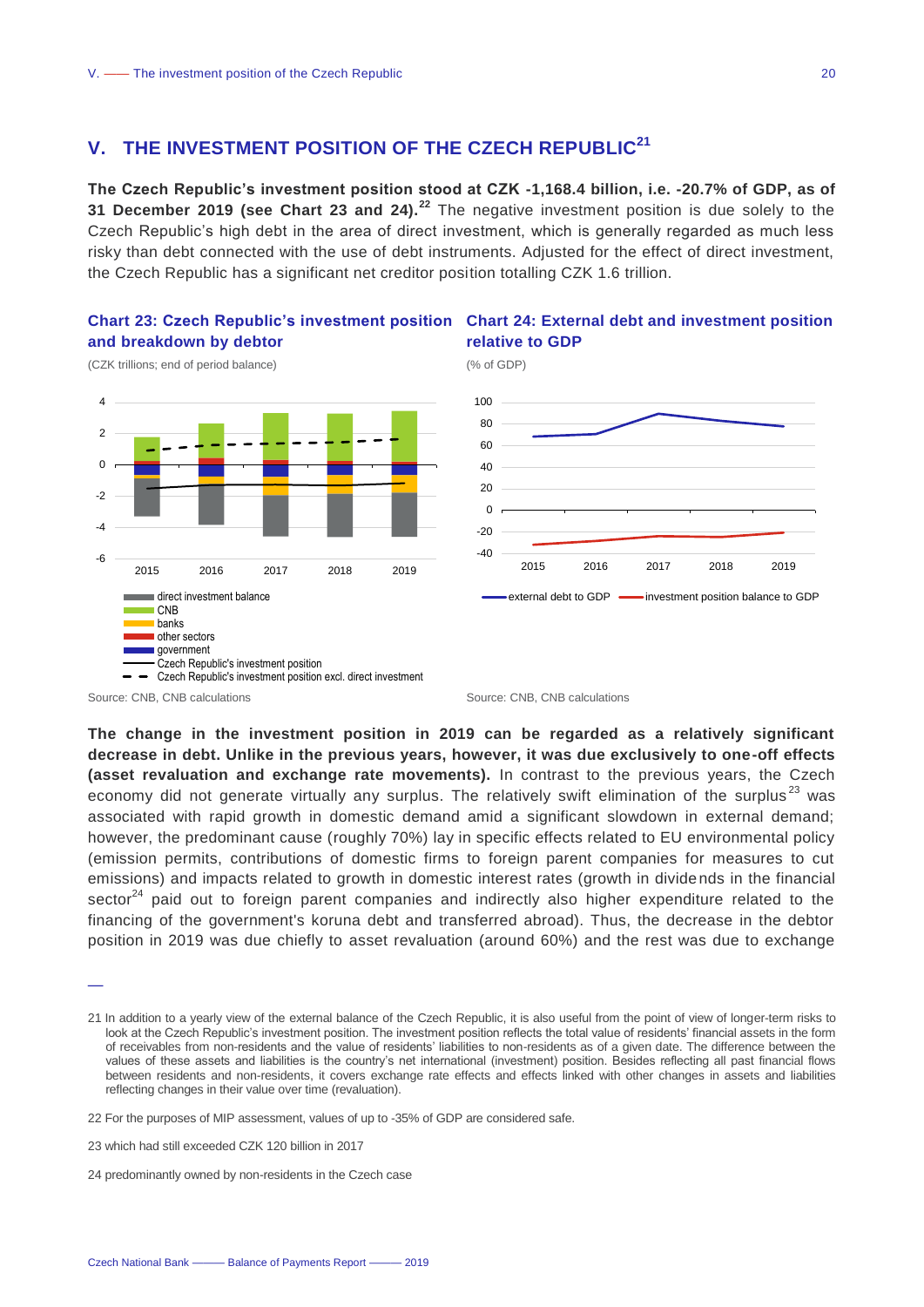rate effects (depreciation of the koruna against some currencies<sup>25</sup>). Besides the overall change, shifts in the partial positions were also recorded, which were – with the exception of the aforementioned effects<sup>26</sup> – at the expense of the other partial positions. As a result, three positions improved (the CNB, banks and to a small extent the government) and two deteriorated (direct investment and other sectors).

**As regards the partial investment positions, the debtor position on direct investment increased by almost CZK 70 billion (to CZK 2.83 trillion) in 2019.** This was due to an inflow of direct investment into the Czech Republic.<sup>27</sup> The markedly negative partial position on direct investment is mainly a result of the massive direct investment inflow from abroad between 1998 and 2008 and the related value of reinvested earnings in the subsequent years. Therefore, the volume of non-residents' investment in the Czech Republic is almost three times the volume of residents' investment abroad. Owing to its weight, this partial position is the cause of the overall negative investment position of the Czech Republic.

**Besides direct investment, the creditor position of other sectors declined in 2019, down by more than CZK 50 billion (to CZK 0.27 trillion).** By comparison with the peaks observed in 2018 Q1, however, the cumulative creditor position of other sectors fell by almost CZK 200 billion. This was due to increased interest of residents in issuing foreign currency bonds (usually in euro) or accepting loans that were priced much more favourably than koruna loans due to the high interest rate differential, and lower interest in holding foreign currency assets (mostly debt ones). Basically, this was connecte d mainly with the effect of the interest rate differential between the koruna and other currencies, especially the euro.

**The debtor position of the banking sector decreased slightly (by around CZK 60 billion) but remains high at CZK 1.13 trillion.** Within the overall position, foreign currency liabilities to nonresidents declined. By contrast, short-term koruna deposits of non-residents with domestic banks were almost unchanged (down by a modest CZK 6 billion). The relatively large negative international p osition of the banking sector is not primarily due to a need for external financing of the Czech Republic's external deficit, but it reflects the different phases of the business and monetary cycle and the different monetary different settings in the Czech Republic and in the euro area. The negative position increased predominantly during the exchange rate commitment period and two-thirds of it are the aforementioned koruna deposits of non-residents with domestic banks (created largely by the foreign parent companies of domestic banks and by their affiliates).

**The government also recorded a very modest decrease in its net debtor position (down by around CZK 6 billion to CZK 0.65 trillion).** Non-residents' holdings of government debt increased relatively rapidly during the year, falling slightly below last year's level in Q4 owing to a sharp drop. This drop pertained mainly to short-term, and to a lesser extent also long-term, foreign currency loans.

**The most important change in the partial investment positions in 2019 was a rise in the CNB's creditor position (up by almost CZK 200 billion).** The real improvement in the position represented more than one-half of that amount. It involved income on the international reserves and net operations vis-à-vis the EU. The remaining part of the improvement was due to asset revaluation and exchange rate gains. The CNB's creditor position was a sizeable CZK 3.23 trillion at the end of 2019.

<sup>25</sup> USD, CAD, GBP and JPY, with a different currency composition of assets (almost exclusively foreign currency) and liabilities (predominantly koruna)

<sup>26</sup> exchange rate effects and revaluation of assets and liabilities

<sup>27</sup> In reality, this was due solely to higher reinvested earnings of non-residents in the Czech Republic than those of residents abroad. Actual capital flows recorded a very slight outflow of funds.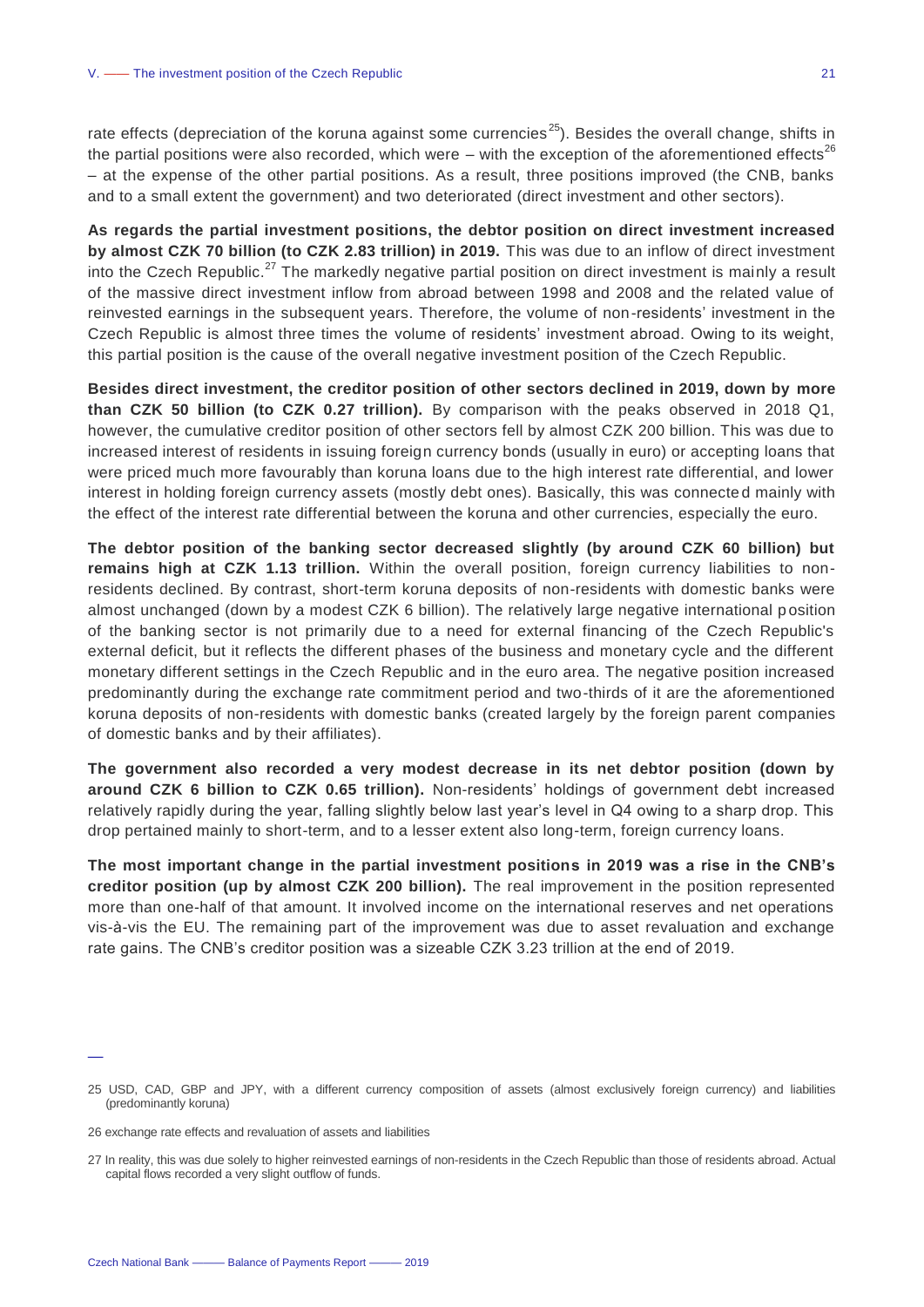In recent years, economic developments have led to a gradual decrease in the room for a real decline in the Czech Republic's overall international debtor position. Exchange rate effects and revaluation of assets and liabilities have thus become the main factors underlying its changes. A similar trend can probably also be expected in the future.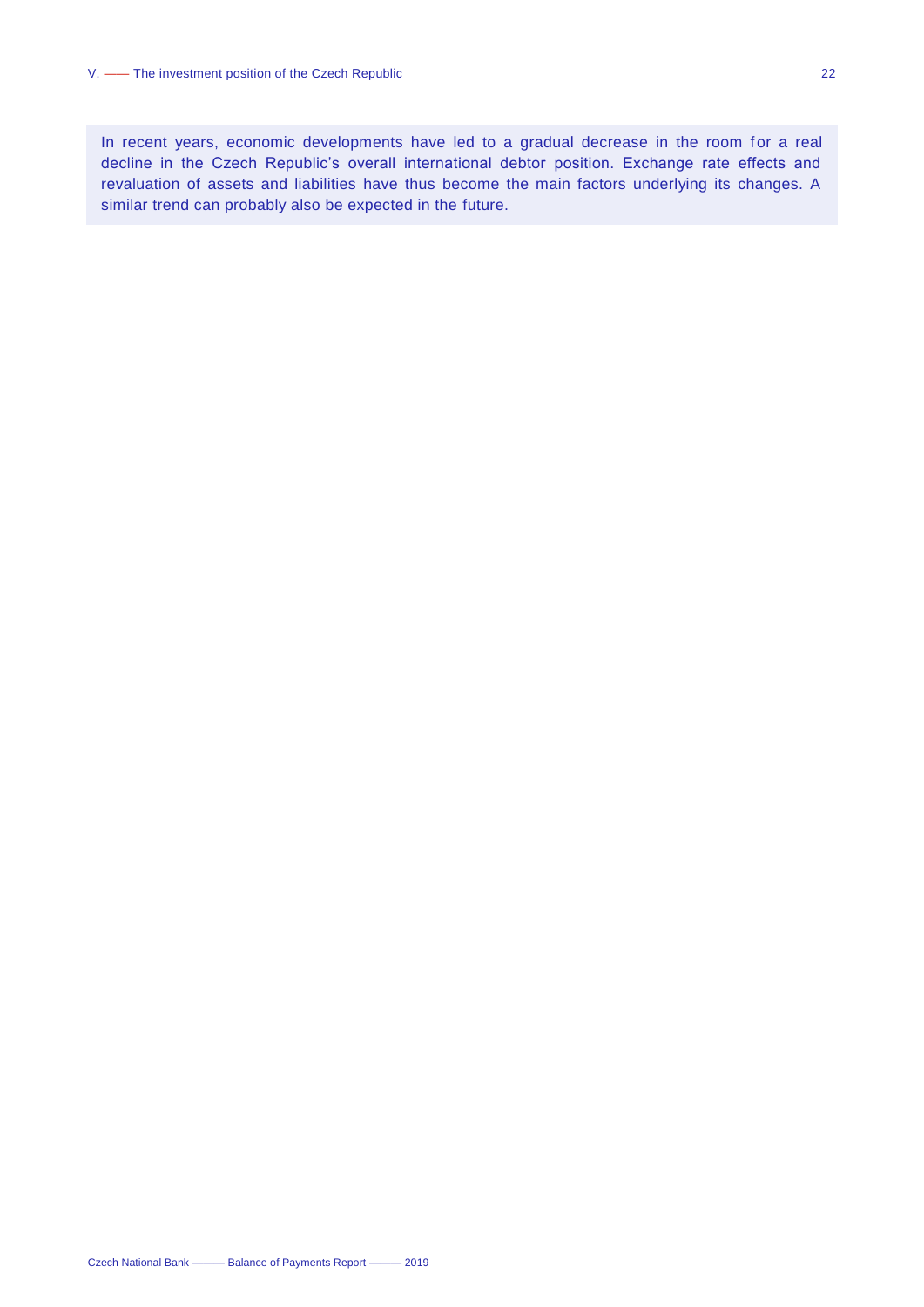#### <span id="page-23-0"></span>**VI. EXTERNAL DEBT OF THE CZECH REPUBLIC**

**At the end of 2019, the Czech Republic's gross external debt was CZK 4.38 trillion, or 77.8% of GDP (see Chart 24). It was almost unchanged from the end of 2018 (down by CZK 29 billion).** Short-term debt accounted for 58% of total debt, falling very modestly (by CZK 49 billion) compared with 2018. By contrast, long-term debt rose marginally. The financial sector was the biggest contributor to the total debt (accounting for over 40%), but it managed to somewhat reduce its debt during 2019 (by almost CZK 90 billion to CZK 1.77 trillion). Government debt and CNB debt also declined marginally last year (by more than CZK 10 billion to CZK 0.69 trillion and by CZK 8 billion to 0.18 trillion, respectively). Conversely, the debt of other sectors picked up somewhat (by almost CZK 80 billion to CZK 1.76 trillion). Thus, it accounted for about 40% of the total debt.

**However, it must be taken into account that gross external debt is not the ideal indicator for more advanced economies with significant involvement in international division of labour.** High debt may only reflect a high degree of involvement. Furthermore, one should bear in mind that besides payables there are also receivables, including the important factor of their structure and availability. In the Czech case, the CNB's international reserves alone covered more than 77% of all external debt liabilities of all domestic entities as of 31 December 2019. The banking and business sectors also have sizeable assets. In the Czech Republic, moreover, the current level of gross debt is significantly affected by the massive inflow of foreign capital during the exchange rate commitment period (especially in 2016 and 2017). The CNB purchased these funds in its reserves, where they still remain.

2 000



**Chart 255: External debt** (CZK billions; end of period balance)

#### **Chart 266: External debt by debtor**

(CZK billions, end of period balance)





Source: CNB, CNB calculations Source: CNB, CNB calculations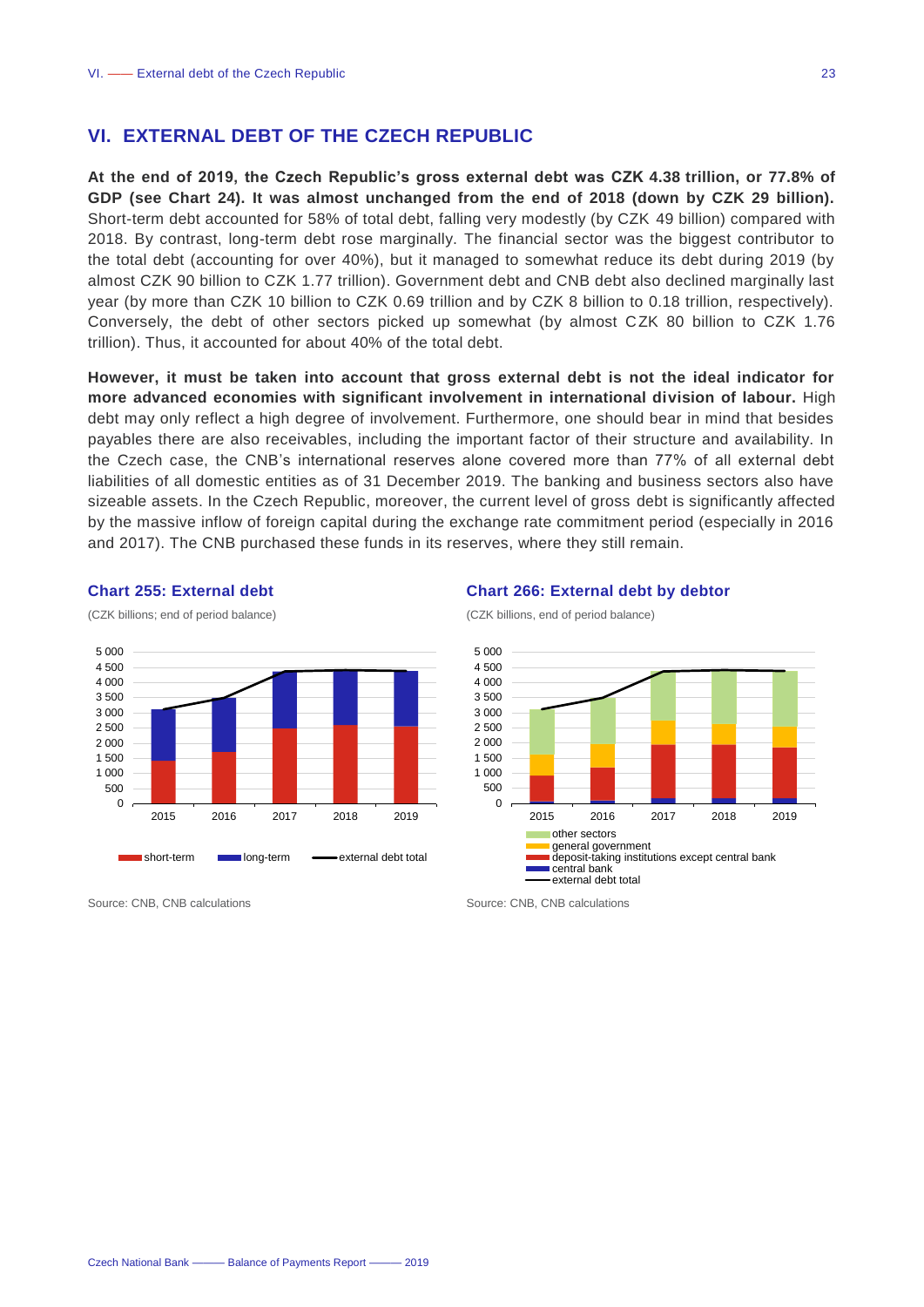#### <span id="page-24-0"></span>**VII. THEMATIC ANALYSES**

#### <span id="page-24-1"></span>VII.1 THE BALANCE OF PAYMENTS AND ITS IMPORTANCE FOR A CENTRAL BANK<sup>28</sup>

*This article aims to present in a simplified form the sophisticated structure of the balance of payments, emphasising its close relationship with a central bank's macroeconomic policy. Furthermore, its goal is to point out the links between the evolution of the balance of payments and its sibling statement of the international investment position, as well as its relationship with a country's external debt, including public budget performance.* 

**The balance of payments has been compiled for more than 700 years!** As is generally known, it is a statistical statement recording all financial transactions between economic agents in one country (residents) and the rest of the world (non-residents). In economic terminology, the term balance of payments stabilised as late as the 18th century thanks to J. Steuart.<sup>29</sup> The beginnings of the balance of payments date back to early mercantilism and 1355 (IMF, 2002), when the first records of England's exports and imports started to be compiled to obtain a picture of the balance of its trade relationships (i.e. only the trade balance, to use today's terminology, was compiled). At that time, only goods trade was included. As trade relationships between countries developed and deepened, the balance of payments was expanded gradually to include additional economic and accounting aggregates, evolving into the form that we know today: the current account, the capital account and the financial account (see Table VII.1.1).

**The balance of payments must always be balanced from the accounting point of view.** The fact that economists often speak of the partial balances of the balance of payments is due to their focus on the examined phenomenon reflected in its specific part (account). The balance of payments is based on the principle of double entry, i.e. every transaction is entered twice: once as a credit item and once as a debit item. If we add the "errors and omissions" item to the individual balances, the entire balance of payments is in balance from the accounting point of view. The balance of payments may be compiled and analysed from the time, commodity, territorial or currency perspective.

**The balance of payments differs from other balances in that it records flows over a given period of time.** This makes it different from other balances, including the central bank balance sheet, whi ch are compiled to record stocks as of a given date. However, the stock perspective is very important and can be found in a statement called the international investment position. The balance of payments thus enables a view of the economy in terms of international financial and money flows and is therefore a very important source of information, e.g. with regard to the structure of GDP.

#### **Table VII.1.1. Simplified form of the balance of payments (BPM6)**

| <b>Current account (CA)</b> | The current account records flows of goods (exports and imports) and   |
|-----------------------------|------------------------------------------------------------------------|
| Goods and                   | services (credits and debits), exports and imports of income on        |
| services                    | invested capital (interest, dividends, reinvested earnings) and labour |
| • Primary income            | (wages), and non-capital unrequited transfers (economic aid, gifts,    |
| • Secondary                 | inheritance, alimony, pensions etc.). It also includes an EU Member    |
| income                      | State's links with the EU budget.                                      |

<sup>—</sup>

<sup>28</sup> Author: Luboš Komárek. The views presented here are those of the author and do not necessarily reflect the official position of the CNB. The author would like to thank Oxana Babecká, Jan Brůha, Petr Král, Rudolf Olšovský (all CNB) and Martin Mandel (University of Economics in Prague) for their valuable comments and suggestions.

<sup>29</sup> James Steuart "*An Inquiry into the Principles of Political Economy*". According to the IMF (2002), D. Ricardo also used the term "balance of payments", but he was alone in using it.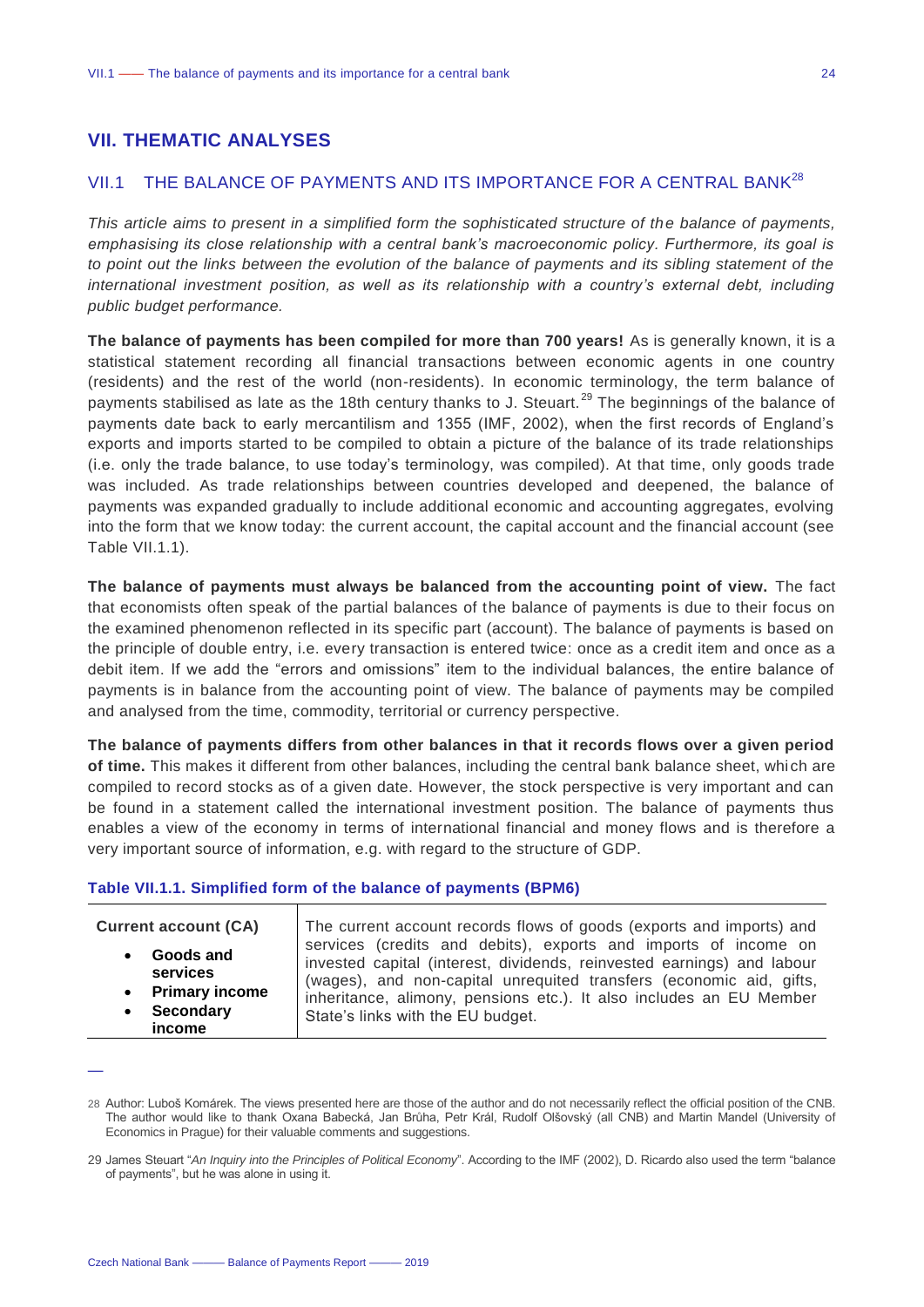| <b>Capital account (CapA)</b>                                                                                                                                                                   | The capital account captures capital transfers related to migration, debt<br>forgiveness, ownership rights to fixed assets (investment grants) and<br>transfers of non-produced non-financial tangible assets (land) and<br>intangible rights (patents, licenses, copyrights). It also includes<br>drawdown of EU funds and debt forgiveness.                                                                                                                                                                                                                                                                                                                                                                                                                                                                                                                                                                                                                                                                                                                                                                                                                                                                                                                                                                                                                                                                                                                                                                                                                                                                                                              |
|-------------------------------------------------------------------------------------------------------------------------------------------------------------------------------------------------|------------------------------------------------------------------------------------------------------------------------------------------------------------------------------------------------------------------------------------------------------------------------------------------------------------------------------------------------------------------------------------------------------------------------------------------------------------------------------------------------------------------------------------------------------------------------------------------------------------------------------------------------------------------------------------------------------------------------------------------------------------------------------------------------------------------------------------------------------------------------------------------------------------------------------------------------------------------------------------------------------------------------------------------------------------------------------------------------------------------------------------------------------------------------------------------------------------------------------------------------------------------------------------------------------------------------------------------------------------------------------------------------------------------------------------------------------------------------------------------------------------------------------------------------------------------------------------------------------------------------------------------------------------|
| <b>Financial account (FA)</b><br><b>Direct investment</b><br><b>Portfolio</b><br>investment<br><b>Financial</b><br>$\bullet$<br>derivatives<br><b>Other investment</b><br><b>Reserve assets</b> | The financial account captures information on financial (capital) flows.<br>It records transactions connected with the creation, liquidation and<br>change in ownership of the financial assets and liabilities of the<br>government, the banking and corporate sectors and other entities vis-<br>à-vis the rest of the world. Direct investment (investment in registered<br>capital and other capital) provides information e.g. on imports and<br>exports of foreign direct investment representing an equity stake in a<br>company's registered capital of at least 10%. Portfolio (indirect)<br>investment reflects financial flows of an equity and debt nature,<br>covering equity stakes which do not meet the condition for inclusion in<br>foreign direct investment as well as the purchase and sale of corporate<br>and government bonds. Financial derivatives and other investment<br>cover credit from suppliers and banks, loans, deposits and capital<br>subscriptions to international non-monetary organisations etc. They are<br>broken down by time into long-term and short-term ones and by main<br>economic sector (the central bank, commercial banks, the government<br>and other sectors). The financial account also includes reserve assets<br>(international reserves). Reserve assets are readily available external<br>assets controlled by monetary authorities. The reserves serve as a<br>source of direct funding of payment imbalances or for indirect<br>regulation of the size of such imbalances via foreign exchange market<br>interventions aiming to influence the exchange rate or to achieve other<br>goals. |
| Errors and omissions                                                                                                                                                                            | A balancing item between the balances of the current, capital and<br>financial accounts. Its non-zero size may be due e.g. to a time shift<br>between exports and the repayment of export receivables (movements<br>in the national currency's exchange rate) and the imperfection of                                                                                                                                                                                                                                                                                                                                                                                                                                                                                                                                                                                                                                                                                                                                                                                                                                                                                                                                                                                                                                                                                                                                                                                                                                                                                                                                                                      |

**For comparability across countries and over time, the balance of payments and the international investment position are compiled on the basis of the same methodology**. The modern (standardised) form of the balance of payments was introduced in 1948, when the International Monetary Fund published its first *Balance of Payments Manual*. Its sixth edition (BPM6)<sup>30</sup> has been in use since 2009, when it replaced the previous version introduced in 1993.<sup>31</sup>

statistical sources used to compile the balance of payments.

**The balance of payments is also closely linked with the international investment position and external debt.<sup>32</sup>** The international investment position, i.e. the final balance between financial assets and liabilities, paints a picture of the whole-economy stock balance, i.e. the net financial relationship visà-vis non-residents. The structure of the investment position is the same as that of the financial account of the balance of payments. The links between the balance of payments accounts and the international investment position are direct. The sum of the current and capital account balances taking into account the "errors and omissions" item must equal the financial account balance and, in turn, the final balance

32 See IMF (2013b).

<sup>30</sup> See IMF (2013a) for an updated version.

<sup>31</sup> Olšovský (2014) provides a detailed explanation of the differences between BPM6 and BPM5.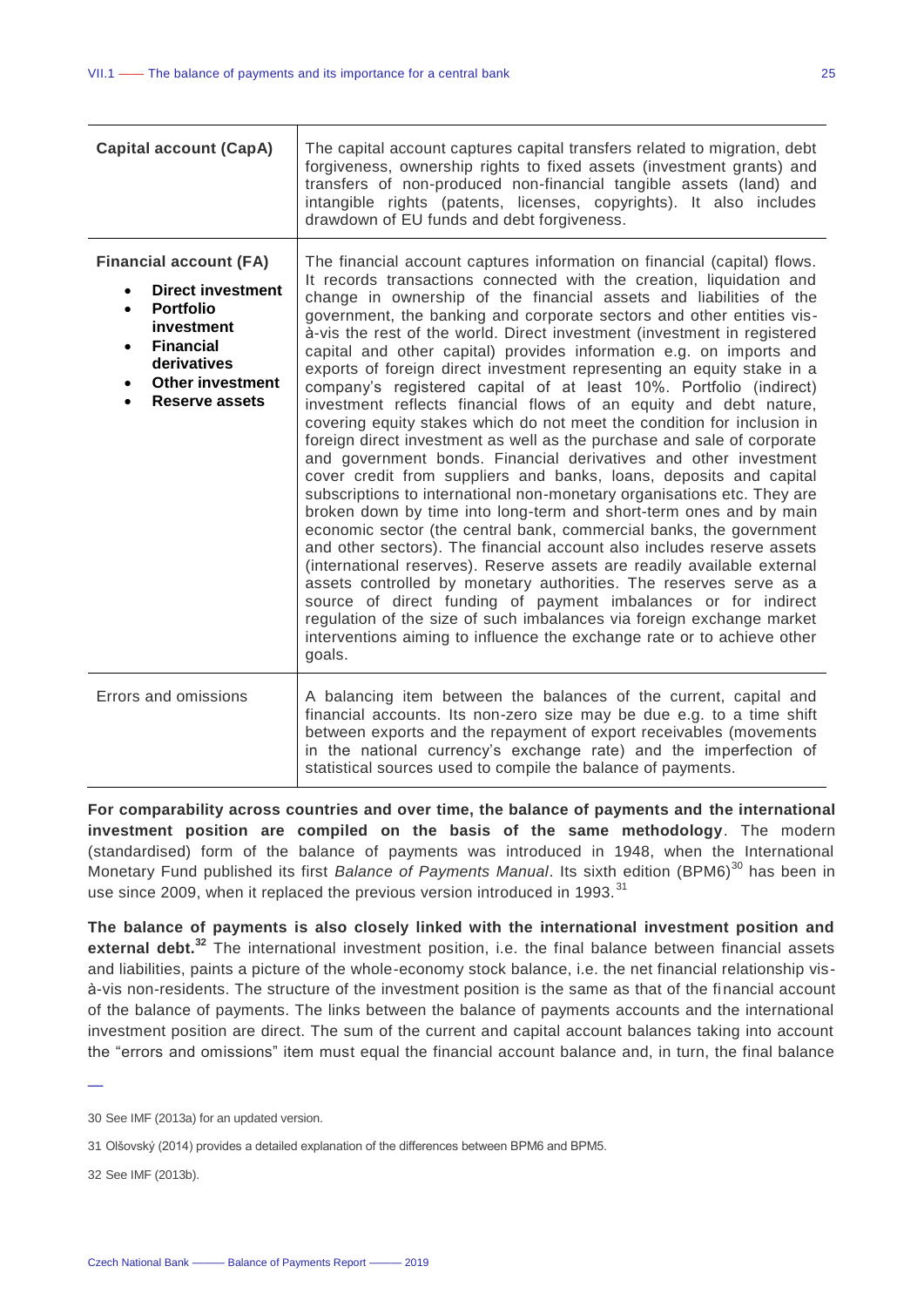of the investment position. Therefore, *Investment position*<sub>(t+1)</sub> = Balance CA + CapA<sub>(for period t to t+1)</sub> +

+ Investment position<sub>(t)</sub>  $^{33}$  The structure of the investment position also provides a picture of the asset position (what residents own) and the debt position (what residents owe) of the domestic economy vis à-vis the rest of the world.

**The links between the current account of the balance of payments and the public (government) budgets involve an important macroeconomic perspective.** The difference between private savings and investment (*S - I*) and the difference between government tax revenues and government expenditure (*T* - *G*) equals net exports:  $(S - I) + (T - G) = NX$ . It follows from this identity that if private investment and savings remain constant, the goods and services balance deteriorates if government expenditure rises or government revenues fall.<sup>34</sup> Likewise, if the domestic economy – e.g. owing to undercapitalisation – needs sizeable investment that cannot be covered by domestic private or public resources, net exports are inevitably negative.<sup>35</sup> This was the case for the converging economies of Central Europe in the 1990s. If the investment is productive, the economy will generate export surpluses in the future and the current account will turn positive, which indeed eventually happened in central Europe. In the opposite case, there is a danger of imbalances and crises, which was visible e.g. in the Asian crisis of the 1990s. $^{36}$ 

**An analysis of the dynamics of the current and financial accounts is a part of the creation of the macroeconomic stabilisation policies of the central bank and the government**. An analysis of the two "main" balance of payments accounts may signal external imbalances in advance.<sup>37</sup> Under certain circumstances, such imbalances may be a source of fundamental pressures affecting the exchange rate and may, in an extreme case, prompt the central bank to intervene<sup>38</sup> on the foreign exchange market. Changes in the balance of payments due to changes in the central bank's international reserves directly affect the exchange rate. A broad balance between the individual balance of payments accounts is positive news not only for the central bank and the government, but also for rating agencies, investors and financial managers. The latter may derive e.g. information about the size (capacity) of the market from the balance of payments. If a country has been recording sizeable deficits on the goods and services balance for a longer time, it probably does not have further room for growth in imports from abroad. High and persisting current account deficits, or more generally imbalances between the individual balance of payments accounts, indicate previous structurally uneven economic growth with potential adverse impacts on future developments.

- 37 The author believes that over time, i.e. as the financial linkages between countries increase, the exchange rate-forming information stemming from the evolution of the financial account is being put on an equal footing with that from the current account (the traditional economic view).
- 38 Interventions of this type must be distinguished from the common practice of some central banks stemming from the monetary policy regime – or rather exchange rate regime – they apply (currency peg, currency board, ERM-II participation). In such cases, interventions are a common part of the foreign exchange market and therefore do not point to a fundamental problem in the economy.

<sup>33</sup> See e.g. Mandel and Durčáková (2016), and Marková (2017).

<sup>34</sup> For the sake of simplicity, we assume that the economy is close to its potential.

<sup>35</sup> A current account deficit may be financed by foreign capital, enabling external balance to be maintained provided that capital mobility is high. It was the verification of capital mobility that lay the foundation for the formulation of the Feldstein-Horioka puzzle, which may be only apparent in the opinion of the author of this box.

<sup>36</sup> See e.g. Corsetti et al. (1999).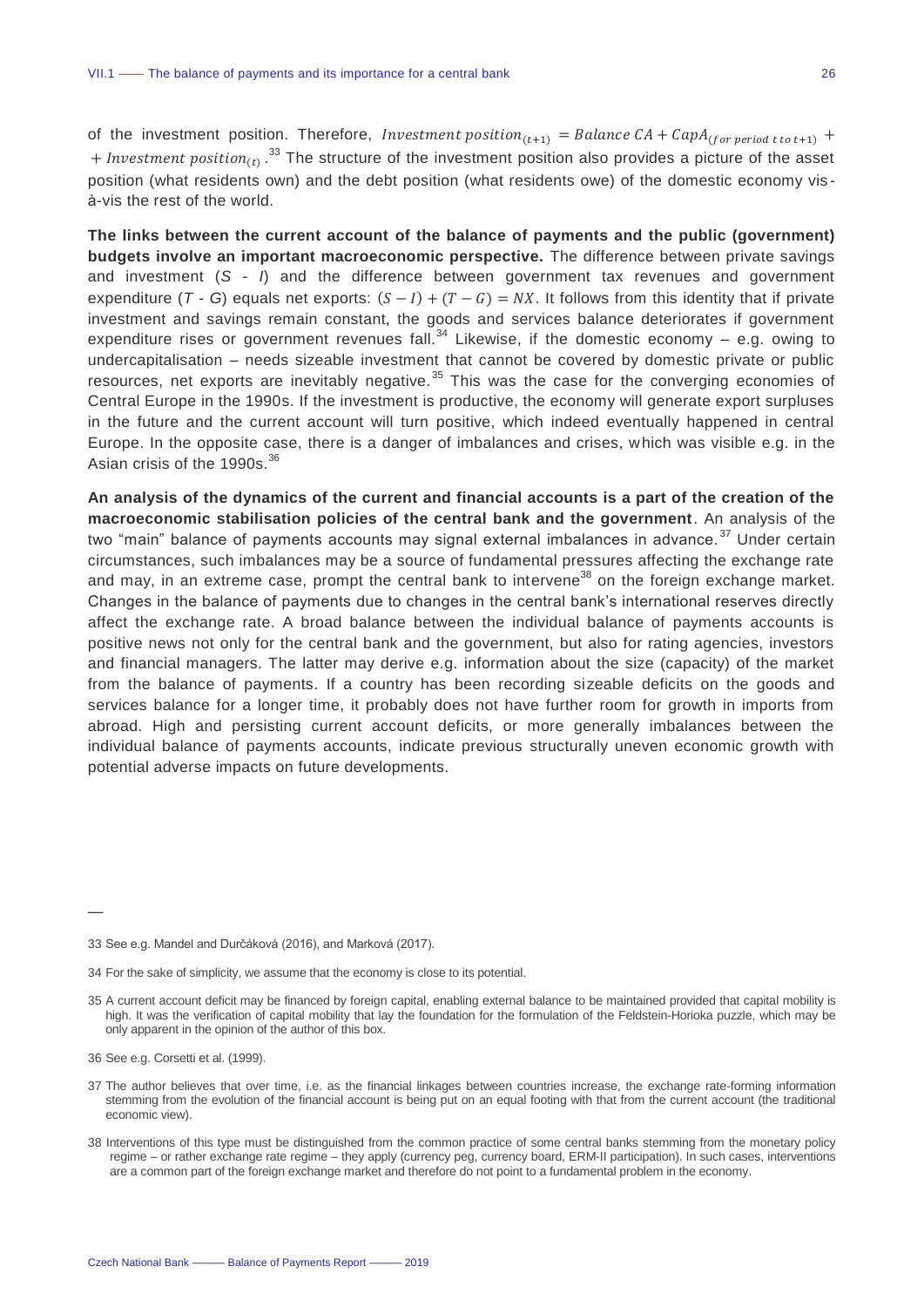#### **References**

Corsetti, G.; Pesenti, P.; Roubini, N. (1999): What caused the Asian currency and financial crisis? Japan and the World Economy, Elsevier, vol. 11(3), pp. 305–373, October.

Feldstein, M.; Horioka, C. (1980): Domestic Saving and International Flows. Economic Journal 90(358): 314–329.

IMF (2002): The Use of Balance of Payments Statistics in the Determination of Monetary and Fiscal Policy. Fifteenth Meeting of the IMF Committee on Balance of Payments Statistics, Canberra, Australia, October 21–25, 2002, BOPCOM-02/51.

IMF (2009): Balance of Payments Manual. International Monetary Fund. <https://www.imf.org/external/np/sta/bop/BOPman.pdf>

IMF (2013a): Sixth Edition of the IMF's Balance of Payments and International Investment Position Manual (BPM6).<https://www.imf.org/external/pubs/ft/bop/2007/bopman6.htm>

IMF (2013b): External Debt Statistics: Guide for Compilers and Users. International Monetary Fund. <https://www.imf.org/external/pubs/ft/eds/Eng/Guide/index.htm>

Mandel, M.; Durčáková, J. (2016): Mezinárodní finance a devizový trh. Management Press.

Marková, J. (2017): Vnější rovnováha z pohledu investiční pozice vůči zahraničí. Český finanční a účetní časopis, 2017, vol. 12, no. 1, pp. 17–40.

Olšovský, R. (2014): Zavedení nového manuálu platební bilance ČR, Mezinárodní standard statistiky platební bilance Mezinárodního měnového fondu (BPM6).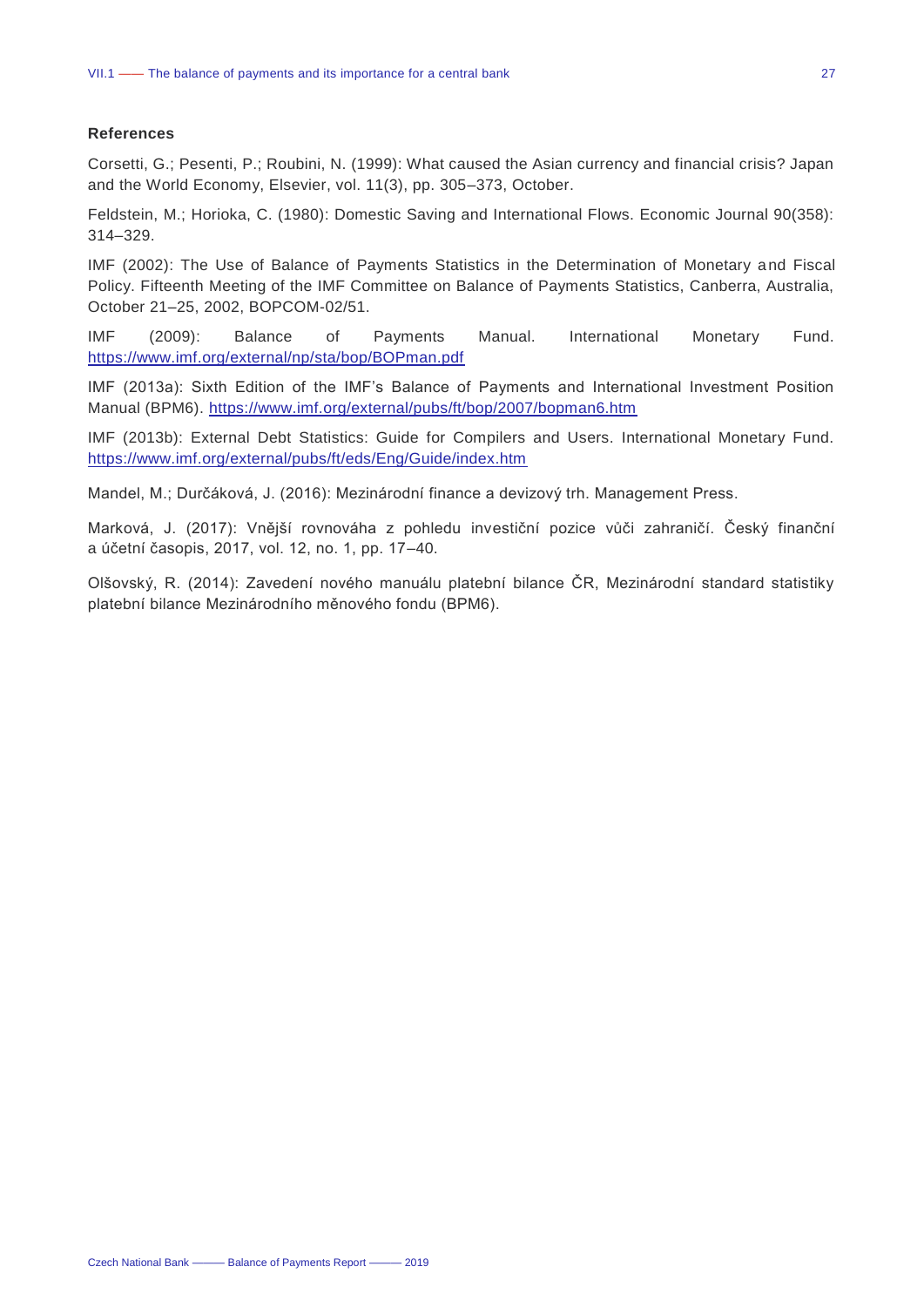#### <span id="page-28-0"></span>VII.2 CYCLICALLY ADJUSTED CURRENT ACCOUNT<sup>39</sup>

*The current account is an important indicator of external sustainability and its substantial fluctuations may signal increased probability of macroeconomic or financial crises. In addition to long-term factors, the current account is also influenced by cyclical effects which may conceal some long-term trends. In this article, we propose an approach based on an economic model decomposing the items of the current account into long-term trends, cyclical factors and one-off volatility. This allows the current account to be adjusted for one-off and cyclical factors. We refer to the adjusted current account as a cyclically adjusted current account. The presented econometric model can also be used to prepare economic scenarios and predictions of current account items.*

#### **The current account is an important indicator of external sustainability**

Many macroeconomic and financial crises are often preceded by current account imbalances.<sup>40</sup>. These crises are usually accompanied by sharp fluctuations in the current account, especially in countries whose current account balances have long been in deficit. Such changes in the current account can be achieved either through redirection of expenditure or through a sharp fall in domestic demand, i.e. private and public consumption and investment. A sharp drop in consumption has negative impacts on consumers' welfare and on social cohesion, while a decline in investment may undermine future economic growth.<sup>41</sup>

**For this reason, the issue of current account sustainability is addressed by monetary and fiscal authorities, international institutions as well as private companies.** The European Commission, for example, uses the three-year average of the current account to GDP ratio as one of the indicators included in the *Macroeconomic Imbalance Procedure*. <sup>42</sup> In its *External Sector Report*, the IMF regularly assesses the past trend and the future outlook for current accounts, drawing attention to possible risks of external imbalances. The central banks of open economies also regularly analyse the current account, as it reflects important macroeconomic links, including exchange rate forming information. Similarly, the current account is analysed in detail by the Ministry of Finance. Private institutions such as rating agencies likewise pay close attention to the current account and its dynamics.

**The current account is affected by various factors acting over various time scales, with longterm factors affecting trends being particularly relevant for external imbalance.** Demographic structure can serve as a typical example of a long-term factor, as a higher proportion of persons of retirement age implies, ceteris paribus, lower domestic savings and deficit pressures on the current account. Long-term high general government debt also implies a current account deficit where other domestic economic agents are unable to finance public budget deficits. These long-term factors are

<sup>39</sup> Authors: Oxana Babecká Kucharčuková and Jan Brůha. The views expressed in this article are those of the authors and do not necessarily reflect the official position of the Czech National Bank.

<sup>40</sup> E.g.: Ca'Zorzi et al. (2012) and Lane and Milesi-Ferretti (2012) convincingly document the existence of current account imbalances in the lead-up to the global financial crisis. Davis et al. (2014) confirm that current account imbalances are a predictor of financial crises in both developed and developing economies.

<sup>41</sup> The latter – less favourable – scenario is unfortunately more common. It is carefully documented by Lane and Milesi-Ferretti (2012) on the example of European countries.

<sup>42</sup> The Macroeconomic Imbalance Procedure is an analytical tool used by the European Commission to assess the risks of imbalances in EU Member States. More details can be found at: https://ec.europa.eu/info/business -economy-euro/economic-and-fiscal-policycoordination/eu-economic-governance-monitoring-prevention-correction/macroeconomic-imbalance-procedure\_en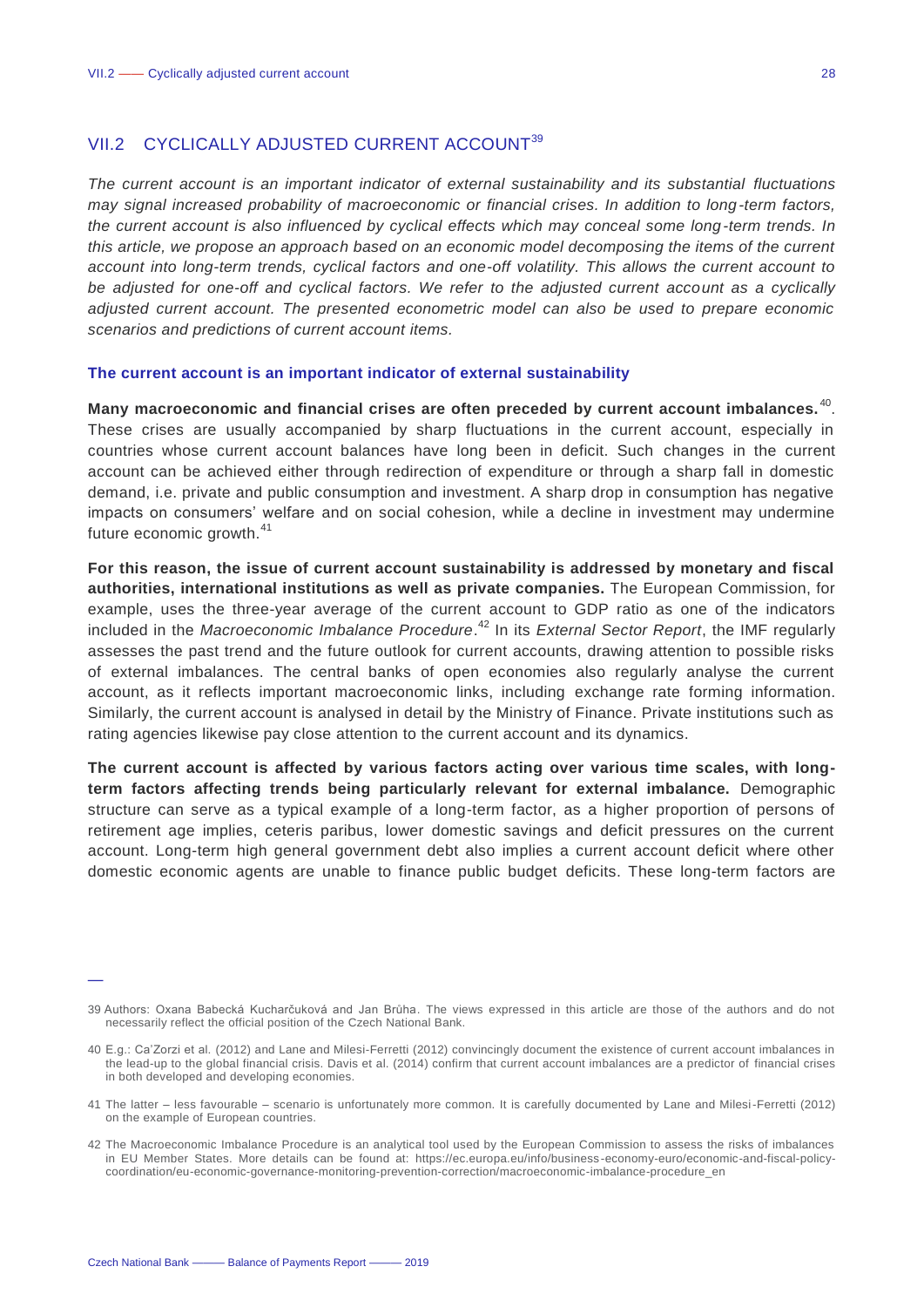country-specific and the resulting current account trend depends on the interaction between institutions, economic policy settings and the overall economic story of a country.<sup>43</sup>

**Other factors influence the current account at business cycle frequencies.** The domestic and foreign business cycle, which affects exports and imports of goods and services, is a classic example of a maior cyclical factor.<sup>44</sup> Business cycles are also influenced by movement of labour between countries (the Czech Republic, for example, is a major labour importer, especially in favourable phases of the business cycle); inflow and outflow of capital may likewise depend on the cyclical position of economies (outflows of dividends will be more attractive when investment owners' countries are not performing well).

**Finally, the current account dynamics also contain high-frequency movements.** These movements can arise from one-off transactions (such as one-off transfers between countries) or may reflect measurement errors, historical data revisions and other non-systematic items. As such, they do not propagate to subsequent periods, and thus have no longer-term effects.

**Each economic variable affecting the current account can do so at all three frequencies.** Longterm appreciation of the exchange rate, for example, implies long-term competitiveness of an economy. At cyclical frequencies, the exchange rate in open economies acts as an automatic stabiliser, as its depreciation in the downward phase of the business cycle reduces negative demand-pull pressures. Finally, non-fundamental exchange rate volatility may affect both capital and trade flows in the short term and thus contribute to high-frequency changes in the current account. Public finance deficits likewise consist of a trend, a cyclical and a one-off component. All these components are reflected in the current account at different horizons. The breakdown of variables affecting the current account into short-term and long-term ones sometimes given in the literature is therefore artificial and misleading to a large extent.

#### **Cyclically adjusted current account model**

**One-off and cyclical movements may temporarily overshadow the effects of long-term trends, which can make the interpretation of observed data more difficult.** This raises the natural question whether these different components can be separated in a rigorous manner. The cyclically adjusted current account model represents such an instrument for separating the components.

**A recent paper in the field of econometric modelling shows how the relevant model can be constructed and estimated effectively.** Andrle and Brůha (2018) presented a general framework for trend-cycle models, which can model the relations between the trend, cyclical and high-frequency components of the observed time series separately. In this they extend the literature which points out that both strength and direction of the economic relationships between variables may differ depending on the time horizon (Engle, 1974). From the technical perspective, the model presented by Andrle and Brůha (2018) uses a method of econometric models of time series with unobserved components (Harvey, 1989).

<sup>43</sup> Babecká Kucharčuková and Brůha (2019) document that, unlike for advanced economies, the convergence process has been the dominant long-term driver of the current account for the transforming Central European economies, including the Czech Republic. The current accounts were negative at the start of the transformation, as these economies were highly undercapitalised, and t he low capitalisation led to investments being imported. Goods produced in these economies were initially uncompetitive, further widening the net export deficit. As time went on, the situation began to change. Capitalisation, total factor productivity and goods q uality all increased. As documented by Brůha and Podpiera (2011), this process not only fostered a rise in total exports, but also improved the terms of trade and shifted the entire current account towards positive levels.

<sup>44</sup> Babecká Kucharčuková and Brůha (2018) document a high income elasticity of foreign trade. Although this elasticity might have decreased a little recently, it remains higher than 1.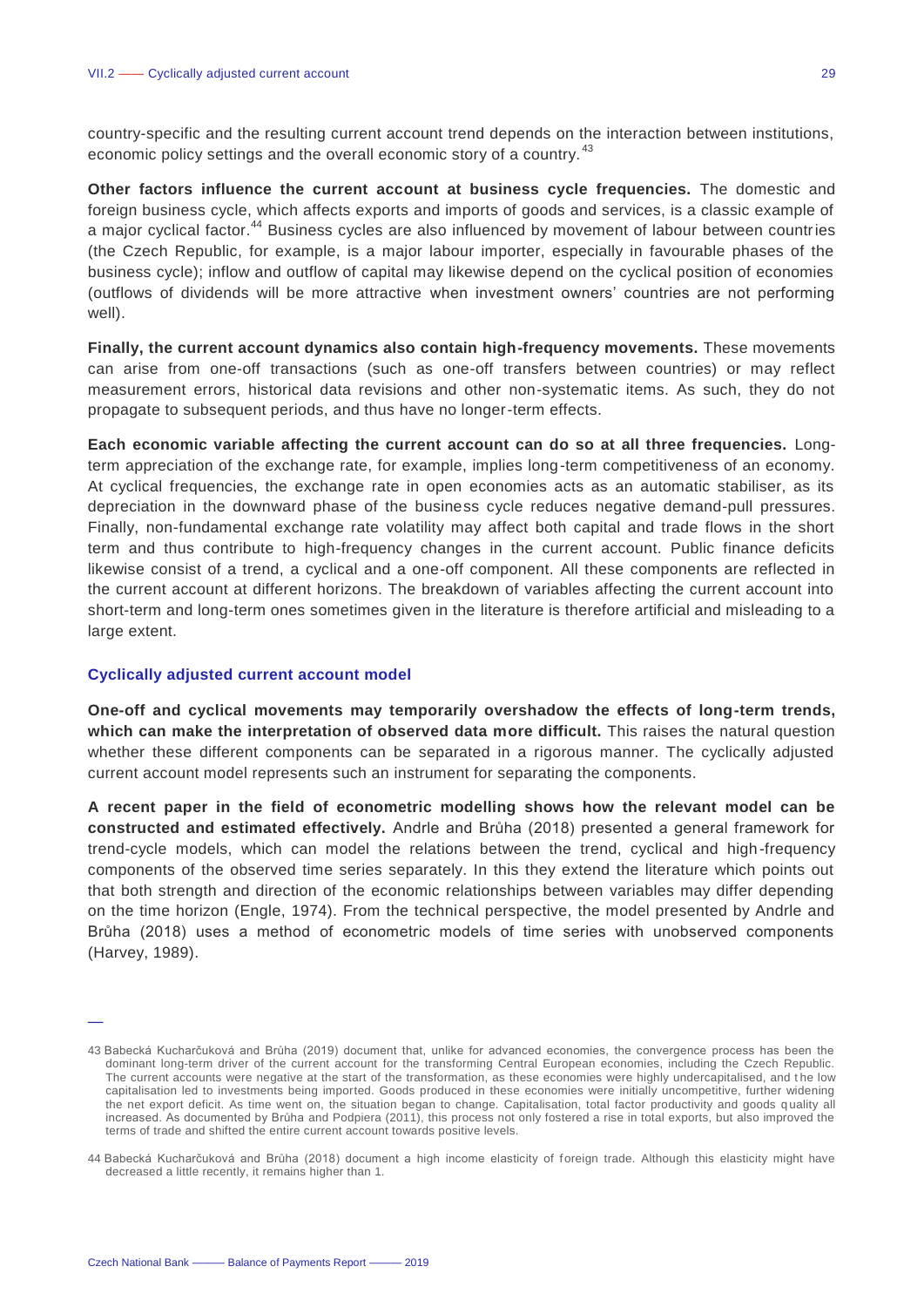**Each component of the current account is captured separately in the empirical model, but all components are simultaneously determined.** The long-term component of the current account is captured using a flexible trend model (Harvey and Jaeger, 1993), which can be used to model a wide range of dynamics. The cyclical part is captured using a linear vector autoregression (VAR) model that links the cyclical components of the current account to the cyclical components of the exogenous variables. The empirical model also contains a high-frequency part, modelling short-term current account movements that cannot be explained by the long-term trend or by the position of the economy in the cycle. The important thing is that these components – trend, cyclical and high-frequency – are not identified a priori using a univariate statistical filter but are derived in a model-consistent manner using the Kalman filter (Harvey, 1989), $45$  which means that the estimates of these components are simultaneously linked. The cyclically adjusted current account is taken to be an estimated long-term component.

**In addition to estimating the cyclically adjusted current account, the resulting empirical model can also be used as an instrument to model the forecast for current account components.** The cyclical components of the current account can be forecasted based on assumptions regarding the cyclical dynamics of both domestic and foreign economy. The trend components can be forecasted using observed trends or, still better, satellite approaches, which incorporate expert knowledge of the economy under review. Where there are expectations of one-off effects or specific transactions, they can also be worked into the model framework in a consistent manner.

#### **The results for the Czech economy**

**We applied the above model of a cyclically adjusted current account to the Czech economy using data from 2004 to 2019**. The cyclical components of the current account are linked to the cyclical components of domestic and foreign variables using a vector autoregression model. The major domestic variables used to identify the cycle include retail sales, domestic absorption components (investment in particular) and unemployment. As for foreign variables, the cycle is identified by euro area exports and imports, industrial orders in Germany and IFO indicators.

#### **Chart VII.2.1: Goods balance trend component**



#### **Chart VII.2.2: Services balance trend component**



—

(percentage points; ratio to GDP)

Source: authors' calculations Source: authors' calculations Source: authors' calculations

<sup>45</sup> Another advantage of using the Kalman filter to estimate the long-term, cyclical and high-frequency components is that it allows expert judgement to be incorporated very easily. If, for example, there is an expert opinion that some part of the current account is a one-off factor, this information can be introduced fairly easily into the model filtration by expanding the state space (Andrle a nd Brůha, 2018). It is thus relatively straightforward to combine the model approach and expert judgement.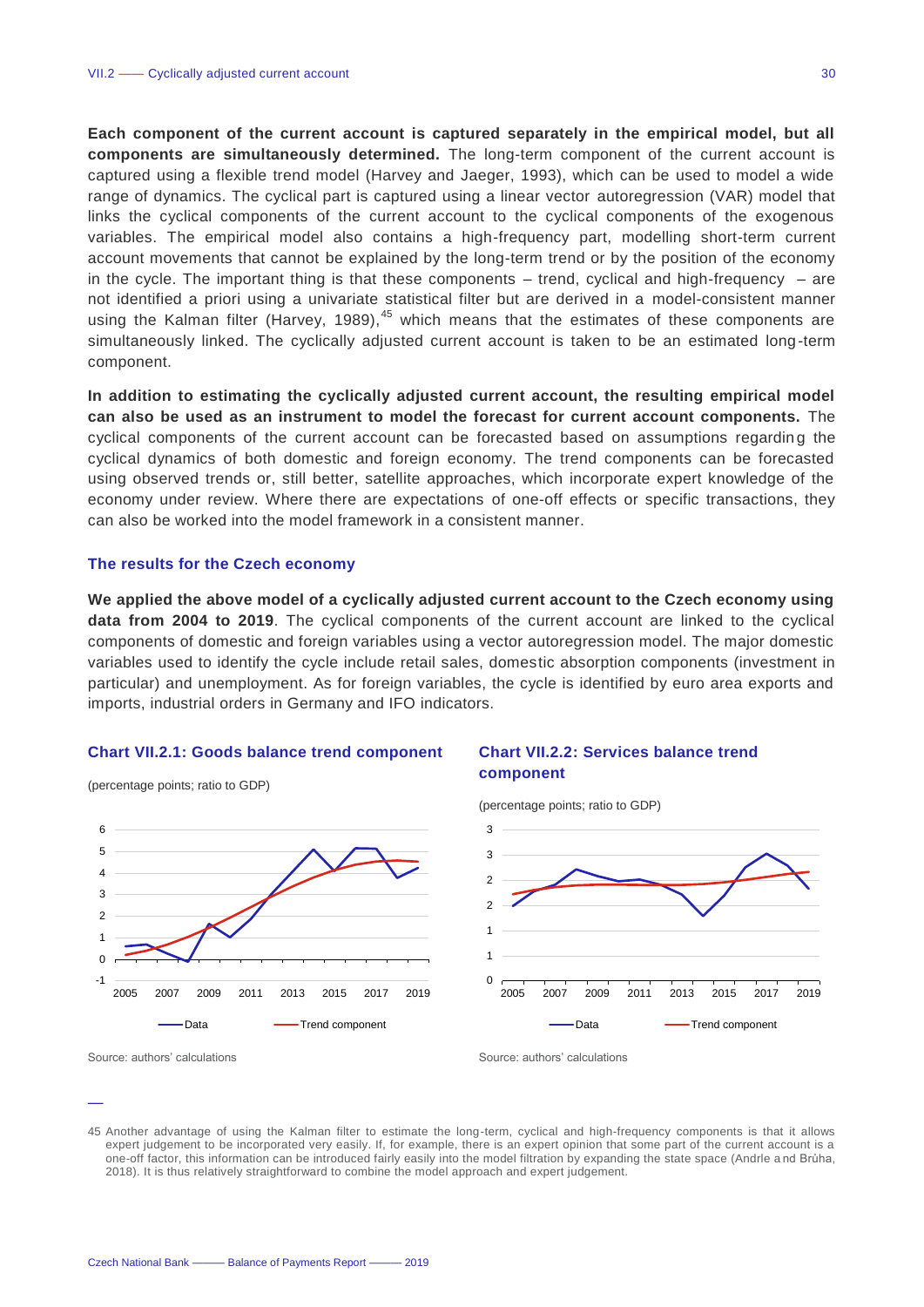**The goods balances have been on an upward trend since the Czech Republic joined the EU.** The trend component of the goods balance as viewed by the model was slightly negative in 2004 but started to rise to positive levels in 2005. This upward trend was the dominant driver of this item for most of the period under analysis, and can be explained by Czech firms' engagement in global production chains (Babecká Kucharčuková and Brůha, 2018). The growth trend has halted in recent years and the steady state goods balance remains positive at around 4% of GDP. Conversely, cyclical factors , especially the cyclicality of external demand, are starting to play a greater role in the dynamics of the goods balance. On the other hand, the services balance has started to show an upward trend only recently. The steady state services balance was almost constant at 2% of GDP from EU entry until 2015. In recent years, the model has been identifying a moderate upward trend to around 2.5%.

**Cyclically adjusted primary income is slightly rising on both credit and debit sides, with the net primary income to GDP ratio being broadly constant at around -5%**. Primary income is dominated by investment income, which also reflects a weak business cycle effect in addition to the above trend.

#### **Chart VII.2.3: Primary income balance trend component**

#### **Chart VII.2.4: Overall current account balance trend component**



(percentage points; ratio to GDP)

Source: authors' calculations **Source:** authors' calculations **Source:** authors' calculations

-7 -6 -5 -4 -3 -2 -1  $\overline{0}$ 

**The cyclically adjusted current account has been showing a surplus since 2015.** This is also true of 2019 when the current account as a whole ended in a slight deficit due to a deficit in the last two quarters of 2019. This difference can be explained by a moderate slowdown in the economies of the main trading partners, which the model interprets as a cyclical phenomenon. In 2016 and 2017, by contrast, the current account levels were higher than the levels of the cyclically adjusted current account, reflecting the favourable effect of the foreign business cycle.

#### **References**

Andrle, M., Brůha, J. (2018). Forecasting and Policy Analysis with Trend-Cycle Bayesian VARs, IMF mimeo, available at https://michalandrle.weebly.com/uploads/1/3/9/2/13921270/tc\_vars.pdf

Babecká Kucharčuková, O., Brůha J. (2018): International trade developments with a focus on the EU, CNB, Global Economic Outlook, 2018/10.

Babecká Kucharčuková, O., Brůha J. (2019): Current account modelling – long-term trends and cyclical factors, CNB, Global Economic Outlook, 2019/9.

Brůha, J., Podpiera, J. (2011): The dynamics of economic convergence: The role of alternative investment decisions, *Journal of Economic Dynamics and Control*, vol. 35(7), pp. 1032-1044.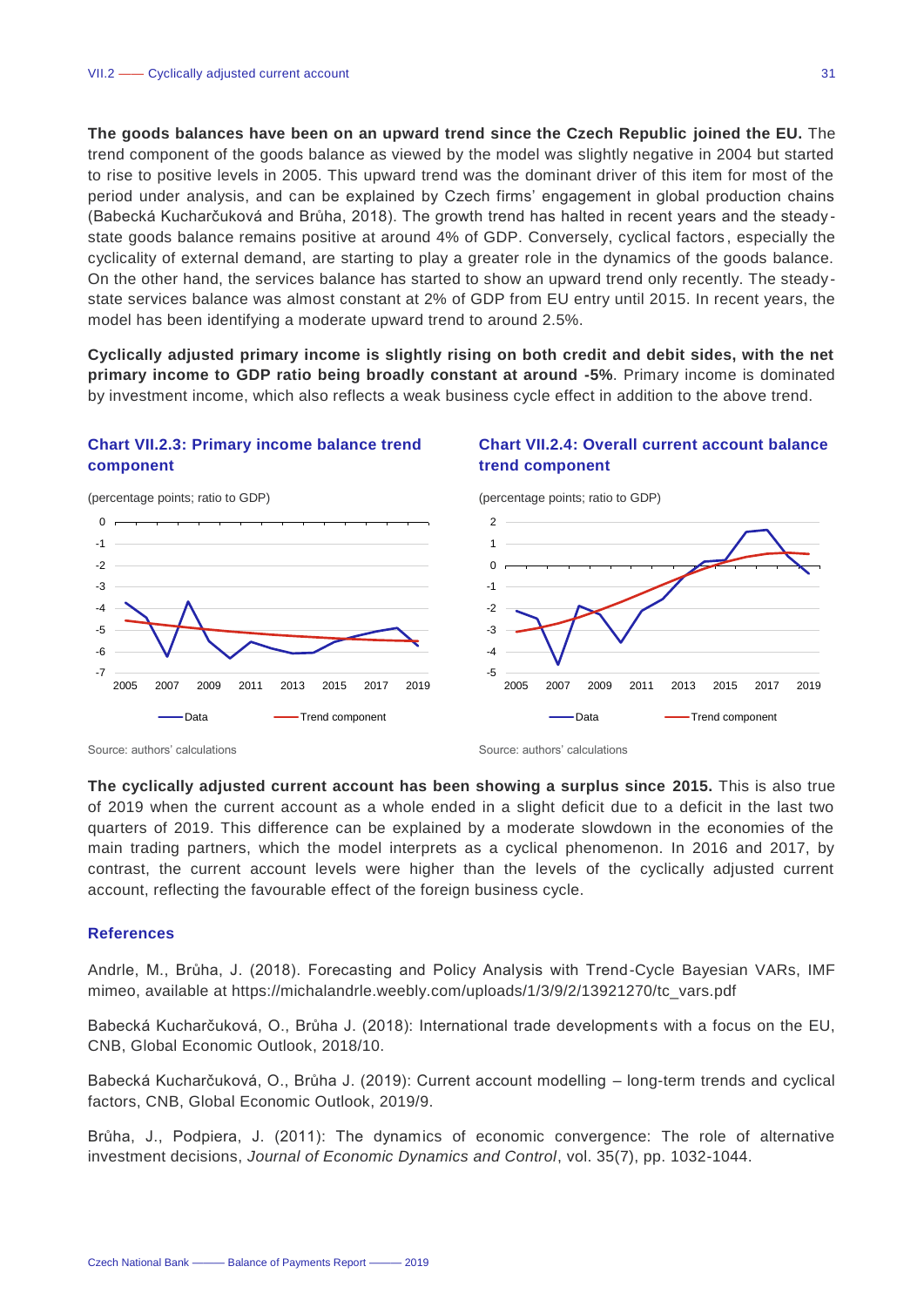Ca'Zorzi, M., Chudik A., Dieppe A. (2012): Thousands of Models, One Story: Current Account Imbalances in the Global Economy, European Central Bank Working Paper No. 1441.

Davis J.S., Mack, A., Phoa, W., Vandenabeele A. (2014): Credit Booms, Banking Crises, and the Current Account, Federal Reserve Bank of Dallas, Globalization and Monetary Policy Institute Working Paper No. 178.

Devadas, S., Loayza, N. (2018): When is a Current Account Deficit Bad? *Research & Policy Briefs* World Bank Group, No. 17, October 2018.

Engle, R.F. (1974): Band Spectrum Regression, *International Economic Review*, vol. 15 (1), pp. 1–ll.

Harvey, A.C. (1989): Forecasting, structural time series models and the Kalman filter, Cambridge University Press.

Harvey, A.C., Jaeger, A. (1993): Detrending, Stylized Facts and the Business Cycle, *Journal of Applied Econometrics*, 8 (3), pp. 231-47.

Lane, P., Milesi-Ferretti, G.M., (2012): External adjustment and the global crisis, *Journal of International Economics*, vol. 88(2), November 2012, pp. 252-265.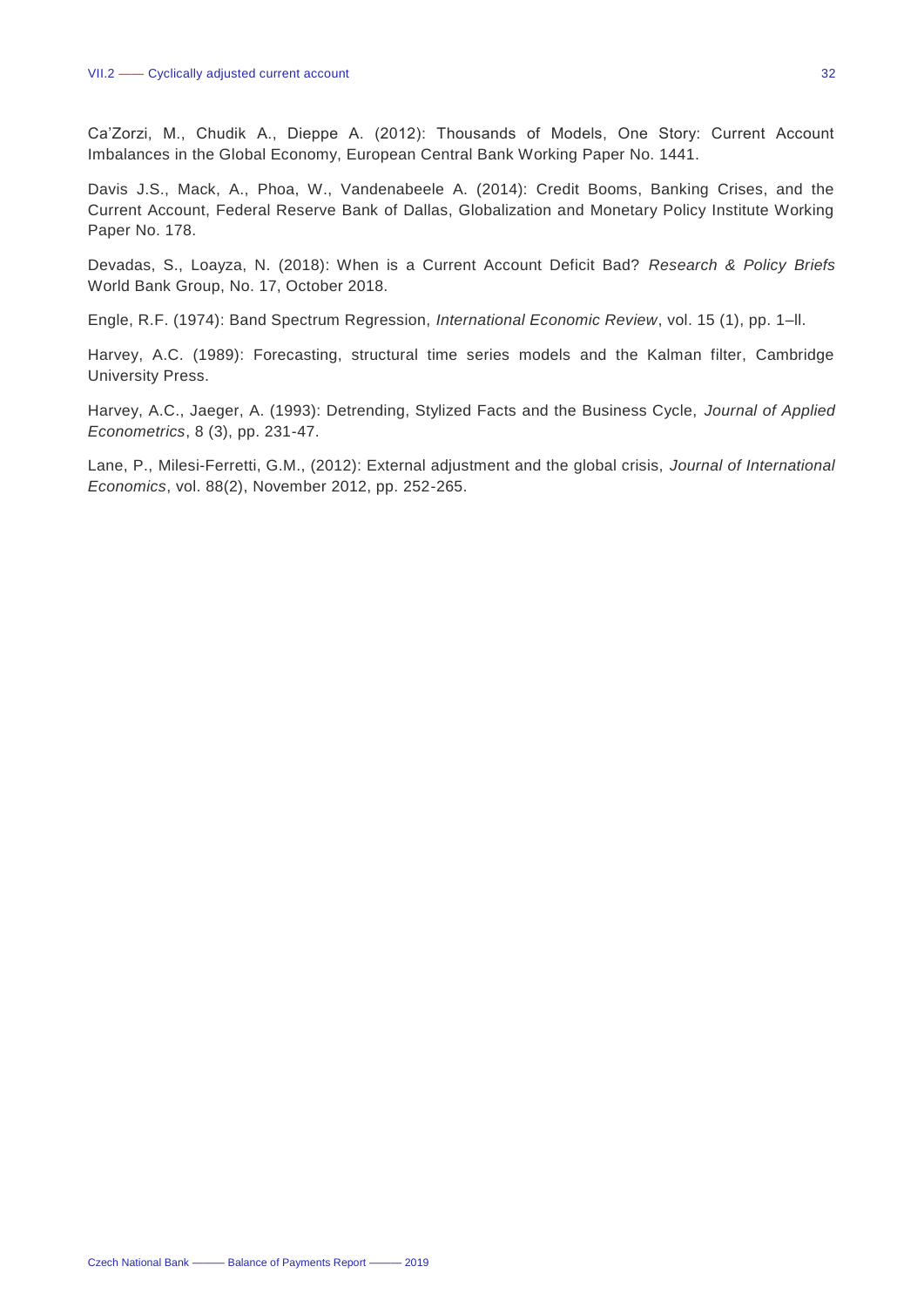#### <span id="page-33-0"></span>VII.3 INTERNATIONAL TRADE AND LONG-TERM ECONOMIC GROWTH<sup>46</sup>

*The economic theory and empirical evidence show that the liberalisation of international trade fostered an increase in the long-term steady economic growth rate. If the current coronavirus pandemic caused a long-running reduction in international trade, it would mean not only a standard macroeconomic shock but also a decrease in the long-term economic growth rate in advanced economies. Based on the literature, we estimate that if international trade was reduced in the long term, each 10 per cent of the decrease would result in a decline in the long-term economic growth rate of 0.1–0.2 percentage point a year.*

**Based on modern models of endogenous economic growth, this article offers a quantification of the impact a long-lasting reduction in international trade would have on long-term economic growth in advanced economies.** This impact on long-term growth is not contained in structural macroeconomic models. When constructing disaster (or ultra-disaster) scenarios and forecasts in times of uncertainty, this effect should be taken into consideration beyond the scope of standard transmission mechanisms of structural models.

**Short- and medium-term effects of the reduction in international trade have only a temporary effect on economic growth.** These effects can be modelled using structural macro-economic models, especially DSGE models. Using these models, a reduction in trade is a negative supply shock which increases the prices of inputs to output and consumer goods, thereby decreasing productivity (because it is necessary to replace inputs with more expensive substitutes) and welfare (consumers have available a smaller selection of goods) and increasing inflation. These fundamental mechanisms then propagate into the rest of the economy, with the strength of the propagation depending on the expected duration of the shock, the exchange rate regime, monetary policy and the size of the respective economy. However, this type of shock does not change long-term economic growth rates, which are treated as exogenous in typical macro-economic models.

**Nevertheless, theories of endogenous economic growth<sup>47</sup> show that a long-term reduction in international trade might also change long-term economic growth rates.** Modern theories of economic growth have focused on long-term effects of international trade since the early 1990s in connection with increasing globalisation and a great liberalisation of global trade (Grossman and Helpman, 1991). Theoretical models and subsequent econometric studies indicate a positive and longrunning significant effect of international trade on long-term economic growth. This would mean that if the current pandemic and the related measures led to permanent declines in trade, negative impacts on economic growth and welfare would be more dramatic than indicated by DSGE and other typical structural macro-economic models.

**The first mechanism through which international trade fosters an increase in the rate of economic growth is based on increasing the amount of production inputs.** Modern growth theories show that the amount of productive goods is not only a consequence of economic growth but also its source. An expansion of productive inputs namely acts as positive externality, which turns returns of scale of individual producers into constant returns on the aggregate level, whereby technological progress, and hence economic growth, is generated endogenously (this is a mechanism already contained in Romer, 1986). Trade liberalisation increases the amount of disposable productive inputs, which leads to faster economic progress (Alvarez et al. 2013). Trade liberalisation also makes foreign

<sup>46</sup> Written by Volha Audzei, Jan Brůha and Ivan Sutóris. The views expressed in this article are those of the authors and do not necessarily reflect the official position of the Czech National Bank.

<sup>47</sup> The theory of endogenous growth has been developed since the end of the 20th century, with Romer (1986) being deemed to be th e groundbreaking work. A readable overview of economic growth theories, including the related aspects (such as the quality of institutions or international trade), can be found in the Acemoglu (2009) textbook.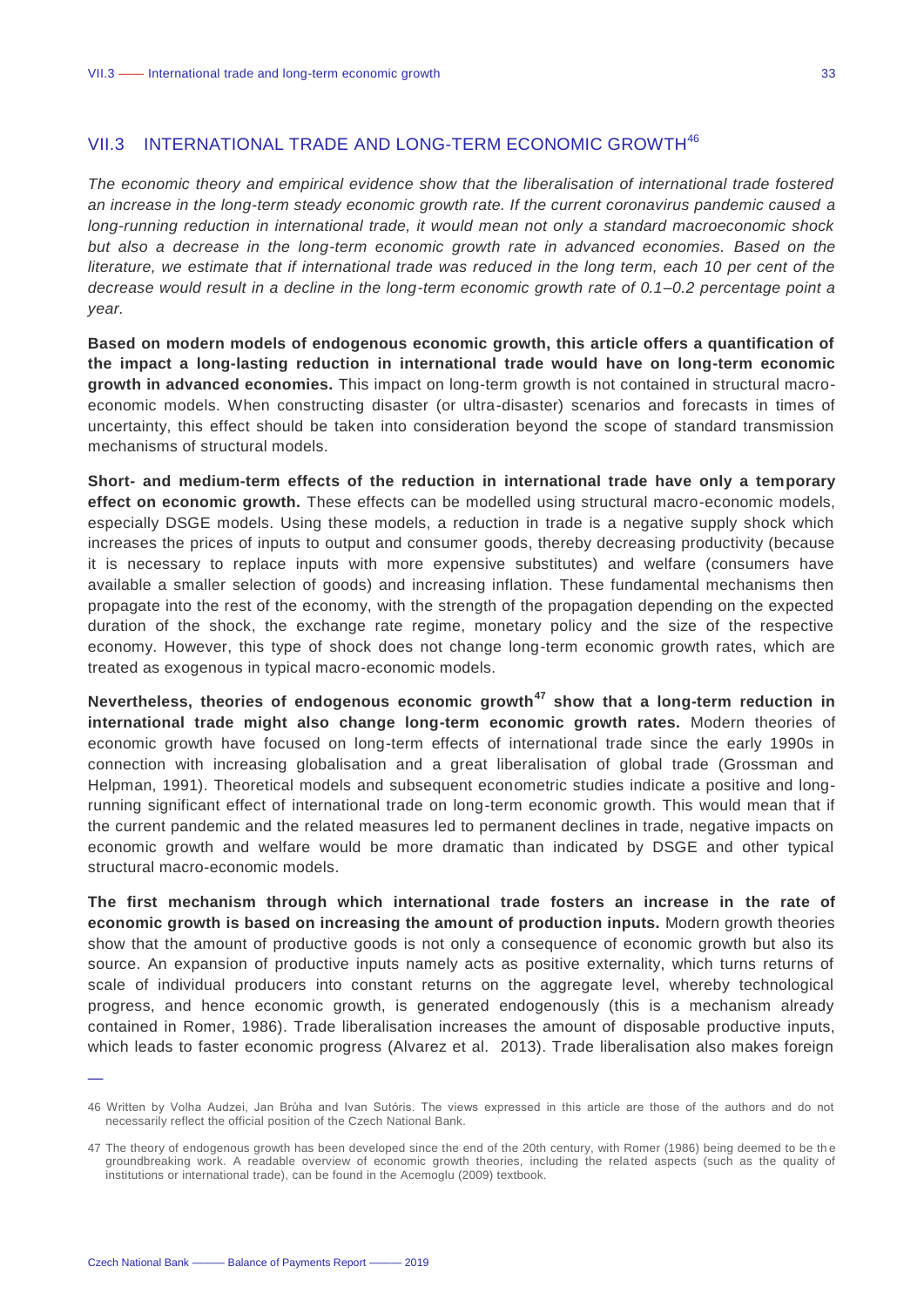productive inputs cheaper, which fosters further productivity growth (Estevadeordal and Taylor, 2013). Conversely, the reduction in trade reduces the amount of productive inputs, or increases their price, which leads to slower technological progress.

**The selection of firms is another mechanism.** Opening up to international trade means increased competition, which leads to a demise of less productive firms and the allocation of resources from less productive firms to the more productive ones. More productive firms grow faster, have an opportunity to export and are forced to innovate, which further increases long-term productivity.

**Finally, international trade leads to a diffusion of technology and knowledge spill-overs.** Domestic firms can learn from foreign firms which have entered the domestic market; these foreign firms are above-average productive since only thus can they overcome the entry barriers to the domestic market, meaning they have a greater store of knowledge, which may spill between the economies.

**The above channels identified by the theoretical models are quantitatively significant!** Although there is a consensus in literature that the above channels contribute qualitatively to higher long-term growth rates at least among advanced economies, it is necessary to verify how quantitatively significant they are. The answer may be provided by both carefully calibrated theoretical models and empirical studies. Carefully calibrated theoretical models imply that the liberalisations carried out in the 1990s increased steady economic growth by around 1 pp. These estimates are consistent with results of empirical studies, see the following table. As regards the calibrated models, we selected those that can be used to estimate the effects of partial liberalisation.<sup>48</sup> As regards the empirical studies, we included a representative study which uses a credible identification strategy to estimate the causal effect of international trade liberalisation on long-term economic growth.<sup>49</sup>

| <b>Study</b>                                   | <b>Type</b>                          | <b>Result</b>                                                                                                                  |
|------------------------------------------------|--------------------------------------|--------------------------------------------------------------------------------------------------------------------------------|
| Ben-David and Loewi (1997)                     | calibrated model                     | Liberalisation similar to EEC trade liberalisation<br>in the 1960s increases a steady growth rate by<br>0.5 pp in the long run |
| Lewera van den Berg (2003)                     | meta-analysis                        | An increase in exports of 1 pp is associated with<br>a rise in economic growth of 0.2 pp                                       |
| Estevadeordal<br>Taylor<br>and<br>(2013)       | calibrated model,<br>empirical study | Trade liberalisation in the 1990s increased long-<br>term growth in liberalising economies by 1 pp a<br>year                   |
| Perla, Tonetti and Waugh<br>(2015)             | calibrated model                     | A reduction in trade costs of 10% leads to an<br>increase in productivity growth of 0.2 pp                                     |
| Turunen-Reda<br>Honkapohja,<br>Woodland (2016) | calibrated model                     | The existence of tariffs leads to a decline in<br>growth of $0.5-1$ pp                                                         |
| Impullitti and Licandro (2018)                 | calibrated model                     | The elimination of most global trade would lead                                                                                |

| Table VII.3.1. Effect of international trade on long-term growth - overview of studies |  |  |
|----------------------------------------------------------------------------------------|--|--|
|----------------------------------------------------------------------------------------|--|--|

<sup>48</sup> Some theoretical models address the impacts of a hypothetical change from full autarky to fully liberalised international tra de. In reality, however, we typically observe only partial restrictions and their removal. It is therefore important to quantify partial liberalisation.

<sup>49</sup> The relationship between international trade and economic growth is simultaneous. Reduced estimates of the re lationship between trade and growth may thus not reflect the causal effect. This overview thus intentionally ignores the empirical studies, which disregard the potential bias due to simultaneous dependence in econometric estimates and do not discuss a conv incing strategy to identify the causal effect.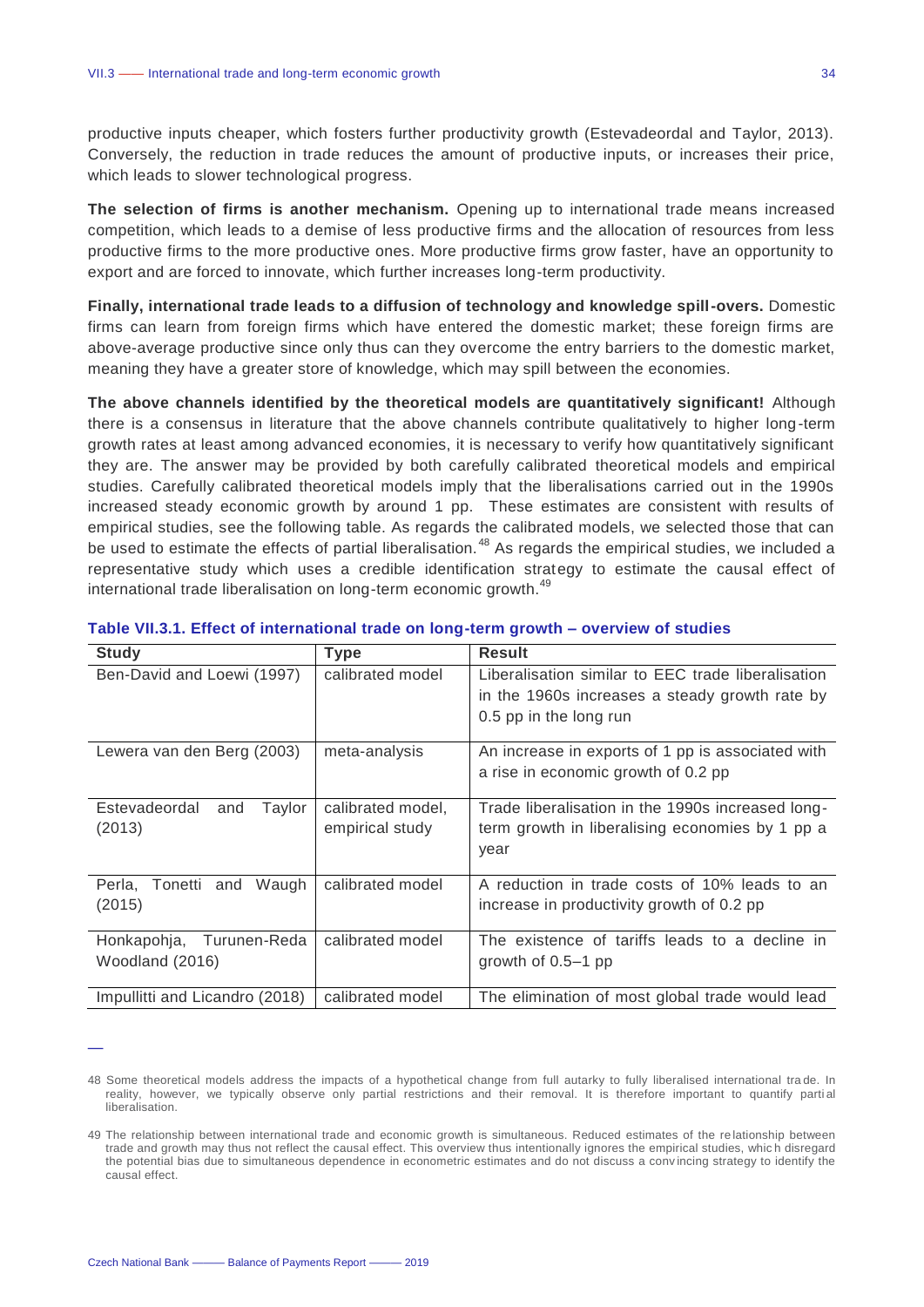| <b>Study</b> | <b>Tvpe</b>   | <b>Result</b>                                                              |
|--------------|---------------|----------------------------------------------------------------------------|
|              |               | to a decline in long-term growth of 0.4 pp                                 |
| Irwin (2019) | meta-analysis | Trade liberalisation is followed by an increase in<br>growth of $1-2.7$ pp |

**Based on an overview of studies we estimate that a long-term decline in the volume of international trade of 10% would cause a decline in long-term GDP growth of 0.1–0.2 percentage point.**<sup>50</sup> Should the "bleak" scenarios materialise, the coronavirus pandemic may reduce international trade through various mechanisms. This may be a long-term negative supply shock, which breaks up supply relationships in global production chains. Measures to prevent the spread may also have a negative effect, or some governments may be tempted to use these measures as "invisible" non-tariff barriers. Last but not least, long-running uncertainty may lead to prioritising domestic production over imports if international commercial transactions were perceived as risky. A combination of these effects would mean a negative long-term shock to a steady economic growth rate beyond standard mechanisms captured in DSGE models.

#### **References**

—

Acemoglu, D. (2009): Introduction to Modern Economic Growth. Pricenton University Press.

Alvarez, F., Francisco J., Buera, Robert E., Lucas, Jr. (2013): Idea Flows, Economic Growth, and Trade, NBER Working Paper series No.19667.

Estevadeordal A., Taylor, A. M. (2013): Is the Washington Consensus Dead? Growth, Openness, and the Great Liberalization, 1970s–2000s, *The Review of Economics and Statistics*, vol. 95(5), pp. 1669– 1690.

Ben-David, D., Loewy, M. B. (1997): Free Trade, Growth, and Convergence, NBER Working Papers No. 6095.

Grossman, G., Helpman E. (1991): Innovation and Growth in the Global Economy. MIT Press.

Honkapohja S., Turunen-Red A. H., Woodland, A. D. (2016): Growth, expectations and tariffs, *Canadian Journal of Economics*, vol. 49(4), pp. 1441–1469, November.

Irwin D. A., (2019): Does Trade Reform Promote Economic Growth? A Review of Recent Evidence, NBER Working Paper series No. 25927.

Lewer J. J., Van den Berg, H. (2003): How Large Is International Trade's Effect on Economic Growth? *Journal of Economic Surveys*, vol. 17(3), pp. 363–396,

Perla J., Tonetti, Ch., Waugh, M. E. (2015): Equilibrium Technology Diffusion, Trade, and Growth, NBER Working Paper series No. 20881.

Romer P. (1986): Increasing Returns and Long-Run Growth, *Journal of Political Economy*, vol. 94 (5), pp. 1002–1037.

<sup>50</sup> The impacts for each economy may differ depending on its existing trading volume and structure. It can be expected that the impacts of a partial reduction in transactions will be greater for a small open economy.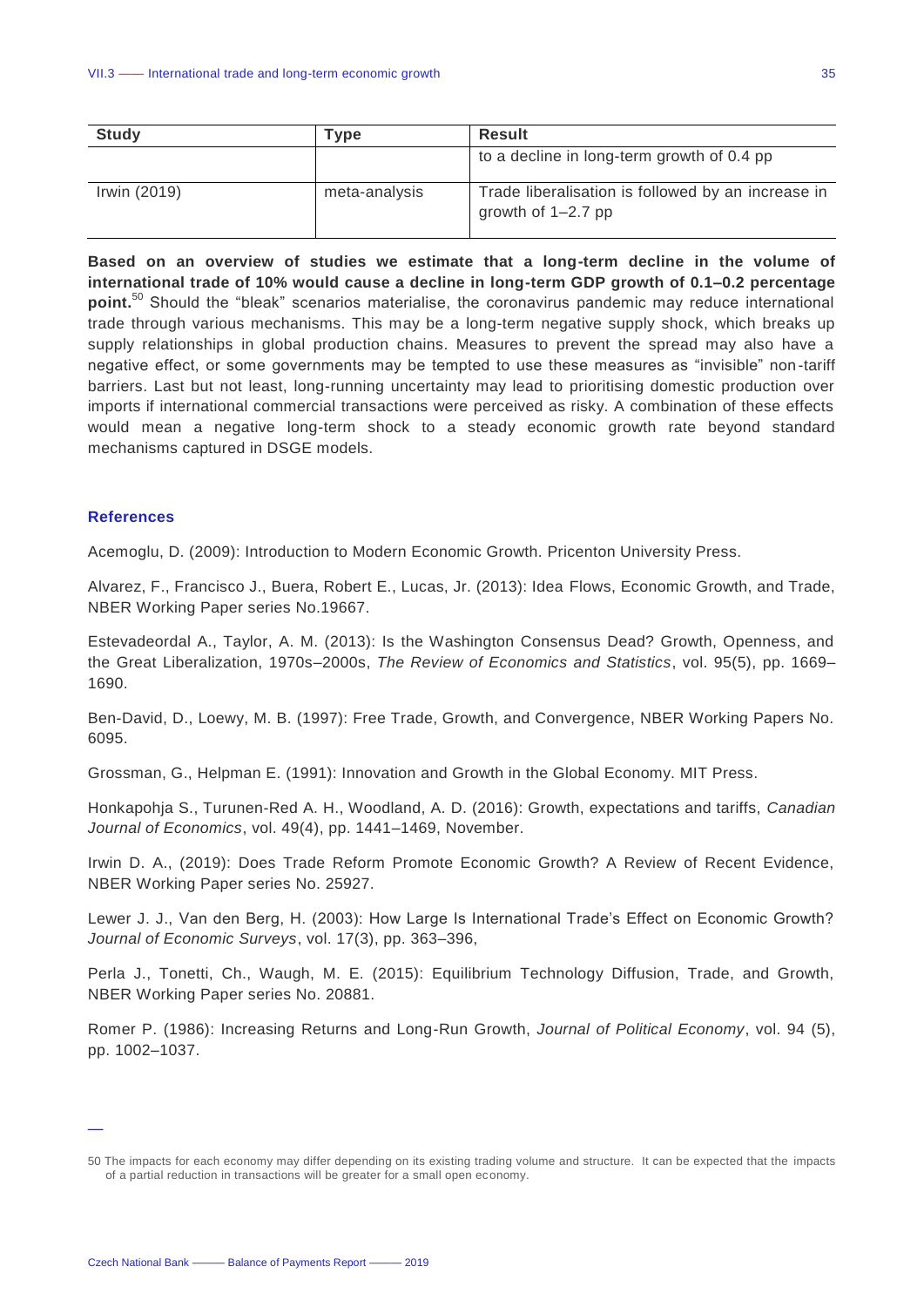### <span id="page-36-0"></span>**VIII.STATISTICAL ANNEX: THE BALANCE OF PAYMENTS IN 2015–2019**

| <b>CZK billions</b>                                    | 2015          | 2016              | 2017            | 2018               | prel. 2019         |
|--------------------------------------------------------|---------------|-------------------|-----------------|--------------------|--------------------|
| A. Current account                                     | 11.3          | 74.2              | 83.5            | 22.6               | $-21.3$            |
| Goods                                                  | 188.0         | 245.7             | 259.1           | 201.1              | 239.8              |
| Exports                                                | 3153.2        | 3191.0            | 3402.1          | 3497.3             | 3574.8             |
| <b>Imports</b>                                         | 2965.1        | 2945.3            | 3142.9          | 3296.2             | 3335.0             |
| <b>Services</b>                                        | 78.0          | 107.6             | 127.7           | 122.0              | 103.7              |
|                                                        | 29.2          | 30.5              | 40.7            | 41.4               | 46.1               |
| Manufacturing and repair services                      | 13.7          | 29.9              | 32.6            | 34.8               | 22.3               |
| Transport<br><b>Travel</b>                             | 31.6          | 34.0              | 34.9            | 32.3               | 32.7               |
| Other services                                         | 3.5           | 13.3              | 19.5            | 13.5               | 2.5                |
| <b>Total credits</b>                                   | 561.8         | 592.7             | 635.2           | 661.9              | 691.1              |
| <b>Total debits</b>                                    | 483.8         | 485.0             | 507.6           | 539.9              | 587.5              |
|                                                        |               |                   |                 |                    |                    |
| Primary income                                         | $-254.8$      | $-251.8$          | $-255.3$        | $-260.6$           | $-324.1$           |
| Compensation of employees                              | 29.4          | 35.0              | 37.2            | 30.0               | 16.8               |
| Investment income                                      | $-309.0$      | $-311.4$          | $-315.2$        | $-313.2$           | $-365.9$           |
| Other primary income                                   | 24.8          | 24.6<br>202.9     | 22.7<br>271.3   | 22.6<br>258.4      | 25.1<br>283.8      |
| <b>Total credits</b>                                   | 180.8         |                   |                 |                    |                    |
| <b>Total debits</b>                                    | 435.7         | 454.7             | 526.7           | 519.0              | 607.9              |
| Secondary income                                       | 0.1           | $-27.3$           | $-48.0$         | $-39.9$            | $-40.6$            |
| Credits                                                | 88.2          | 70.1              | 55.9            | 75.4               | 86.8               |
| Debits                                                 | 88.1          | 97.4              | 103.9           | 115.3              | 127.4              |
| <b>B.</b> Capital account                              | 101.9         | 53.5              | 40.6            | 14.0               | 14.1               |
| Credits                                                | 104.9         | 54.9              | 62.2            | 62.4               | 106.4              |
| Debits                                                 | 3.0           | 1.4               | 21.6            | 48.3               | 92.2               |
| C. Financial account                                   | 175.8         | 116.9             | 207.6           | 59.0               | 32.8               |
| Direct investment<br>of which: net reinvested earnings | 49.7<br>$-52$ | $-186.5$<br>$-46$ | 41.3<br>$-80.2$ | $-51.0$<br>$-38.9$ | $-61.0$<br>$-87.3$ |
| abroad                                                 | 91.3          | 78.6              | 217.9           | 132.3              | 152.7              |
| in the Czech Republic                                  | 41.6          | 265.2             | 176.6           | 183.3              | 213.7              |
|                                                        |               |                   |                 |                    |                    |
| Portfolio investment                                   | $-164.1$      | $-169.5$          | $-268.3$        | 30.1               | $-117.6$           |
| Assets                                                 | 72.2          | 21.9              | 67.4            | $-9.9$             | $-17.0$            |
| Equity and IF shares (equity securities)               | 42.7          | 11.2              | 63.8            | 19.3               | $-2.8$             |
| Debt securities                                        | 29.5          | 10.8              | 3.6             | $-29.2$            | $-14.2$            |
| Liabilities                                            | 236.4         | 191.5             | 335.7           | $-40.0$            | 100.6              |
| Equity and IF shares (equity securities)               | 4.5           | 9.7               | 20.3            | 2.3                | $-2.4$             |
| Debt securities                                        | 231.8         | 181.7             | 315.4           | $-42.3$            | 103.0              |
| Financial derivatives                                  | $-4.8$        | 11.3              | $-14.2$         | $-15.3$            | 1.0                |
| Other investment                                       | $-56.4$       | $-101.9$          | $-797.6$        | 45.2               | 102.1              |
| of which: government                                   | $-2.2$        | 13.7              | 7.6             | $-30.6$            | 34.6               |
| corporations                                           | $-39.2$       | 150.7             | $-133.3$        | 34.2               | $-43.3$            |
| banks                                                  | 8.7           | $-239.9$          | $-575.4$        | 41.6               | 110.8              |
| Reserve assets                                         | 351.3         | 563.5             | 1246.4          | 50.0               | 108.3              |
|                                                        |               |                   |                 |                    |                    |
| D. Balance from current and capital account            | 113.2         | 127.7             | 124.0           | 36.6               | $-7.1$             |
| Balance from financial acc. (+ lending / - borrowing)  | 175.3         | 116.9             | 120.5           | 59.0               | 32.8               |
| Errors and omissions                                   | 62.1          | $-10.8$           | $-3.5$          | $-22.4$            | $-39.9$            |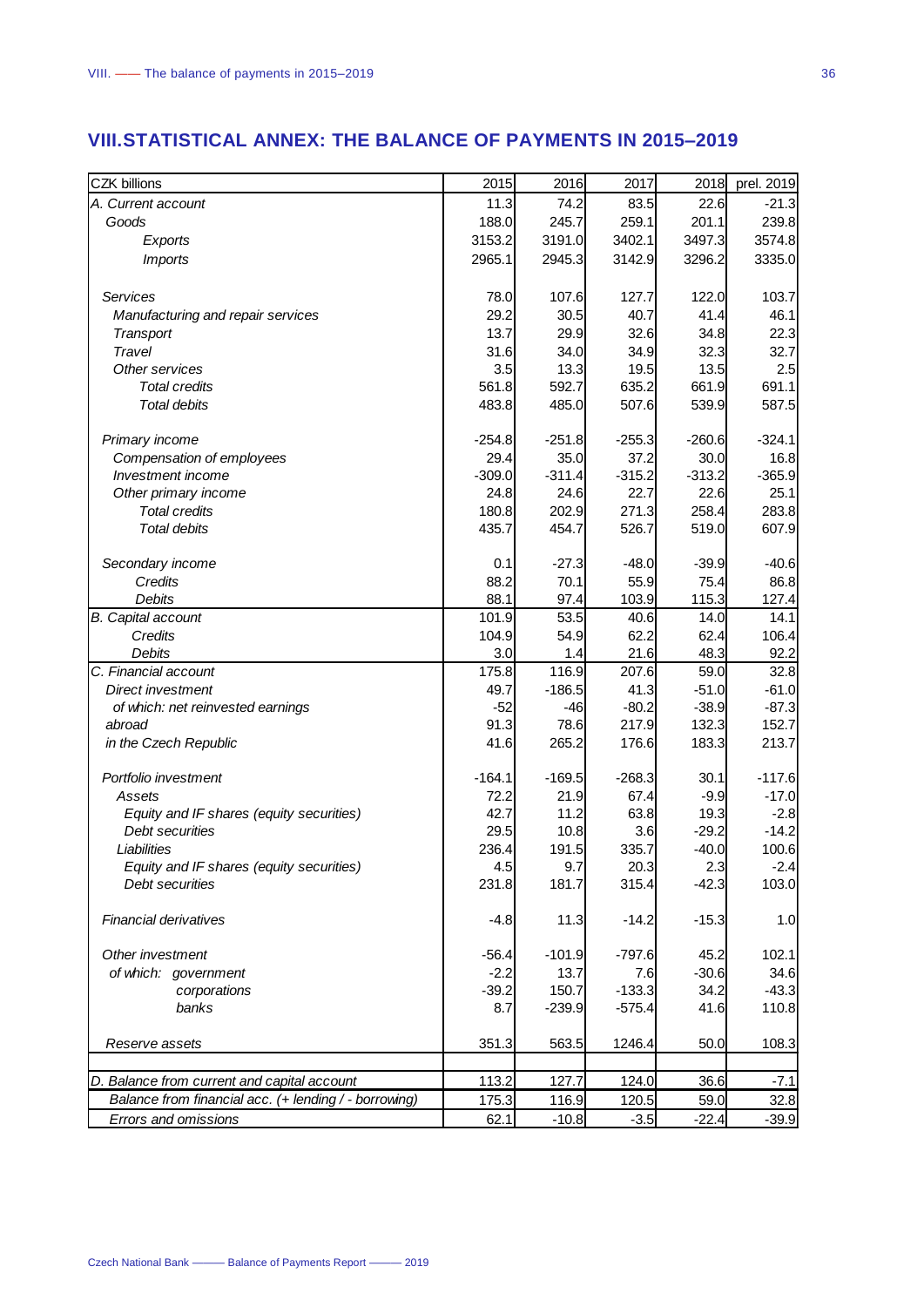### <span id="page-37-0"></span>**ABBREVIATIONS**

| <b>AUD</b>  | Australian dollar                                             |
|-------------|---------------------------------------------------------------|
| BPM6        | Balance of Payments Manual, 6 <sup>th</sup> edition           |
| CAD         | Canadian dollar                                               |
| CapA        | capital account                                               |
| CA          | current account                                               |
| <b>CNB</b>  | <b>Czech National Bank</b>                                    |
| CZ          | <b>Czech Republic</b>                                         |
| CZ-CPA      | classification of products                                    |
| <b>CZK</b>  | Czech koruna                                                  |
| <b>CZSO</b> | <b>Czech Statistical Office</b>                               |
| DI          | direct investment                                             |
| <b>DSGE</b> | dynamic stochastic general equilibrium                        |
| <b>ECB</b>  | <b>European Central Bank</b>                                  |
| EIB.        | European Investment Bank                                      |
| ERM II      | European Exchange Rate Mechanism                              |
| EU          | European Union                                                |
| <b>EUR</b>  | euro                                                          |
| FA          | financial account                                             |
| <b>FDI</b>  | foreign direct investment                                     |
| GDP         | gross domestic product                                        |
| <b>GNI</b>  | gross national income                                         |
| <b>GNP</b>  | gross national product                                        |
| IF          | investment fund                                               |
| <b>IFO</b>  | Leibniz Institute for Economic Research, University of Munich |
| IMF         | <b>International Monetary Fund</b>                            |
| <b>JPY</b>  | Japanese yen                                                  |
| <b>MIP</b>  | Macroeconomic Imbalance Procedure                             |
| <b>NACE</b> | classification of economic activities                         |
| pp          | percentage point(s)                                           |
| prel.       | preliminary outcome                                           |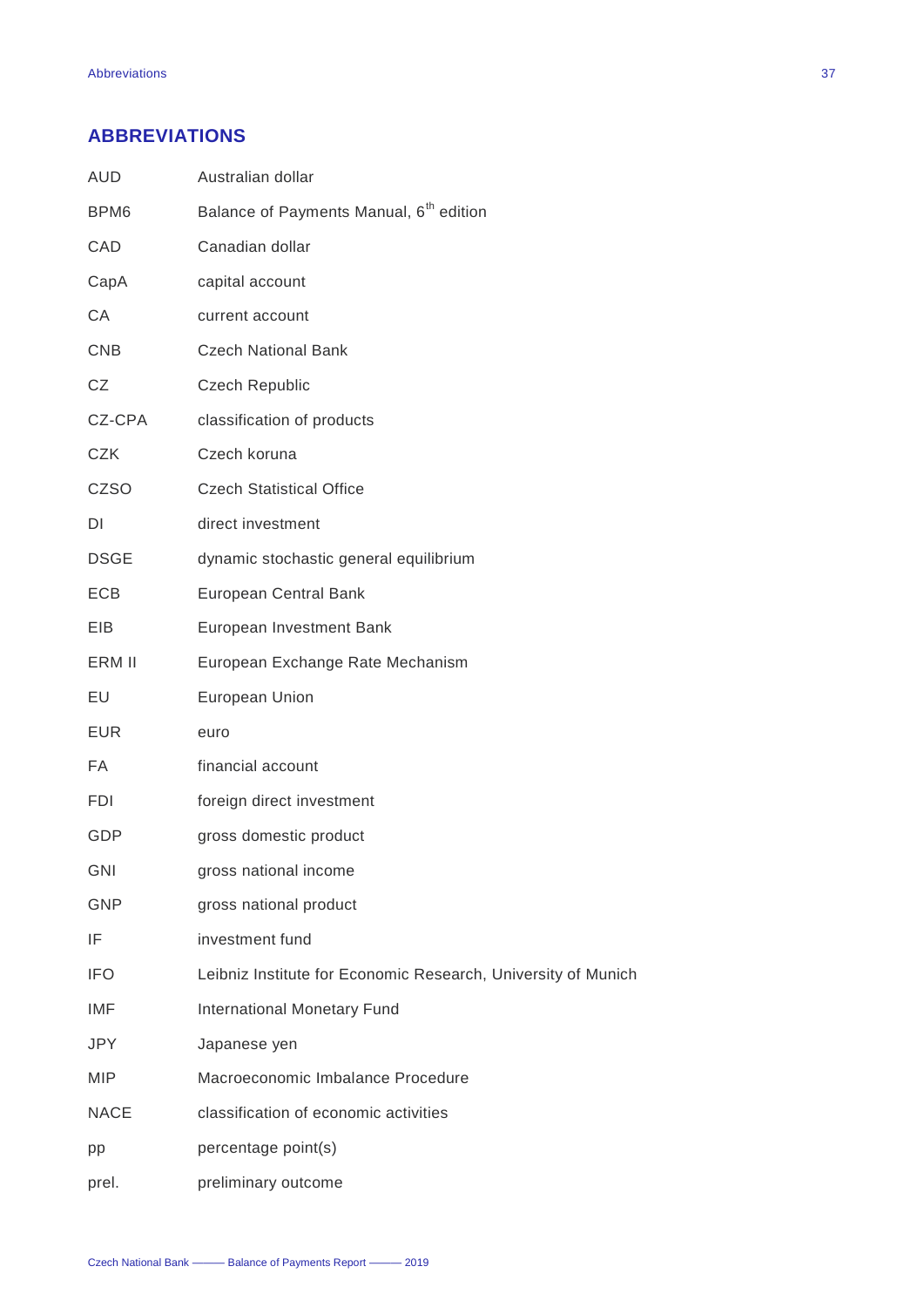#### Abbreviations 38

| <b>SEK</b>     | Swedish krona                                |
|----------------|----------------------------------------------|
| <b>SITC</b>    | Standard International Trade Classification  |
| <b>USA</b>     | United States of America                     |
| <b>USD</b>     | US dollar                                    |
| V <sub>4</sub> | Czech Republic, Hungary, Poland and Slovakia |
| <b>VAT</b>     | value added tax                              |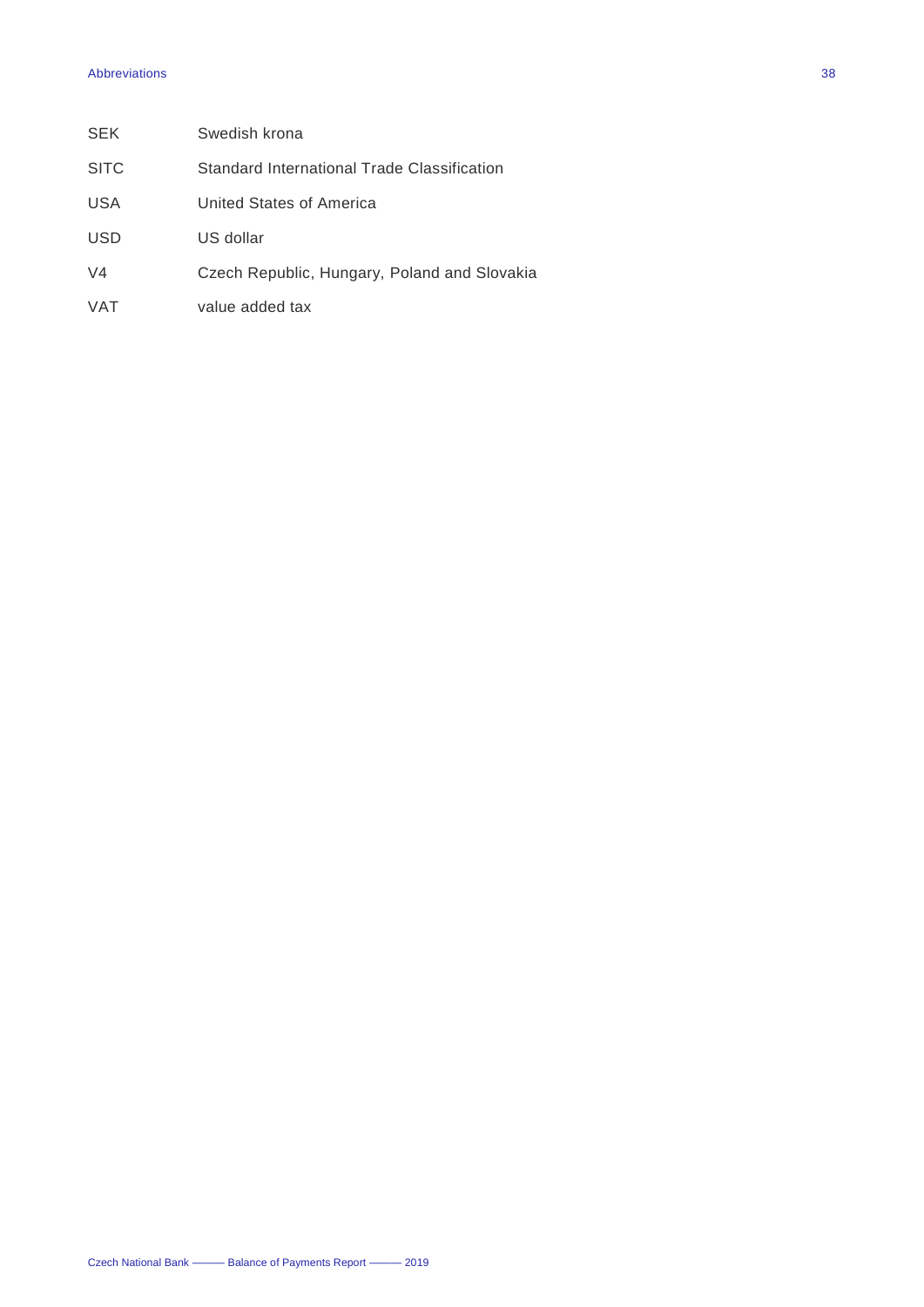#### <span id="page-39-0"></span>**GLOSSARY**

This glossary explains some terms frequently used in the *Balance of Payments* publication. A more detailed glossary can be found on the CNB website ([www.cnb.cz/en/general/glossary/index.html](http://www.cnb.cz/en/general/glossary/index.html)).

**Balance of payments:** Records economic transactions with other countries (i.e. between residents and non-residents) over a particular period. The basic structure of the balance of payments includes the current account, the capital and financial accounts and CNB international reserves.

**Bond:** A security giving the holder the right to a sum in repayment of principal at nominal value on the maturity date and to payment of yields on specified dates.

**Capital account:** Captures transfers related to migration, debt forgiveness, investment grants and transfers of intangible rights (e.g. licences, patents, copyrights, transactions in emission permits).

**Current account:** Records exports and imports of goods and services, income from capital, investment and labour and unrequited transfers.

**Euro area:** The territory of all Member States of the European Union that have adopted the euro as a single currency pursuant to the Treaty Establishing the European Community.

**External debt:** Captures the financial liabilities of residents vis-à-vis the rest of the world with stipulated maturity.

**Financial account:** Records transactions connected with the creation, liquidation and change in ownership of the financial assets and liabilities of the government, the banking and corporate sectors and other entities vis-à-vis the rest of the world. It consists of direct investment, portfolio investment, financial derivatives and employee stock options, other investment and reserve assets.

**Financial assets:** Economic assets for which an institutional unit may exercise its ownership rights and which comprise means of payment, financial receivables and other economic assets close to financial receivables by nature.

**Foreign trade:** Following the Czech Republic's accession to the European Union, its foreign trade is the sum of intra-union trade (i.e. trade with EU Member States) and trade with third countries. Foreign trade statistics are based on two systems of data collection: Intrastat monitors the movement of goods within the Community (arrival and dispatch of goods from/to EU Member States) and Extrastat monitors trade with EU non-members (imports and exports of goods from/to third countries).

**Goods and services balance:** The sum of the trade balance and the services balance.

**Gross domestic product (GDP):** The key indicator of economic development. It represents the sum of the value added by all economic sectors. In terms of use it consists of expenditure on final consumption (consumption of households, the government and non-profit institutions), gross capital formation (fixed investment and changes in inventories) and foreign trade (net exports of goods and services).

**International investment position:** Gives an overview of the stocks of all financial assets and liabilities of residents vis-à-vis the rest of the world as of a given date.

**Primary income:** An item on the current account of the balance of payments comprising income from labour, capital, financial resources provided and non-produced non-financial assets (wages and salaries, dividends, reinvested earnings, interest, rent as well as taxes and subsidies on production and on imports, which represent a part of the financial flows vis-à-vis the EU budget). In a more detailed breakdown, primary income consists of three balances: compensation of employees, investment income and other primary income.